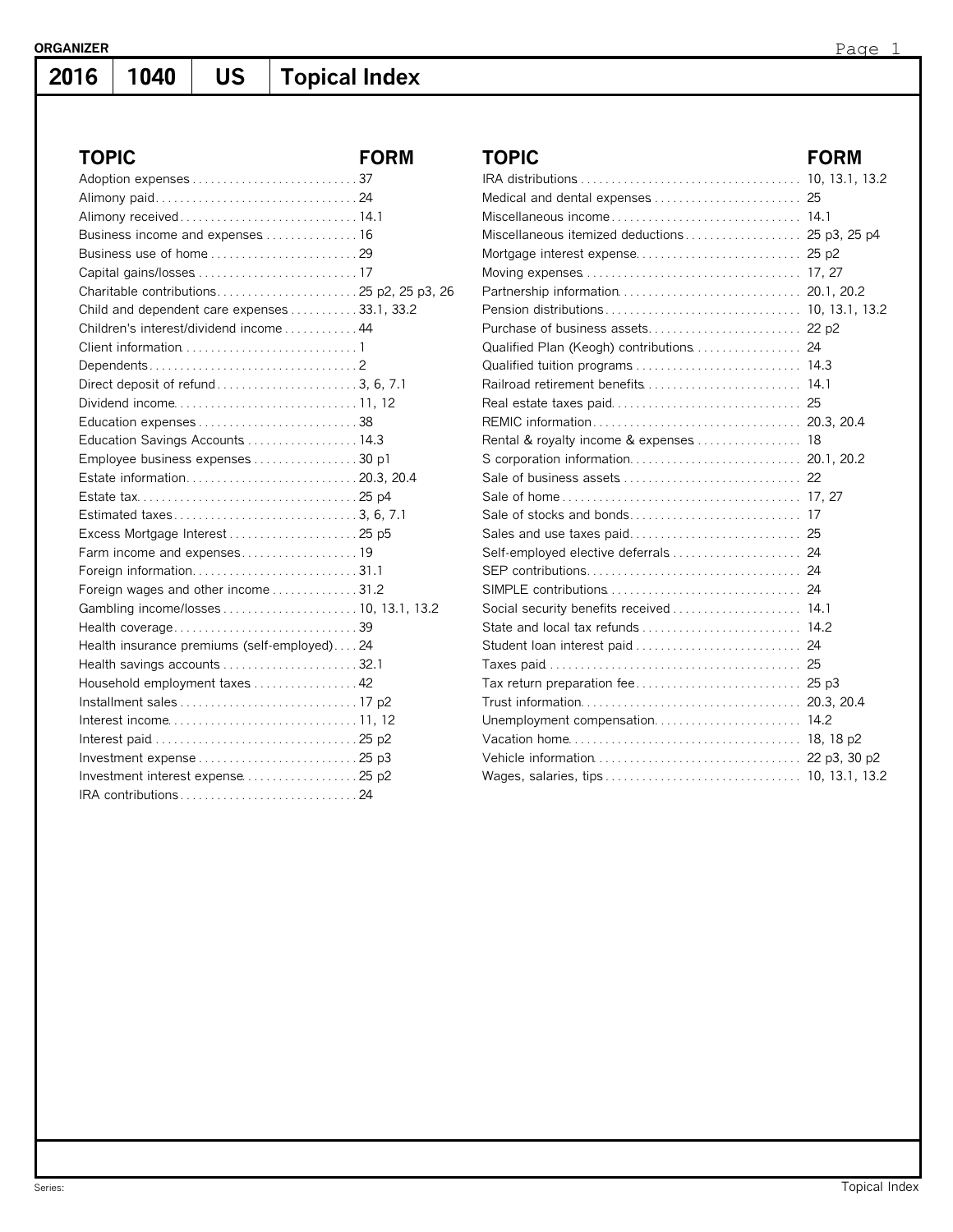| 2016               | 1040        | <b>US</b>                                                                                                                       | <b>Client Information</b>                                                                                                                                                                                                                                                                                                                                                                                                       |                                                              |                                                                                                                                                            |
|--------------------|-------------|---------------------------------------------------------------------------------------------------------------------------------|---------------------------------------------------------------------------------------------------------------------------------------------------------------------------------------------------------------------------------------------------------------------------------------------------------------------------------------------------------------------------------------------------------------------------------|--------------------------------------------------------------|------------------------------------------------------------------------------------------------------------------------------------------------------------|
|                    | Fax number: | <b>BJS &amp; Associates, Ltd</b><br>8062 Kingsbury Dr<br>Hanover Park, IL 60133<br>E-mail address:<br><b>CLIENT INFORMATION</b> | Telephone number: 630-289-8807<br>630-289-8950<br>bsabel@bjsaltd.com<br>This tax organizer will assist you in gathering information necessary for the preparation<br>of your 2016 tax return. Please add, change, or delete information as appropriate.                                                                                                                                                                         | <b>Tax Return Appointment</b><br>Date:<br>Time:<br>Location: |                                                                                                                                                            |
| Filing<br>Status   |             |                                                                                                                                 | <u> 1980 - Johann Barn, fransk politik (f. 1980)</u><br>1=married filing separate and lived with spouse<br>Year spouse died, if qualifying widow(er) (2014 or 2015)                                                                                                                                                                                                                                                             |                                                              |                                                                                                                                                            |
| Taxpayer           |             | Last name $\dots\dots\dots\dots\dots$<br>Title/suffix  <br>Date of birth $(m/d/y)$                                              | the control of the control of the control of the control of the control of the control of the control of the control of the control of the control of the control of the control of the control of the control of the control<br>Social security number<br>and the control of the control of the control of the control of the control of the control of the control of the<br>$1 = \text{blind} \dots \dots \dots \dots \dots$ |                                                              | <b>Filing Status</b><br>$1 =$ Single<br>$2$ = Married filing joint<br>3 = Married filing separate<br>$4 =$ Head of household<br>$5 =$ Qualifying widow(er) |
| Spouse             |             | First name and initial<br>Last name $\ldots \ldots \ldots \ldots$<br>Title/suffix                                               |                                                                                                                                                                                                                                                                                                                                                                                                                                 |                                                              |                                                                                                                                                            |
| Address            |             | Street address<br>Apartment number<br>ZIP code                                                                                  | $1 = \text{blind} \ldots \ldots \ldots \ldots \ldots$                                                                                                                                                                                                                                                                                                                                                                           |                                                              |                                                                                                                                                            |
| Foreign<br>Address |             | Postal code<br>Country.                                                                                                         |                                                                                                                                                                                                                                                                                                                                                                                                                                 |                                                              |                                                                                                                                                            |
|                    |             |                                                                                                                                 |                                                                                                                                                                                                                                                                                                                                                                                                                                 |                                                              |                                                                                                                                                            |
|                    |             |                                                                                                                                 |                                                                                                                                                                                                                                                                                                                                                                                                                                 |                                                              |                                                                                                                                                            |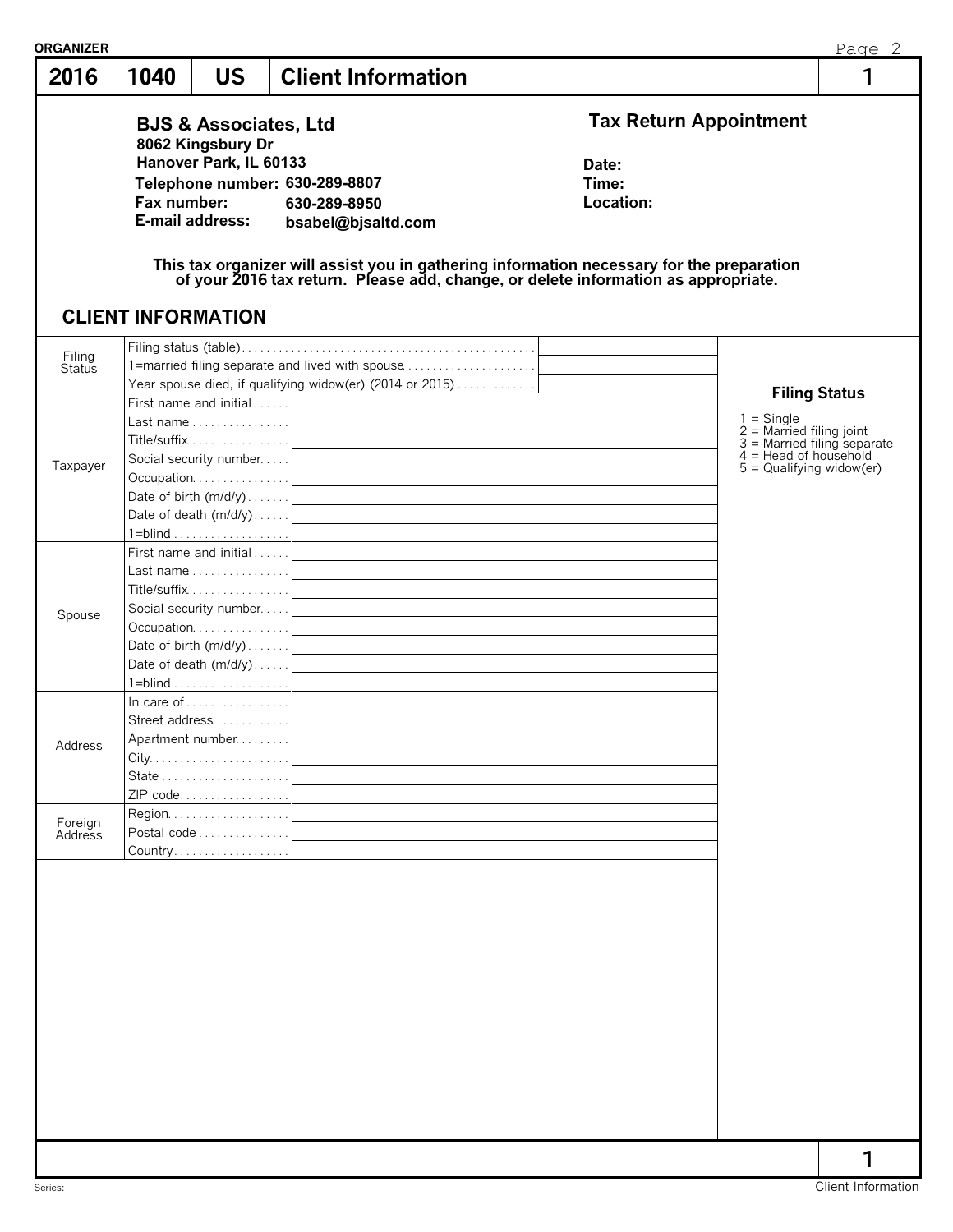| 2016                               | 1040 | <b>US</b>                                                                                                                                         | <b>Client Information (continued)</b>               | $1_{p2}$                                                         |
|------------------------------------|------|---------------------------------------------------------------------------------------------------------------------------------------------------|-----------------------------------------------------|------------------------------------------------------------------|
|                                    |      |                                                                                                                                                   | Please add, change or delete information for 2016.  |                                                                  |
|                                    |      | <b>CLIENT INFORMATION</b>                                                                                                                         |                                                     |                                                                  |
| Taxpayer<br>Contact<br>Information |      | Home phone<br>Work phone <br>Work extension<br>Daytime phone (table)<br>Fax number                                                                | <u> 1989 - Johann Barbara, martxa alemaniar arg</u> | <b>Daytime Phone</b><br>$1 = Work$<br>$2 =$ Home<br>$3 = Mobile$ |
| Spouse<br>Contact<br>Information   |      | E-mail address<br>Home phone 1<br>Work phone <br>Work extension<br>Fax number                                                                     |                                                     |                                                                  |
| Taxpayer<br>Authentication         |      | E-mail address<br>Driver's license no.<br>Driver's license state<br>Expiration date (m/d/y) [<br>$ $ issue date $(m/d/y)$<br>Theft protection PIN |                                                     |                                                                  |
| Spouse<br>Authentication           |      | Driver's license no. 1<br>Driver's license state<br>Expiration date (m/d/y)<br>Theft protection PIN                                               |                                                     |                                                                  |
|                                    |      |                                                                                                                                                   |                                                     |                                                                  |
|                                    |      |                                                                                                                                                   |                                                     |                                                                  |
|                                    |      |                                                                                                                                                   |                                                     |                                                                  |
|                                    |      |                                                                                                                                                   |                                                     |                                                                  |
|                                    |      |                                                                                                                                                   |                                                     |                                                                  |
|                                    |      |                                                                                                                                                   |                                                     |                                                                  |
|                                    |      |                                                                                                                                                   |                                                     | 1 <sub>p2</sub>                                                  |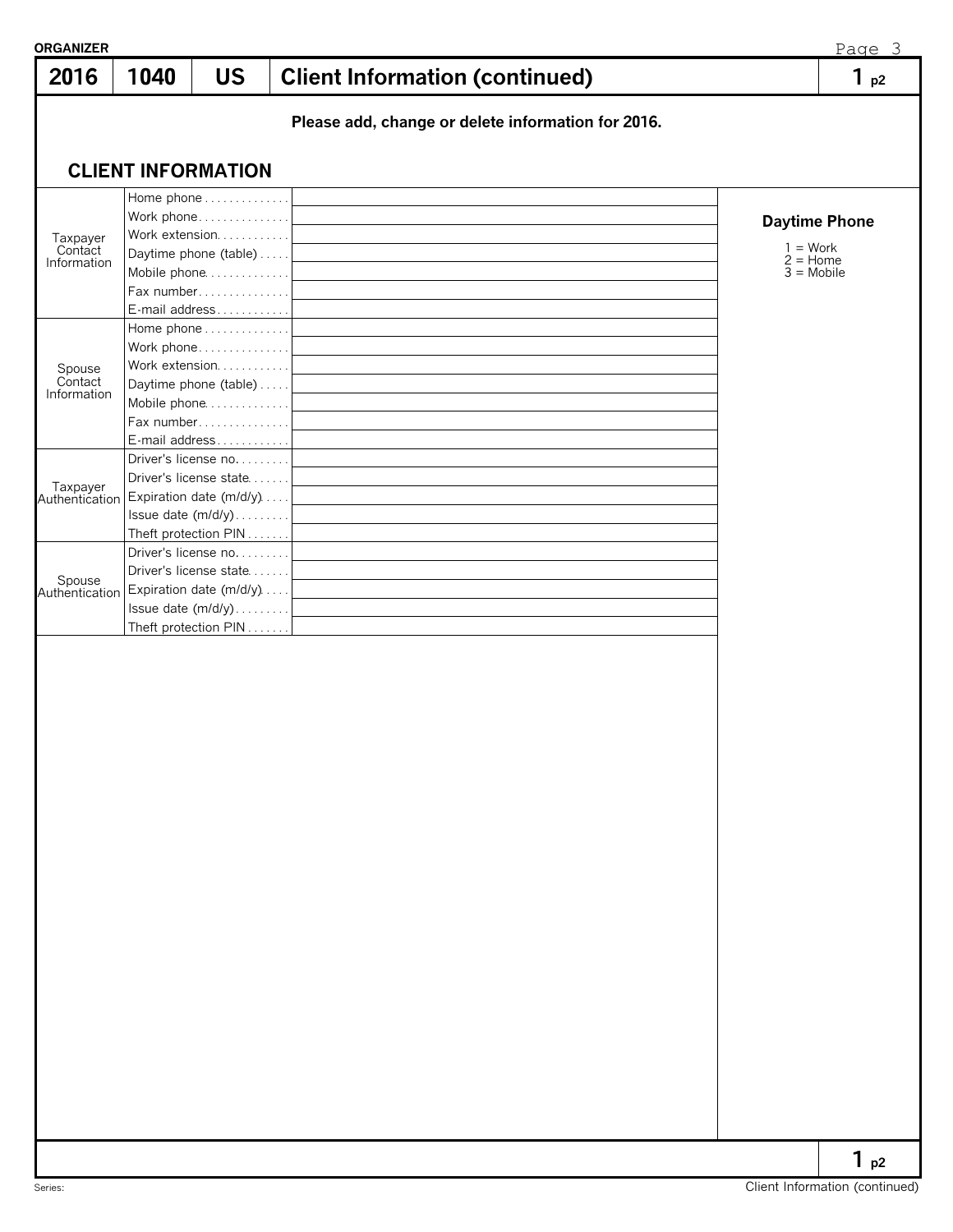| 2016<br><b>US</b><br>1040<br><b>Dependents</b><br>Please add, change or delete information for 2016.<br><b>DEPENDENTS</b><br>Dependent<br>Dependent<br>First name<br>Date of birth $(m/d/v)$<br>Months lived at home<br>Type of dependent (see table) <br>Earned income credit (see table)<br>Claimed by: 1=taxpayer, 2=spouse<br>Dependent<br>Dependent<br>$2 =$ Student age 19 to 23<br>First name<br>$3 = Disabled$<br>$4 = Force$<br>$5 =$ Suppress<br>ident of the U.S. This proof is<br>typically in the form of:<br>Months lived at home<br>Type of dependent (see table)<br>Earned income credit (see table)<br>3. Health care provider<br>Claimed by: 1=taxpayer, 2=spouse<br>statement<br>4. Medical records<br>Dependent<br>Dependent<br>First name<br>statement<br>10. Employer statement | $\overline{2}$<br><b>Type of Dependent</b><br>$1 =$ Child living w/taxpayer<br>$2 =$ Child not living w/taxpayer<br>$3 =$ Dependent other than child<br>$4 =$ Head of household only,<br>not a dependent<br>$5 =$ Earned income credit only,<br>not a dependent<br><b>Earned Income Credit</b> |
|-------------------------------------------------------------------------------------------------------------------------------------------------------------------------------------------------------------------------------------------------------------------------------------------------------------------------------------------------------------------------------------------------------------------------------------------------------------------------------------------------------------------------------------------------------------------------------------------------------------------------------------------------------------------------------------------------------------------------------------------------------------------------------------------------------|------------------------------------------------------------------------------------------------------------------------------------------------------------------------------------------------------------------------------------------------------------------------------------------------|
|                                                                                                                                                                                                                                                                                                                                                                                                                                                                                                                                                                                                                                                                                                                                                                                                       |                                                                                                                                                                                                                                                                                                |
|                                                                                                                                                                                                                                                                                                                                                                                                                                                                                                                                                                                                                                                                                                                                                                                                       |                                                                                                                                                                                                                                                                                                |
|                                                                                                                                                                                                                                                                                                                                                                                                                                                                                                                                                                                                                                                                                                                                                                                                       |                                                                                                                                                                                                                                                                                                |
|                                                                                                                                                                                                                                                                                                                                                                                                                                                                                                                                                                                                                                                                                                                                                                                                       |                                                                                                                                                                                                                                                                                                |
|                                                                                                                                                                                                                                                                                                                                                                                                                                                                                                                                                                                                                                                                                                                                                                                                       |                                                                                                                                                                                                                                                                                                |
|                                                                                                                                                                                                                                                                                                                                                                                                                                                                                                                                                                                                                                                                                                                                                                                                       |                                                                                                                                                                                                                                                                                                |
|                                                                                                                                                                                                                                                                                                                                                                                                                                                                                                                                                                                                                                                                                                                                                                                                       |                                                                                                                                                                                                                                                                                                |
|                                                                                                                                                                                                                                                                                                                                                                                                                                                                                                                                                                                                                                                                                                                                                                                                       |                                                                                                                                                                                                                                                                                                |
|                                                                                                                                                                                                                                                                                                                                                                                                                                                                                                                                                                                                                                                                                                                                                                                                       |                                                                                                                                                                                                                                                                                                |
|                                                                                                                                                                                                                                                                                                                                                                                                                                                                                                                                                                                                                                                                                                                                                                                                       |                                                                                                                                                                                                                                                                                                |
|                                                                                                                                                                                                                                                                                                                                                                                                                                                                                                                                                                                                                                                                                                                                                                                                       |                                                                                                                                                                                                                                                                                                |
|                                                                                                                                                                                                                                                                                                                                                                                                                                                                                                                                                                                                                                                                                                                                                                                                       |                                                                                                                                                                                                                                                                                                |
|                                                                                                                                                                                                                                                                                                                                                                                                                                                                                                                                                                                                                                                                                                                                                                                                       |                                                                                                                                                                                                                                                                                                |
|                                                                                                                                                                                                                                                                                                                                                                                                                                                                                                                                                                                                                                                                                                                                                                                                       |                                                                                                                                                                                                                                                                                                |
|                                                                                                                                                                                                                                                                                                                                                                                                                                                                                                                                                                                                                                                                                                                                                                                                       |                                                                                                                                                                                                                                                                                                |
|                                                                                                                                                                                                                                                                                                                                                                                                                                                                                                                                                                                                                                                                                                                                                                                                       | $1 =$ When applicable (default)                                                                                                                                                                                                                                                                |
|                                                                                                                                                                                                                                                                                                                                                                                                                                                                                                                                                                                                                                                                                                                                                                                                       |                                                                                                                                                                                                                                                                                                |
|                                                                                                                                                                                                                                                                                                                                                                                                                                                                                                                                                                                                                                                                                                                                                                                                       |                                                                                                                                                                                                                                                                                                |
|                                                                                                                                                                                                                                                                                                                                                                                                                                                                                                                                                                                                                                                                                                                                                                                                       |                                                                                                                                                                                                                                                                                                |
|                                                                                                                                                                                                                                                                                                                                                                                                                                                                                                                                                                                                                                                                                                                                                                                                       |                                                                                                                                                                                                                                                                                                |
|                                                                                                                                                                                                                                                                                                                                                                                                                                                                                                                                                                                                                                                                                                                                                                                                       |                                                                                                                                                                                                                                                                                                |
|                                                                                                                                                                                                                                                                                                                                                                                                                                                                                                                                                                                                                                                                                                                                                                                                       | NOTE: If you claim the earned<br>income credit, please provide                                                                                                                                                                                                                                 |
|                                                                                                                                                                                                                                                                                                                                                                                                                                                                                                                                                                                                                                                                                                                                                                                                       | proof that your child is a res-                                                                                                                                                                                                                                                                |
|                                                                                                                                                                                                                                                                                                                                                                                                                                                                                                                                                                                                                                                                                                                                                                                                       |                                                                                                                                                                                                                                                                                                |
|                                                                                                                                                                                                                                                                                                                                                                                                                                                                                                                                                                                                                                                                                                                                                                                                       | 1. School records or statement                                                                                                                                                                                                                                                                 |
|                                                                                                                                                                                                                                                                                                                                                                                                                                                                                                                                                                                                                                                                                                                                                                                                       | 2. Landlord or property man-                                                                                                                                                                                                                                                                   |
|                                                                                                                                                                                                                                                                                                                                                                                                                                                                                                                                                                                                                                                                                                                                                                                                       | agement statement                                                                                                                                                                                                                                                                              |
|                                                                                                                                                                                                                                                                                                                                                                                                                                                                                                                                                                                                                                                                                                                                                                                                       |                                                                                                                                                                                                                                                                                                |
|                                                                                                                                                                                                                                                                                                                                                                                                                                                                                                                                                                                                                                                                                                                                                                                                       | 5. Child care provider records                                                                                                                                                                                                                                                                 |
|                                                                                                                                                                                                                                                                                                                                                                                                                                                                                                                                                                                                                                                                                                                                                                                                       | 6. Placement agency statement<br>7. Social service records or                                                                                                                                                                                                                                  |
|                                                                                                                                                                                                                                                                                                                                                                                                                                                                                                                                                                                                                                                                                                                                                                                                       |                                                                                                                                                                                                                                                                                                |
|                                                                                                                                                                                                                                                                                                                                                                                                                                                                                                                                                                                                                                                                                                                                                                                                       | 8. Place of worship statement<br>9. Indian tribe office statement                                                                                                                                                                                                                              |
|                                                                                                                                                                                                                                                                                                                                                                                                                                                                                                                                                                                                                                                                                                                                                                                                       |                                                                                                                                                                                                                                                                                                |
|                                                                                                                                                                                                                                                                                                                                                                                                                                                                                                                                                                                                                                                                                                                                                                                                       |                                                                                                                                                                                                                                                                                                |
|                                                                                                                                                                                                                                                                                                                                                                                                                                                                                                                                                                                                                                                                                                                                                                                                       |                                                                                                                                                                                                                                                                                                |
|                                                                                                                                                                                                                                                                                                                                                                                                                                                                                                                                                                                                                                                                                                                                                                                                       | NOTE: If your child is disabled,                                                                                                                                                                                                                                                               |
| Months lived at home                                                                                                                                                                                                                                                                                                                                                                                                                                                                                                                                                                                                                                                                                                                                                                                  | please provide one of the fol-<br>lowing forms of proof of disa-                                                                                                                                                                                                                               |
| bility:<br>Type of dependent (see table)                                                                                                                                                                                                                                                                                                                                                                                                                                                                                                                                                                                                                                                                                                                                                              |                                                                                                                                                                                                                                                                                                |
| 1. Doctor statement<br>Earned income credit (see table).                                                                                                                                                                                                                                                                                                                                                                                                                                                                                                                                                                                                                                                                                                                                              |                                                                                                                                                                                                                                                                                                |
| Claimed by: 1=taxpayer, 2=spouse<br>statement                                                                                                                                                                                                                                                                                                                                                                                                                                                                                                                                                                                                                                                                                                                                                         | 2. Other health care provider                                                                                                                                                                                                                                                                  |
| Dependent<br>Dependent                                                                                                                                                                                                                                                                                                                                                                                                                                                                                                                                                                                                                                                                                                                                                                                | 3. Social services agency or                                                                                                                                                                                                                                                                   |
| First name                                                                                                                                                                                                                                                                                                                                                                                                                                                                                                                                                                                                                                                                                                                                                                                            | program statement                                                                                                                                                                                                                                                                              |
|                                                                                                                                                                                                                                                                                                                                                                                                                                                                                                                                                                                                                                                                                                                                                                                                       |                                                                                                                                                                                                                                                                                                |
|                                                                                                                                                                                                                                                                                                                                                                                                                                                                                                                                                                                                                                                                                                                                                                                                       |                                                                                                                                                                                                                                                                                                |
|                                                                                                                                                                                                                                                                                                                                                                                                                                                                                                                                                                                                                                                                                                                                                                                                       |                                                                                                                                                                                                                                                                                                |
|                                                                                                                                                                                                                                                                                                                                                                                                                                                                                                                                                                                                                                                                                                                                                                                                       |                                                                                                                                                                                                                                                                                                |
|                                                                                                                                                                                                                                                                                                                                                                                                                                                                                                                                                                                                                                                                                                                                                                                                       |                                                                                                                                                                                                                                                                                                |
|                                                                                                                                                                                                                                                                                                                                                                                                                                                                                                                                                                                                                                                                                                                                                                                                       |                                                                                                                                                                                                                                                                                                |
|                                                                                                                                                                                                                                                                                                                                                                                                                                                                                                                                                                                                                                                                                                                                                                                                       |                                                                                                                                                                                                                                                                                                |
| Months lived at home                                                                                                                                                                                                                                                                                                                                                                                                                                                                                                                                                                                                                                                                                                                                                                                  |                                                                                                                                                                                                                                                                                                |
| Type of dependent (see table)                                                                                                                                                                                                                                                                                                                                                                                                                                                                                                                                                                                                                                                                                                                                                                         |                                                                                                                                                                                                                                                                                                |
| Earned income credit (see table).                                                                                                                                                                                                                                                                                                                                                                                                                                                                                                                                                                                                                                                                                                                                                                     |                                                                                                                                                                                                                                                                                                |
| Claimed by: 1=taxpayer, 2=spouse                                                                                                                                                                                                                                                                                                                                                                                                                                                                                                                                                                                                                                                                                                                                                                      |                                                                                                                                                                                                                                                                                                |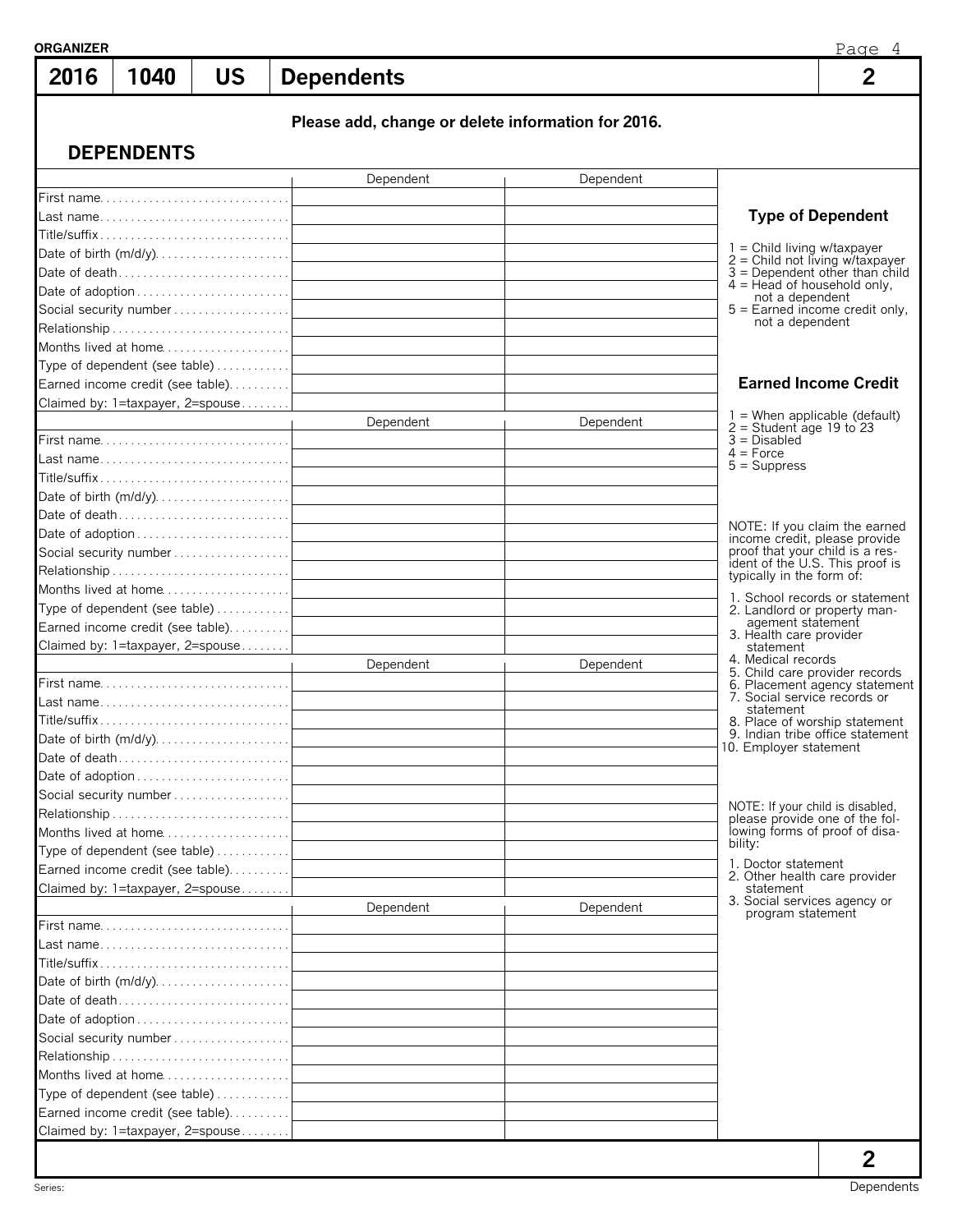| ORGANIZER  |      |               |                                                                                                                                                                                                                                                                                                                                                                     | Page 5 |
|------------|------|---------------|---------------------------------------------------------------------------------------------------------------------------------------------------------------------------------------------------------------------------------------------------------------------------------------------------------------------------------------------------------------------|--------|
| 2016       | 1040 | <b>US</b>     | <b>Miscellaneous Questions</b>                                                                                                                                                                                                                                                                                                                                      |        |
|            |      |               | If any of the following items pertain to you or your spouse for 2016, please check the appropriate box and provide additional information if necessary.                                                                                                                                                                                                             |        |
| <b>YES</b> | NO.  |               | <b>PERSONAL INFORMATION</b><br>Did your marital status change during the year?                                                                                                                                                                                                                                                                                      |        |
|            |      |               | Did your address change during the year?                                                                                                                                                                                                                                                                                                                            |        |
|            |      |               | Could you be claimed as a dependent on another person's tax return for 2016?                                                                                                                                                                                                                                                                                        |        |
|            |      |               | <b>DEPENDENTS</b><br>Were there any changes in dependents?                                                                                                                                                                                                                                                                                                          |        |
|            |      |               | Were any of your unmarried children who might be claimed as dependents 19 years of age or older (or 24 years or<br>older if student) at the end of 2016?                                                                                                                                                                                                            |        |
|            |      |               | Did you have any children under age 19 or full-time students under age 24 at the end of 2016, with interest and<br>dividend income in excess of \$1,050, or total investment income in excess of \$2,100?                                                                                                                                                           |        |
|            |      |               | <b>HEALTH CARE COVERAGE</b><br>Did you and your dependents have health care coverage for the full-year?                                                                                                                                                                                                                                                             |        |
|            |      |               | Did you receive any of the following IRS documents? Form 1095-A (Health Insurance Marketplace Statement), 1095-B<br>(Health Coverage) or Form 1095-C (Employer Provided Health Insurance Offer and Coverage) If so, please attach.                                                                                                                                  |        |
|            |      | attach.       | If you or your dependents did not have health care coverage during the year, do you fall into one of the following<br>exemptions categories: Indian tribe membership, health care sharing ministry membership, religious sect membership,<br>incarceration, general hardship or unable to renew existing coverage? If you received an exemption certificate, please |        |
|            |      | <b>INCOME</b> | Did you receive unreported tip income of \$20 or more in any month?                                                                                                                                                                                                                                                                                                 |        |
|            |      |               | Did you cash any Series EE U.S. savings bonds issued after 1989 and pay qualified higher education expenses for<br>yourself, your spouse, or your dependents?                                                                                                                                                                                                       |        |
|            |      |               | Did you receive any disability income?                                                                                                                                                                                                                                                                                                                              |        |
|            |      |               | Did you have any foreign income or pay any foreign taxes?                                                                                                                                                                                                                                                                                                           |        |
|            |      |               | <b>PURCHASES, SALES AND DEBT</b><br>Did you start a business or farm, purchase rental or royalty property, or acquire an interest in a partnership,<br>S corporation, trust, or REMIC?                                                                                                                                                                              |        |
|            |      |               | Did you purchase or dispose of any business assets (furniture, equipment, vehicles, real estate, etc.), or convert any<br>personal assets to business use?                                                                                                                                                                                                          |        |
|            |      |               | Did you buy or sell any stocks, bonds or other investment property in 2016?                                                                                                                                                                                                                                                                                         |        |
|            |      |               | Did you purchase, sell, or refinance your principal home or second home, or did you take a home equity loan?                                                                                                                                                                                                                                                        |        |
|            |      |               | Did you make any residential energy-efficient improvements or purchases involving solar, wind, geothermal or fuel<br>cell energy sources?                                                                                                                                                                                                                           |        |
|            |      |               | Did you have any debts cancelled or forgiven?                                                                                                                                                                                                                                                                                                                       |        |
|            |      |               | Does anyone owe you money which has become uncollectible?                                                                                                                                                                                                                                                                                                           |        |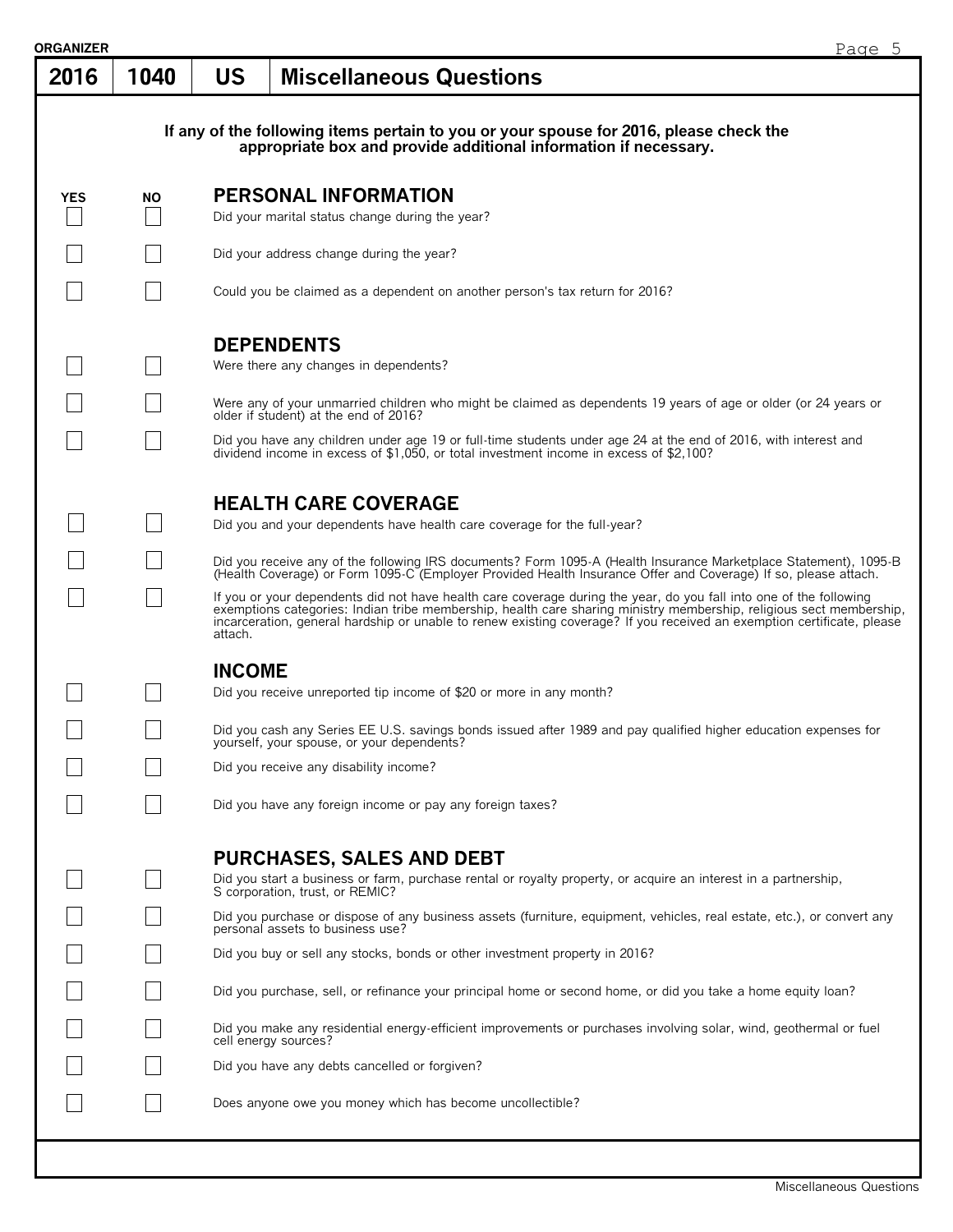| ORGANIZER |  |
|-----------|--|
|-----------|--|

| <b>RGANIZER</b> |           |                                        | Page 6                                                                                                                                                                                                                                                                                                                                                                                                                                   |  |
|-----------------|-----------|----------------------------------------|------------------------------------------------------------------------------------------------------------------------------------------------------------------------------------------------------------------------------------------------------------------------------------------------------------------------------------------------------------------------------------------------------------------------------------------|--|
| 2016            | 1040      | <b>US</b>                              | <b>Miscellaneous Questions (continued)</b>                                                                                                                                                                                                                                                                                                                                                                                               |  |
|                 |           |                                        | If any of the following items pertain to you or your spouse for 2016, please check the<br>appropriate box and provide additional information if necessary.                                                                                                                                                                                                                                                                               |  |
| <b>YES</b>      | <b>NO</b> |                                        | <b>RETIREMENT PLANS</b><br>Did you receive a distribution from a retirement plan (401(k), IRA, SEP, SIMPLE, Qualified Plan, etc.)?                                                                                                                                                                                                                                                                                                       |  |
|                 |           |                                        | Did you make a contribution to a retirement plan (401(k), IRA, SEP, SIMPLE, Qualified Plan, etc.)?                                                                                                                                                                                                                                                                                                                                       |  |
|                 |           |                                        | Did you transfer or rollover any amount from one retirement plan to another retirement plan?                                                                                                                                                                                                                                                                                                                                             |  |
|                 |           | <b>EDUCATION</b><br>vocational school? | Did you receive a distribution from an Education Savings Account or a Qualified Tuition Program?<br>Did you, your spouse, or a dependent incur any tuition expenses that are required to attend a college, university, or                                                                                                                                                                                                                |  |
|                 |           |                                        | <b>ITEMIZED DEDUCTIONS</b><br>Did you incur a loss because of damaged or stolen property?<br>Did you work out of town for part of the year?                                                                                                                                                                                                                                                                                              |  |
|                 |           |                                        | Did you use your car on the job (other than to and from work)?                                                                                                                                                                                                                                                                                                                                                                           |  |
|                 |           | refunded)?                             | <b>ESTIMATED TAXES</b><br>Did you apply an overpayment of 2015 taxes to your 2016 estimated tax (instead of being refunded)?<br>If you have an overpayment of 2016 taxes, do you want the excess applied to your 2017 estimated tax (instead of being<br>Do you expect your 2017 taxable income and withholdings to be different from 2016?                                                                                              |  |
|                 |           |                                        | <b>MISCELLANEOUS</b><br>Do you want to allocate \$3 to the Presidential Election Campaign Fund?<br>Does your spouse want to allocate \$3 to the Presidential Election Campaign Fund?<br>May the IRS discuss your tax return with your preparer?<br>Did you have an interest in or signature or other authority over a financial account in a foreign country, such as a bank<br>account, securities account, or other financial account? |  |
|                 |           |                                        |                                                                                                                                                                                                                                                                                                                                                                                                                                          |  |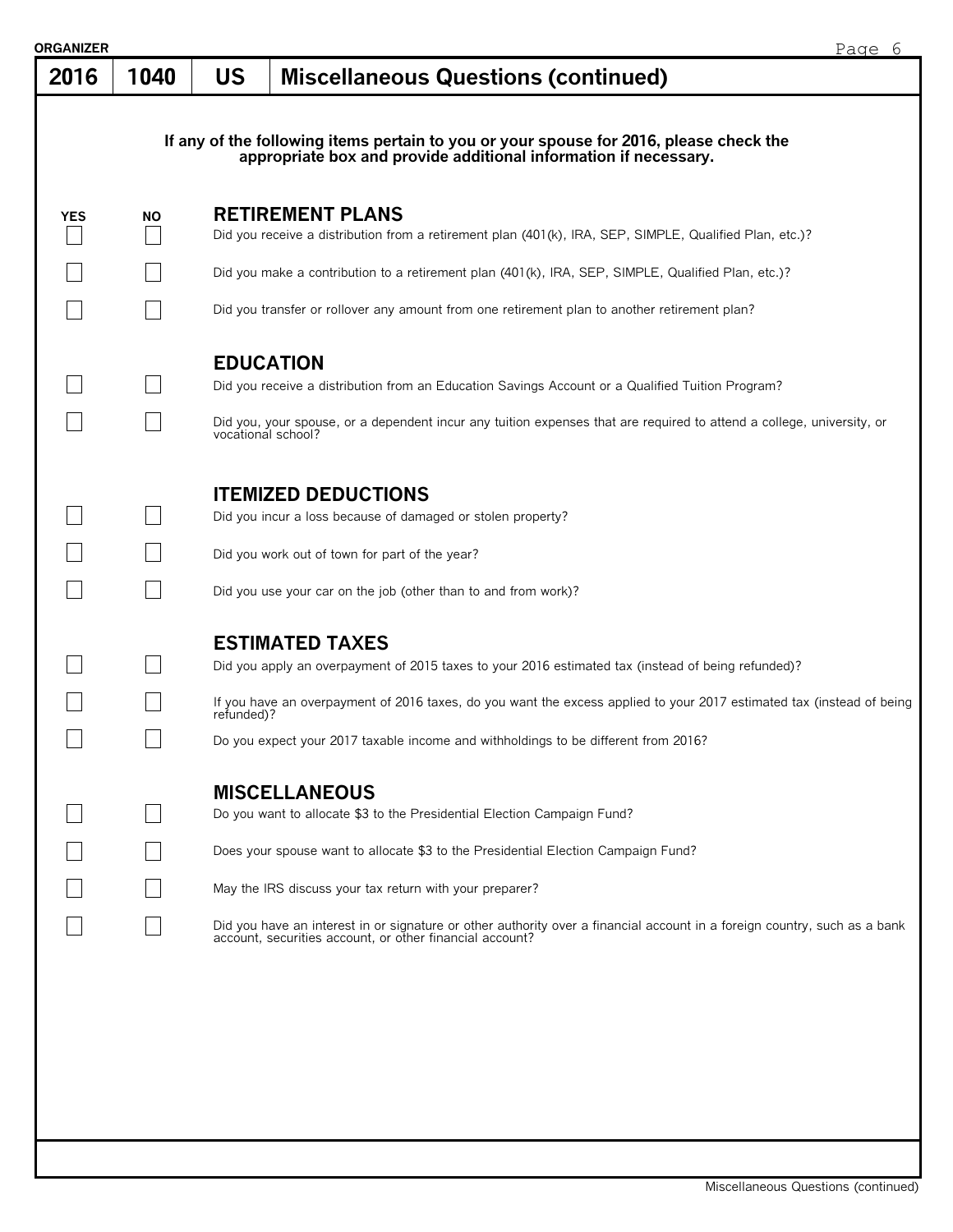| ORGANIZER |  |
|-----------|--|
|-----------|--|

| <b>RGANIZER</b> |      |                   |                                                                                                                                                                                                                                                                                                                                                 | Page |
|-----------------|------|-------------------|-------------------------------------------------------------------------------------------------------------------------------------------------------------------------------------------------------------------------------------------------------------------------------------------------------------------------------------------------|------|
| 2016            | 1040 | <b>US</b>         | <b>Miscellaneous Questions (continued)</b>                                                                                                                                                                                                                                                                                                      |      |
|                 |      |                   | If any of the following items pertain to you or your spouse for 2016, please check the appropriate box and provide additional information if necessary.                                                                                                                                                                                         |      |
| <b>YES</b>      | NO.  |                   | <b>MISCELLANEOUS (continued)</b><br>Did you receive a distribution from, or were you the grantor of, or transferor to, a foreign trust?                                                                                                                                                                                                         |      |
|                 |      |                   | Was your home rented out or used for business?                                                                                                                                                                                                                                                                                                  |      |
|                 |      | insurance policy? | Did you have a medical savings account (MSA), a Medicare Advantage MSA, or acquire an interest in an MSA or a<br>Medicare Advantage MSA because of the death of the account holder? Or, were you a policyholder who received<br>payments under a long-term care (LTC) insurance contract or received any accelerated death benefits from a life |      |
|                 |      |                   | Did you receive a distribution from an Achieving a Better Life Experience (ABLE) savings account?                                                                                                                                                                                                                                               |      |
|                 |      |                   | Did you incur moving expenses due to a change of employment?                                                                                                                                                                                                                                                                                    |      |
|                 |      |                   | Did you engage the services of any household employees?                                                                                                                                                                                                                                                                                         |      |
|                 |      |                   | Were you notified or audited by either the Internal Revenue Service or the State taxing agency?                                                                                                                                                                                                                                                 |      |
|                 |      |                   | Did you or your spouse make any gifts to an individual that total more than \$14,000, or any gifts to a trust?                                                                                                                                                                                                                                  |      |
|                 |      |                   | Did your bank account information change within the last twelve months?                                                                                                                                                                                                                                                                         |      |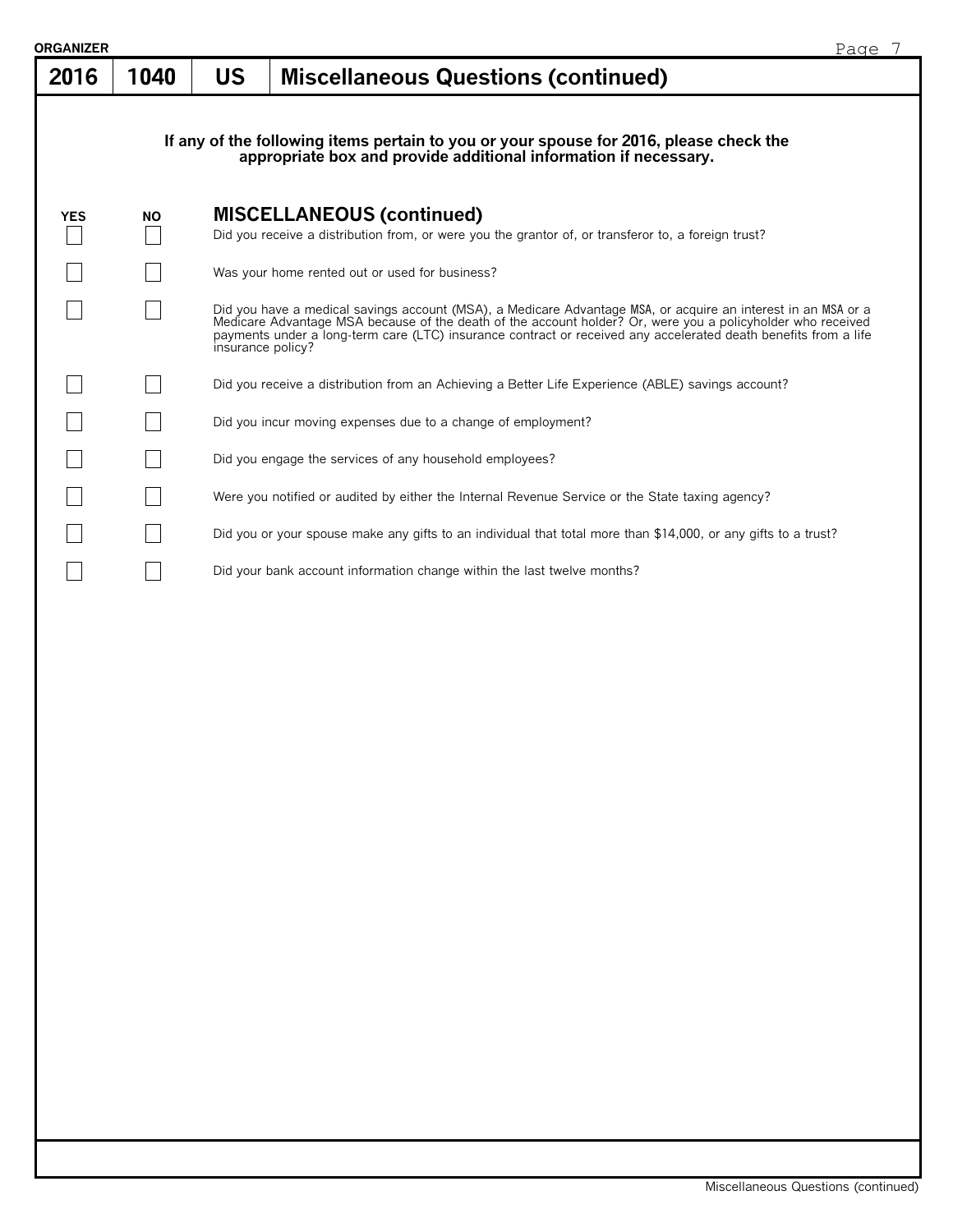| ORGANIZER |  |
|-----------|--|
|-----------|--|

| RGANIZER   |           |                    | Page 8                                                                                                                                                                                                                                                                                                                                                              |
|------------|-----------|--------------------|---------------------------------------------------------------------------------------------------------------------------------------------------------------------------------------------------------------------------------------------------------------------------------------------------------------------------------------------------------------------|
| 2016       | 1040      | <b>US</b>          | <b>Miscellaneous Questions</b>                                                                                                                                                                                                                                                                                                                                      |
|            |           |                    | If any of the following items pertain to you or your spouse for 2016, please check the appropriate box and provide additional information if necessary.                                                                                                                                                                                                             |
| <b>YES</b> | <b>NO</b> |                    | Did your marital status change during the year?                                                                                                                                                                                                                                                                                                                     |
|            |           |                    | Did your address change during the year?                                                                                                                                                                                                                                                                                                                            |
|            |           |                    | Could you be claimed as a dependent on another person's tax return?                                                                                                                                                                                                                                                                                                 |
|            |           |                    | Were there any changes in dependents?                                                                                                                                                                                                                                                                                                                               |
|            |           |                    | Did you and your dependents have health care coverage for the full-year?                                                                                                                                                                                                                                                                                            |
|            |           |                    | Did you receive any of the following IRS documents? Form 1095-A (Health Insurance Marketplace Statement), 1095-B<br>(Health Coverage) or Form 1095-C (Employer Provided Health Insurance Offer and Coverage) If so, please attach.                                                                                                                                  |
|            |           | attach.            | If you or your dependents did not have health care coverage during the year, do you fall into one of the following<br>exemptions categories: Indian tribe membership, health care sharing ministry membership, religious sect membership,<br>incarceration, general hardship or unable to renew existing coverage? If you received an exemption certificate, please |
|            |           |                    | Did you receive unreported tip income of \$20 or more in any month?                                                                                                                                                                                                                                                                                                 |
|            |           |                    | Did you receive any disability income?                                                                                                                                                                                                                                                                                                                              |
|            |           |                    | Did you buy or sell any stocks, bonds or other investment property?                                                                                                                                                                                                                                                                                                 |
|            |           |                    | Did you purchase, sell, or refinance your principal home or second home, or did you take a home equity loan?                                                                                                                                                                                                                                                        |
|            |           | energy sources?    | Did you make any residential energy-efficient improvements or purchases involving solar, wind, geothermal or fuel cell                                                                                                                                                                                                                                              |
|            |           |                    | Did you receive a distribution from or make a contribution to a retirement plan (401(k), IRA, etc.)?                                                                                                                                                                                                                                                                |
|            |           |                    | Did you transfer or rollover any amount from one retirement plan to another?                                                                                                                                                                                                                                                                                        |
|            |           |                    | Did you convert part or all of your traditional/SEP/SIMPLE IRA to a Roth IRA?                                                                                                                                                                                                                                                                                       |
|            |           | vocational school? | Did you, your spouse, or a dependent incur any tuition expenses that are required to attend a college, university, or                                                                                                                                                                                                                                               |
|            |           |                    | Did you incur a loss because of damaged or stolen property?                                                                                                                                                                                                                                                                                                         |
|            |           |                    | Did you use your car on the job (other than to and from work)?                                                                                                                                                                                                                                                                                                      |
|            |           |                    | May the IRS discuss your tax return with your preparer?                                                                                                                                                                                                                                                                                                             |
|            |           |                    | Was your home rented out or used for business?                                                                                                                                                                                                                                                                                                                      |
|            |           |                    | Were you notified or audited by either the IRS or the State taxing agency?                                                                                                                                                                                                                                                                                          |
|            |           |                    |                                                                                                                                                                                                                                                                                                                                                                     |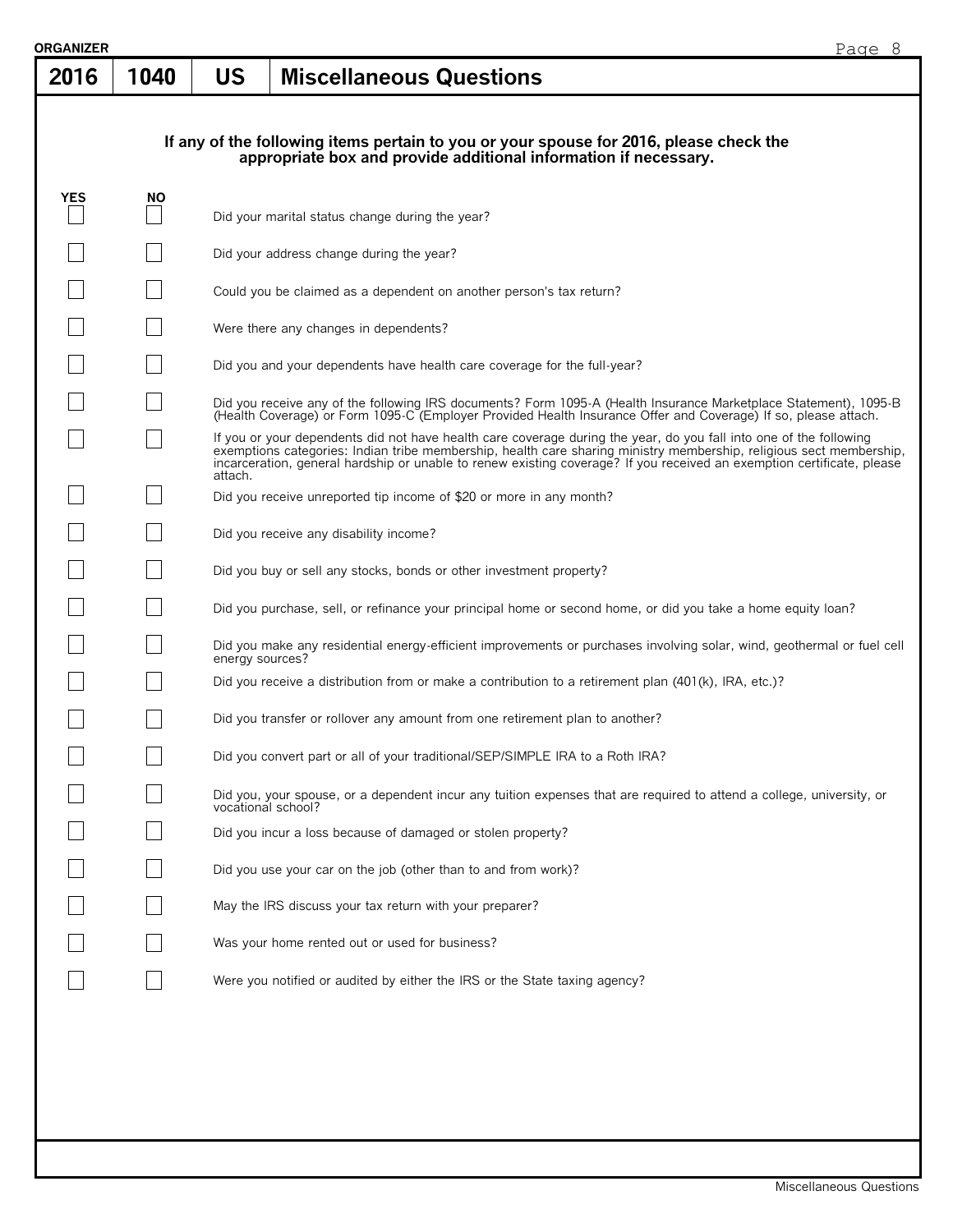|              |                                                          |                              | Please enter all pertinent 2016 information.                                                                     |                           |                                                                                    |                               |                    |
|--------------|----------------------------------------------------------|------------------------------|------------------------------------------------------------------------------------------------------------------|---------------------------|------------------------------------------------------------------------------------|-------------------------------|--------------------|
|              | DIRECT DEPOSIT / ELECTRONIC PAYMENT (3)                  |                              |                                                                                                                  |                           |                                                                                    |                               |                    |
|              | 1=direct deposit of federal tax refund into bank account |                              |                                                                                                                  |                           |                                                                                    |                               |                    |
|              |                                                          |                              |                                                                                                                  |                           |                                                                                    |                               |                    |
|              |                                                          |                              |                                                                                                                  |                           |                                                                                    |                               |                    |
|              | <b>BANK INFORMATION</b>                                  |                              |                                                                                                                  |                           |                                                                                    |                               |                    |
|              |                                                          | Percent to<br><b>Deposit</b> |                                                                                                                  |                           |                                                                                    | Type of<br><b>Account</b>     | Type of<br>Invest. |
|              | Name of Bank                                             | (xx.xx)                      | <b>Routing Number</b>                                                                                            | <b>Account Number</b>     |                                                                                    | (Table 1)                     | (Table 2)          |
|              |                                                          |                              |                                                                                                                  |                           |                                                                                    |                               |                    |
|              |                                                          |                              |                                                                                                                  |                           |                                                                                    |                               |                    |
|              |                                                          |                              |                                                                                                                  |                           |                                                                                    |                               |                    |
|              | 2016 ESTIMATED TAX / 1040-ES (6)                         |                              |                                                                                                                  |                           |                                                                                    | 2016                          |                    |
| Federal      |                                                          |                              | <b>Amount Paid</b>                                                                                               | <b>Date Paid</b>          | ΤS                                                                                 | <b>Voucher Amount</b>         |                    |
|              | Overpayment applied from 2015                            |                              |                                                                                                                  |                           |                                                                                    |                               |                    |
|              | 1st quarter payment                                      |                              |                                                                                                                  |                           |                                                                                    |                               |                    |
|              | 2nd quarter payment<br>3rd quarter payment               |                              |                                                                                                                  |                           |                                                                                    |                               |                    |
|              | 4th quarter payment                                      |                              |                                                                                                                  |                           |                                                                                    |                               |                    |
|              |                                                          |                              |                                                                                                                  |                           |                                                                                    |                               |                    |
|              | <b>Additional Estimated</b>                              |                              |                                                                                                                  |                           |                                                                                    |                               |                    |
|              | <b>Tax Payments</b>                                      |                              |                                                                                                                  |                           |                                                                                    |                               |                    |
|              |                                                          |                              |                                                                                                                  |                           |                                                                                    |                               |                    |
|              | Paid with extension                                      |                              |                                                                                                                  |                           |                                                                                    |                               |                    |
|              | Former spouse SSN if joint estimates                     |                              |                                                                                                                  |                           |                                                                                    |                               |                    |
| <b>State</b> |                                                          |                              | <b>Amount Paid</b>                                                                                               | <b>Date Paid</b>          | ΤS                                                                                 | 2016<br><b>Voucher Amount</b> |                    |
|              | Overpayment applied from 2015.                           |                              |                                                                                                                  |                           |                                                                                    |                               |                    |
|              |                                                          |                              |                                                                                                                  |                           |                                                                                    |                               |                    |
|              | 2nd quarter payment                                      |                              |                                                                                                                  |                           |                                                                                    |                               |                    |
|              | 3rd quarter payment                                      |                              |                                                                                                                  |                           |                                                                                    |                               |                    |
|              | 4th quarter payment                                      |                              |                                                                                                                  |                           |                                                                                    |                               |                    |
|              |                                                          |                              |                                                                                                                  |                           |                                                                                    |                               |                    |
|              | <b>Additional Estimated</b><br><b>Tax Payments</b>       |                              |                                                                                                                  |                           |                                                                                    |                               |                    |
|              |                                                          |                              |                                                                                                                  |                           |                                                                                    |                               |                    |
|              |                                                          |                              |                                                                                                                  |                           |                                                                                    |                               |                    |
|              |                                                          |                              |                                                                                                                  |                           |                                                                                    |                               |                    |
|              |                                                          |                              |                                                                                                                  |                           |                                                                                    |                               |                    |
|              | 1<br><b>Type of Account</b>                              |                              | $\overline{2}$                                                                                                   | <b>Type of Investment</b> |                                                                                    |                               |                    |
|              | $1 =$ Savings<br>$2 =$ Checking                          |                              | $1 =$ Checking or savings (default)                                                                              | $7 = Other$               | 6 = Coverdell savings account (ESA)                                                |                               |                    |
|              |                                                          |                              | 2 = Taxpayer's IRA (next year limits)<br>3 = Spouse's IRA (next year limits)<br>4 = Health savings account (HSA) |                           | 8 = Taxpayer's IRA (current year limits)<br>9 = Spouse's IRA (current year limits) |                               |                    |
|              |                                                          |                              | $5 =$ Archer MSA                                                                                                 |                           |                                                                                    |                               |                    |
|              |                                                          |                              |                                                                                                                  |                           |                                                                                    |                               |                    |
|              |                                                          |                              |                                                                                                                  |                           |                                                                                    |                               |                    |
|              |                                                          |                              |                                                                                                                  |                           |                                                                                    |                               |                    |
|              |                                                          |                              |                                                                                                                  |                           |                                                                                    |                               |                    |

**3, 6**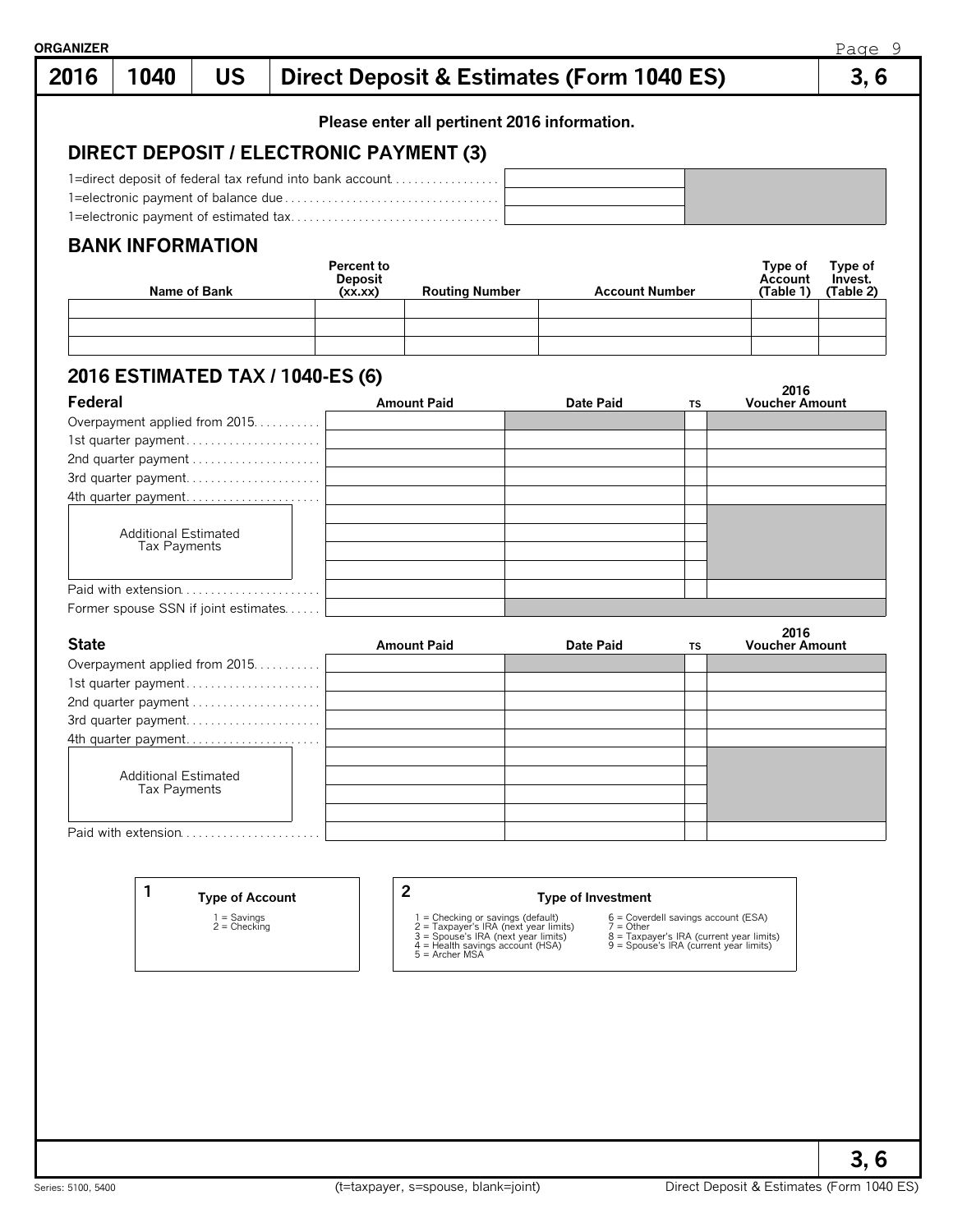| <b>RGANIZER</b> |                                   |           |                                                                                                                                                               | Page 10 |
|-----------------|-----------------------------------|-----------|---------------------------------------------------------------------------------------------------------------------------------------------------------------|---------|
| 2016            | 1040                              | <b>US</b> | Direct Deposit & Estimates (Form 1040 ES) (cont.)                                                                                                             | 7.1     |
|                 |                                   |           | Please enter all pertinent 2016 information.                                                                                                                  |         |
|                 |                                   |           | <b>APPLICATION OF 2016 OVERPAYMENT (7.1)</b>                                                                                                                  |         |
|                 | Other (please explain):           |           | If you have an overpayment of 2016 taxes, do you want the excess refunded?.<br>or applied to 2017 estimate?<br><u> 1989 - Johann Stein, Amerikaansk konst</u> |         |
|                 |                                   |           |                                                                                                                                                               |         |
|                 |                                   |           | <b>2017 ESTIMATED TAX INFORMATION</b>                                                                                                                         |         |
|                 |                                   |           | If "yes" explain any differences in income, deductions, dependents, etc.:                                                                                     | No      |
|                 |                                   |           |                                                                                                                                                               |         |
|                 |                                   |           |                                                                                                                                                               |         |
|                 | If "yes" explain any differences: |           |                                                                                                                                                               | No      |
|                 |                                   |           |                                                                                                                                                               |         |
|                 |                                   |           |                                                                                                                                                               |         |
|                 |                                   |           |                                                                                                                                                               |         |
|                 |                                   |           |                                                                                                                                                               |         |
|                 |                                   |           |                                                                                                                                                               |         |
|                 |                                   |           |                                                                                                                                                               |         |
|                 |                                   |           |                                                                                                                                                               | 7.1     |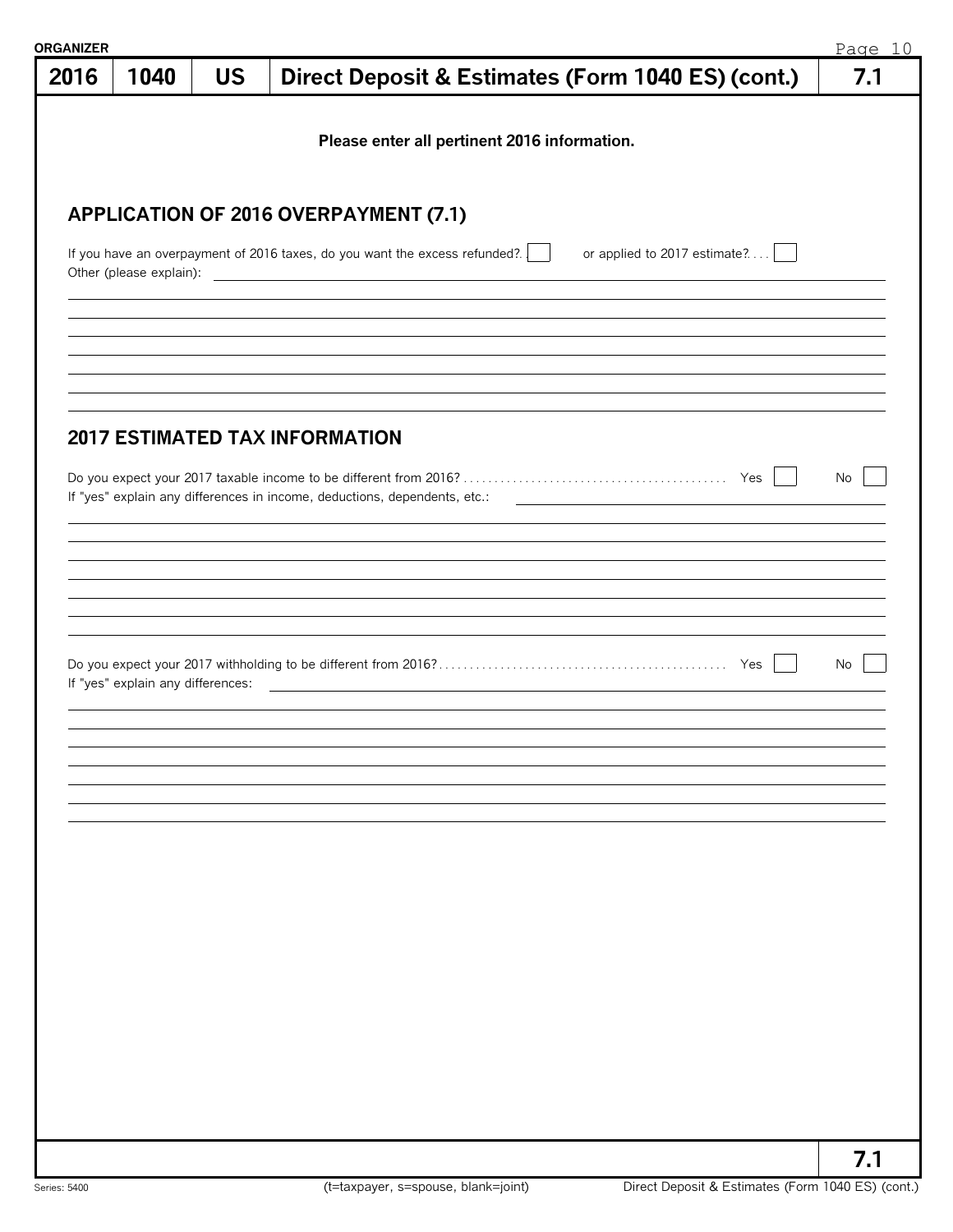| ORGANIZER |  |  |
|-----------|--|--|
|           |  |  |
|           |  |  |

|     | <b>ORGANIZER</b> |                                                  |               |            |               |                                          |                                                  |                                                                                                                                          |                               |             |                     |                   |                   |                            | Page 11              |
|-----|------------------|--------------------------------------------------|---------------|------------|---------------|------------------------------------------|--------------------------------------------------|------------------------------------------------------------------------------------------------------------------------------------------|-------------------------------|-------------|---------------------|-------------------|-------------------|----------------------------|----------------------|
|     | 2016             | 1040                                             | <b>US</b>     |            |               |                                          |                                                  | <b>Wages, Pensions, Gambling Winnings</b>                                                                                                |                               |             |                     |                   |                   |                            | 10, 13.1, 13.2       |
|     |                  | <b>WAGES, SALARIES, TIPS (10)</b>                |               |            |               |                                          |                                                  | Please enter all pertinent 2016 amounts & attach all W-2, W-2G and 1099-R forms.<br>Last year's amounts are provided for your reference. |                               |             |                     |                   |                   |                            |                      |
|     |                  |                                                  |               |            | 1=retirement  |                                          |                                                  |                                                                                                                                          |                               |             | Tax Withheld        |                   |                   |                            |                      |
| No. |                  | Name of Employer (Box c)                         |               | $=$ spouse | plan (Box 13) |                                          | Wages, Tips,<br>Other<br>Compensation<br>(Box 1) | Federal<br>(Box 2)                                                                                                                       | Social<br>Security<br>(Box 4) |             | Medicare<br>(Box 6) | State<br>(Box 17) |                   | Local<br>(Box 19)          | 2015<br>Wages        |
|     |                  |                                                  |               |            |               |                                          |                                                  |                                                                                                                                          |                               |             |                     |                   |                   |                            |                      |
|     |                  |                                                  |               |            |               |                                          |                                                  |                                                                                                                                          |                               |             |                     |                   |                   |                            |                      |
|     |                  |                                                  |               |            |               |                                          |                                                  |                                                                                                                                          |                               |             |                     |                   |                   |                            |                      |
|     |                  |                                                  |               |            |               |                                          |                                                  |                                                                                                                                          |                               |             |                     |                   |                   |                            |                      |
|     |                  |                                                  |               |            |               |                                          |                                                  |                                                                                                                                          |                               |             |                     |                   |                   |                            |                      |
|     |                  |                                                  |               |            |               |                                          |                                                  |                                                                                                                                          |                               |             |                     |                   |                   |                            |                      |
|     |                  | PENSIONS, IRA DISTRIBUTIONS (13.1)               |               |            |               |                                          |                                                  |                                                                                                                                          |                               |             |                     |                   |                   |                            |                      |
|     |                  |                                                  |               |            |               |                                          | Distribution code #2                             |                                                                                                                                          |                               |             |                     | Tax Withheld      |                   | Value of                   |                      |
| No. |                  | Name of Payer                                    |               |            |               | Distribution code #1<br>1=IRA/SEP/SIMPLE |                                                  | Gross<br>Distribution<br>(Box 1)                                                                                                         | Taxable<br>Amount<br>(Box 2a) |             | Federal<br>(Box 4)  |                   | State<br>(Box 12) | all IRAs<br>at<br>12/31/16 | 2015<br>Distribution |
|     |                  |                                                  |               |            | spouse=       |                                          |                                                  |                                                                                                                                          |                               |             |                     |                   |                   |                            |                      |
|     |                  |                                                  |               |            |               |                                          |                                                  |                                                                                                                                          |                               |             |                     |                   |                   |                            |                      |
|     |                  |                                                  |               |            |               |                                          |                                                  |                                                                                                                                          |                               |             |                     |                   |                   |                            |                      |
|     |                  |                                                  |               |            |               |                                          |                                                  |                                                                                                                                          |                               |             |                     |                   |                   |                            |                      |
|     |                  |                                                  |               |            |               |                                          |                                                  |                                                                                                                                          |                               |             |                     |                   |                   |                            |                      |
|     |                  |                                                  |               |            |               |                                          |                                                  |                                                                                                                                          |                               |             |                     |                   |                   |                            |                      |
|     |                  |                                                  |               |            |               |                                          |                                                  |                                                                                                                                          |                               |             |                     |                   |                   |                            |                      |
|     |                  |                                                  |               |            |               |                                          |                                                  |                                                                                                                                          |                               |             |                     |                   |                   |                            |                      |
|     |                  | GAMBLING WINNINGS (W-2G) (13.2)                  |               |            |               |                                          |                                                  |                                                                                                                                          |                               |             | Tax Withheld        |                   |                   |                            |                      |
| No. |                  |                                                  | Name of Payer |            |               | $1 =$ spouse                             |                                                  | Gross Winnings<br>(Box 1)                                                                                                                | Federal (Box 4)               |             | State (Box 15)      |                   |                   | Local (Box 17)             | 2015<br>Winnings     |
|     |                  |                                                  |               |            |               |                                          |                                                  |                                                                                                                                          |                               |             |                     |                   |                   |                            |                      |
|     |                  |                                                  |               |            |               |                                          |                                                  |                                                                                                                                          |                               |             |                     |                   |                   |                            |                      |
|     |                  |                                                  |               |            |               |                                          |                                                  |                                                                                                                                          |                               |             |                     |                   |                   |                            |                      |
|     |                  |                                                  |               |            |               |                                          |                                                  |                                                                                                                                          |                               |             |                     |                   |                   |                            |                      |
|     | (13.2)           | <b>GAMBLING LOSSES &amp; WINNINGS (NON W-2G)</b> |               |            |               |                                          |                                                  |                                                                                                                                          |                               | 2016 Amount |                     | <b>TS</b>         |                   | 2015 Amount                |                      |
|     |                  |                                                  |               |            |               |                                          |                                                  |                                                                                                                                          |                               |             |                     |                   |                   |                            |                      |
|     |                  |                                                  |               |            |               |                                          |                                                  |                                                                                                                                          |                               |             |                     |                   |                   |                            | 10, 13.1, 13.2       |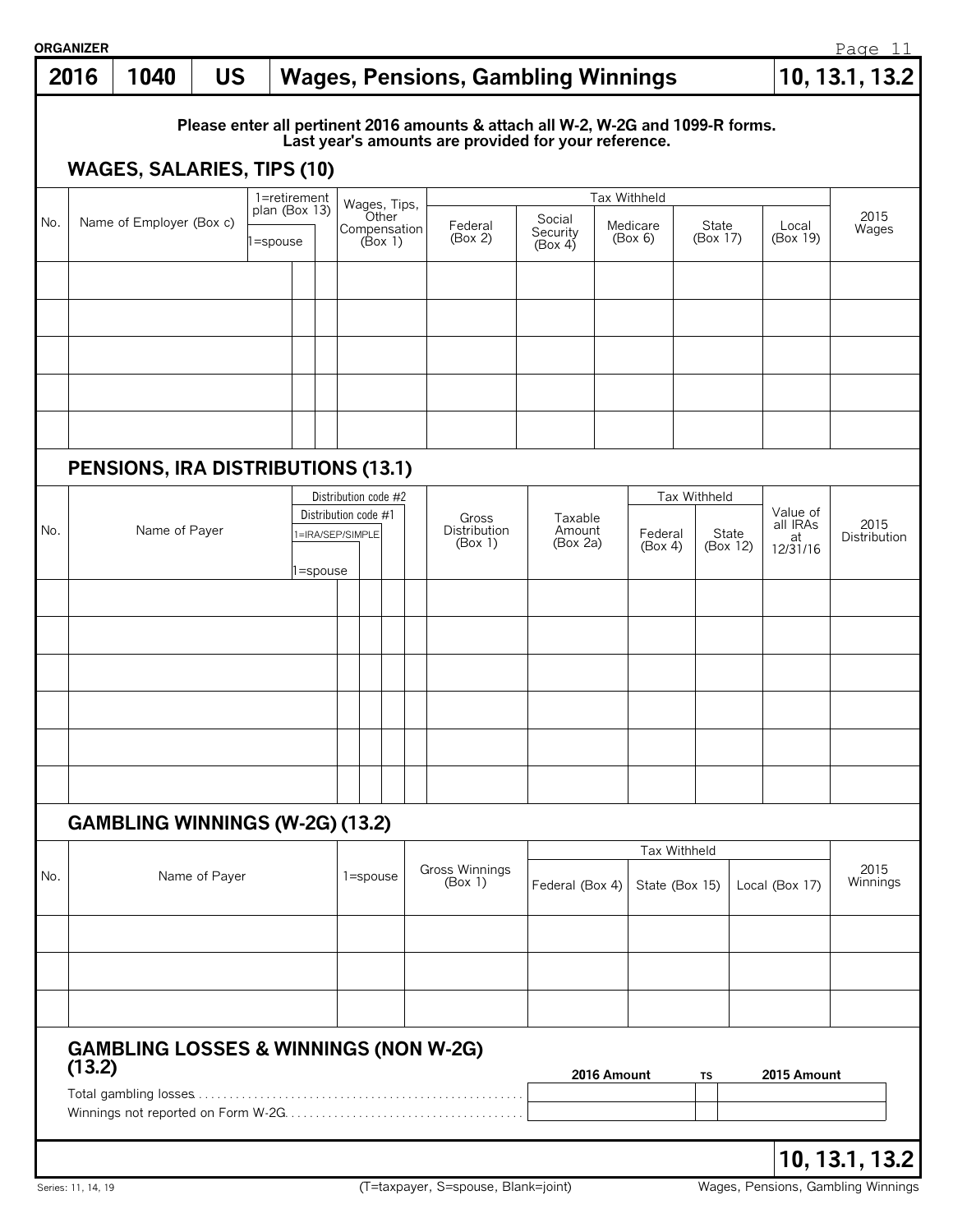|     | <b>ORGANIZER</b> |                                                                              |           |          |            |                                                |                                           |                                                          |                                   |                                    |                                                                                                                                                     |                                           | Page 12          |
|-----|------------------|------------------------------------------------------------------------------|-----------|----------|------------|------------------------------------------------|-------------------------------------------|----------------------------------------------------------|-----------------------------------|------------------------------------|-----------------------------------------------------------------------------------------------------------------------------------------------------|-------------------------------------------|------------------|
|     | 2016             | 1040                                                                         | <b>US</b> |          |            |                                                |                                           | <b>Interest &amp; Dividend Income</b>                    |                                   |                                    |                                                                                                                                                     |                                           | 11, 12           |
|     |                  | <b>INTEREST INCOME (11)</b>                                                  |           |          |            |                                                |                                           |                                                          |                                   |                                    | Please enter all pertinent 2016 amounts & attach all 1099-INT, 1099-OID and 1099-DIV forms.<br>Last year's amounts are provided for your reference. |                                           |                  |
|     |                  |                                                                              |           |          |            |                                                |                                           |                                                          |                                   |                                    | Tax-Exempt Interest                                                                                                                                 |                                           |                  |
| No. |                  | Name of Payer<br>(also enter SSN & address)<br>for seller-financed mortgage) |           | 2=spouse | l=taxpayer | Banks,<br>S&Ls, C/Us,<br>etc. $(Box 1)$        |                                           | Interest Income<br>Seller-<br>Financed<br>Mtg. $(Box 1)$ | U.S. Bonds,<br>T-Bills<br>(Box 3) | Total<br>Municipal<br><b>Bonds</b> | In-state<br>Municipal<br><b>Bonds</b>                                                                                                               | Early<br>Withdrawal<br>Penalty<br>(Box 2) | 2015<br>Interest |
|     |                  |                                                                              |           |          |            |                                                |                                           |                                                          |                                   |                                    |                                                                                                                                                     |                                           |                  |
|     |                  |                                                                              |           |          |            |                                                |                                           |                                                          |                                   |                                    |                                                                                                                                                     |                                           |                  |
|     |                  |                                                                              |           |          |            |                                                |                                           |                                                          |                                   |                                    |                                                                                                                                                     |                                           |                  |
|     |                  |                                                                              |           |          |            |                                                |                                           |                                                          |                                   |                                    |                                                                                                                                                     |                                           |                  |
|     |                  |                                                                              |           |          |            |                                                |                                           |                                                          |                                   |                                    |                                                                                                                                                     |                                           |                  |
|     |                  |                                                                              |           |          |            |                                                |                                           |                                                          |                                   |                                    |                                                                                                                                                     |                                           |                  |
|     |                  |                                                                              |           |          |            |                                                |                                           |                                                          |                                   |                                    |                                                                                                                                                     |                                           |                  |
|     |                  |                                                                              |           |          |            |                                                |                                           |                                                          |                                   |                                    |                                                                                                                                                     |                                           |                  |
|     |                  |                                                                              |           |          |            |                                                |                                           |                                                          |                                   |                                    |                                                                                                                                                     |                                           |                  |
|     |                  | <b>DIVIDEND INCOME (12)</b>                                                  |           |          |            |                                                |                                           |                                                          |                                   |                                    |                                                                                                                                                     |                                           |                  |
|     |                  |                                                                              |           | $1 = tp$ |            |                                                |                                           | Dividend Income                                          |                                   |                                    | Tax-Exempt Interest                                                                                                                                 | Foreign                                   | 2015             |
| No. |                  | Name of Payer                                                                |           | $2 = sp$ |            | <b>Total Ordinary</b><br>Dividends<br>(Box 1a) | Qualified<br><b>Dividends</b><br>(Box 1b) | <b>Total Capital</b><br>Gain Distrib.<br>(Box 2a)        | U.S. Bonds<br>(% or amt.)         | Total<br>Municipal<br>Bonds        | In-state<br>Muni-bonds<br>(% or amt.)                                                                                                               | Tax Paid<br>(Box 6)                       | <b>Dividends</b> |
|     |                  |                                                                              |           |          |            |                                                |                                           |                                                          |                                   |                                    |                                                                                                                                                     |                                           |                  |
|     |                  |                                                                              |           |          |            |                                                |                                           |                                                          |                                   |                                    |                                                                                                                                                     |                                           |                  |
|     |                  |                                                                              |           |          |            |                                                |                                           |                                                          |                                   |                                    |                                                                                                                                                     |                                           |                  |
|     |                  |                                                                              |           |          |            |                                                |                                           |                                                          |                                   |                                    |                                                                                                                                                     |                                           |                  |
|     |                  |                                                                              |           |          |            |                                                |                                           |                                                          |                                   |                                    |                                                                                                                                                     |                                           |                  |
|     |                  |                                                                              |           |          |            |                                                |                                           |                                                          |                                   |                                    |                                                                                                                                                     |                                           |                  |
|     |                  |                                                                              |           |          |            |                                                |                                           |                                                          |                                   |                                    |                                                                                                                                                     |                                           |                  |
|     |                  |                                                                              |           |          |            |                                                |                                           |                                                          |                                   |                                    |                                                                                                                                                     |                                           |                  |
|     |                  |                                                                              |           |          |            |                                                |                                           |                                                          |                                   |                                    |                                                                                                                                                     |                                           |                  |
|     |                  |                                                                              |           |          |            |                                                |                                           |                                                          |                                   |                                    |                                                                                                                                                     |                                           | 11, 12           |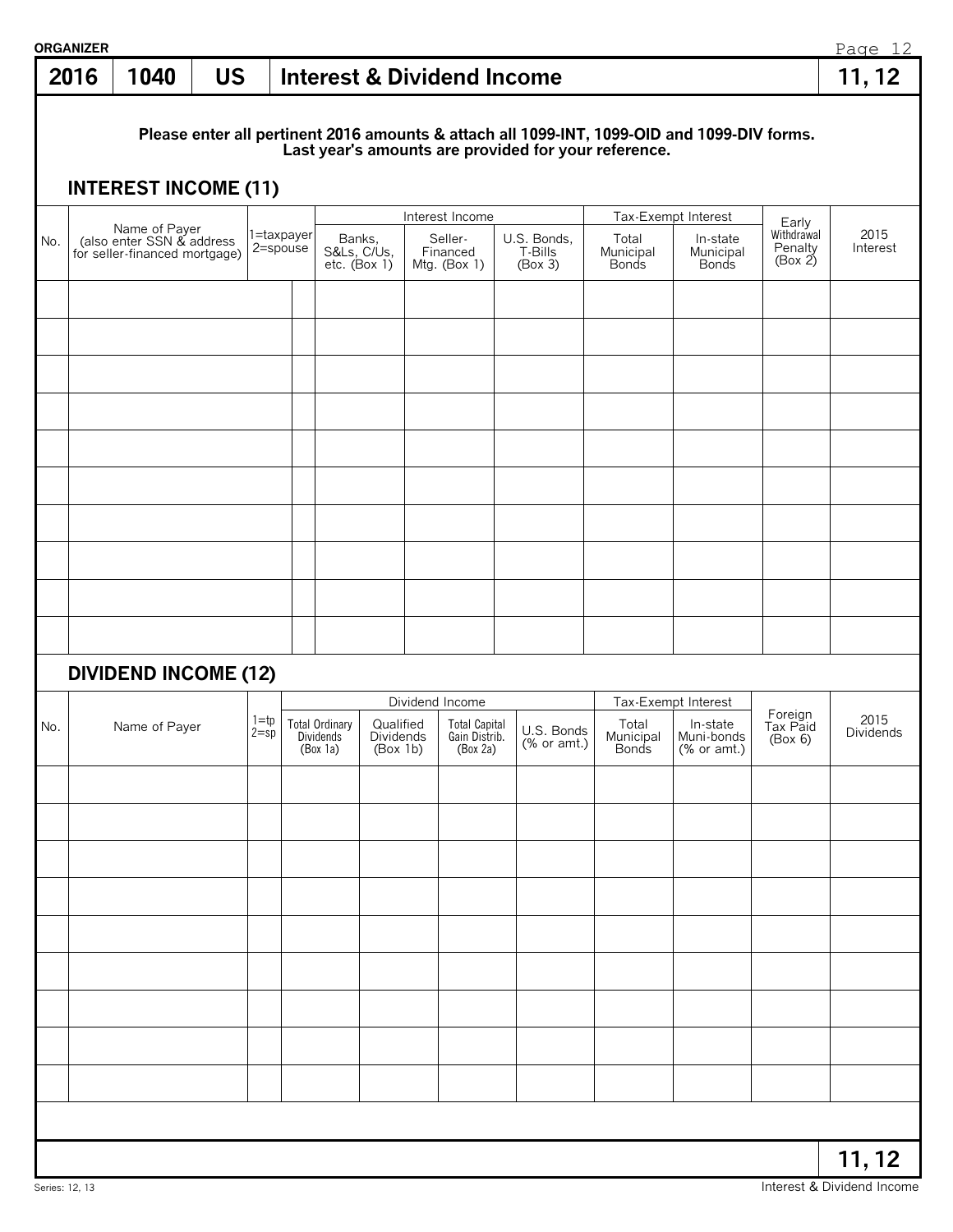# **1040 US Miscellaneous Income 14.1**

**Please enter all pertinent 2016 amounts and attach all 1099-MISC, SSA-1099, and RRB-1099 forms. Last year's amounts are provided for your reference.**

| <b>MISCELLANEOUS INCOME</b>                     |                 | 2016 Amount | 2015 Amount |               |
|-------------------------------------------------|-----------------|-------------|-------------|---------------|
|                                                 | <b>Taxpayer</b> | Spouse      | Taxpayer    | <b>Spouse</b> |
| Social security benefits (SSA-1099, box 5)      |                 |             |             |               |
| Medicare premiums paid (SSA-1099)               |                 |             |             |               |
| 1=treat Medicare premiums paid as SE health ins |                 |             |             |               |
| Tier 1 RR retirement benefits (RRB-1099, box 5) |                 |             |             |               |
| 1=lump-sum election for SS benefits             |                 |             |             |               |
|                                                 |                 |             |             |               |
| Alimony received                                |                 |             |             |               |
| Taxable scholarships and fellowships            |                 |             |             |               |
|                                                 |                 |             |             |               |
| Household employee income not on W-2.           |                 |             |             |               |
| Excess minister's allowance                     |                 |             |             |               |
| Alaska permanent fund dividends                 |                 |             |             |               |
| Income from rental of personal property         |                 |             |             |               |
| Income subject to S/E tax:                      |                 |             |             |               |
|                                                 |                 |             |             |               |
|                                                 |                 |             |             |               |
|                                                 |                 |             |             |               |
|                                                 |                 |             |             |               |
|                                                 |                 |             |             |               |
|                                                 |                 |             |             |               |
|                                                 |                 |             |             |               |
| Other income (1099-MISC, box 3, 8)              |                 |             |             |               |
|                                                 |                 |             |             |               |
|                                                 |                 |             |             |               |
|                                                 |                 |             |             |               |
|                                                 |                 |             |             |               |
|                                                 |                 |             |             |               |
|                                                 |                 |             |             |               |
|                                                 |                 |             |             |               |
|                                                 |                 |             |             |               |
| <b>TAX WITHHELD</b> (not entered elsewhere)     |                 |             |             |               |
|                                                 |                 |             |             |               |
| Federal income tax withheld                     |                 |             |             |               |
| State income tax withheld                       |                 |             |             |               |
| Local income tax withheld                       |                 |             |             |               |
|                                                 |                 |             |             |               |
|                                                 |                 |             |             |               |
|                                                 |                 |             |             |               |
|                                                 |                 |             |             |               |
|                                                 |                 |             |             |               |
|                                                 |                 |             |             |               |
|                                                 |                 |             |             |               |
|                                                 |                 |             |             |               |
|                                                 |                 |             |             |               |
|                                                 |                 |             |             |               |
|                                                 |                 |             |             |               |
|                                                 |                 |             |             |               |
|                                                 |                 |             |             |               |
|                                                 |                 |             |             |               |
|                                                 |                 |             |             |               |
|                                                 |                 |             |             |               |
|                                                 |                 |             |             |               |
|                                                 |                 |             |             |               |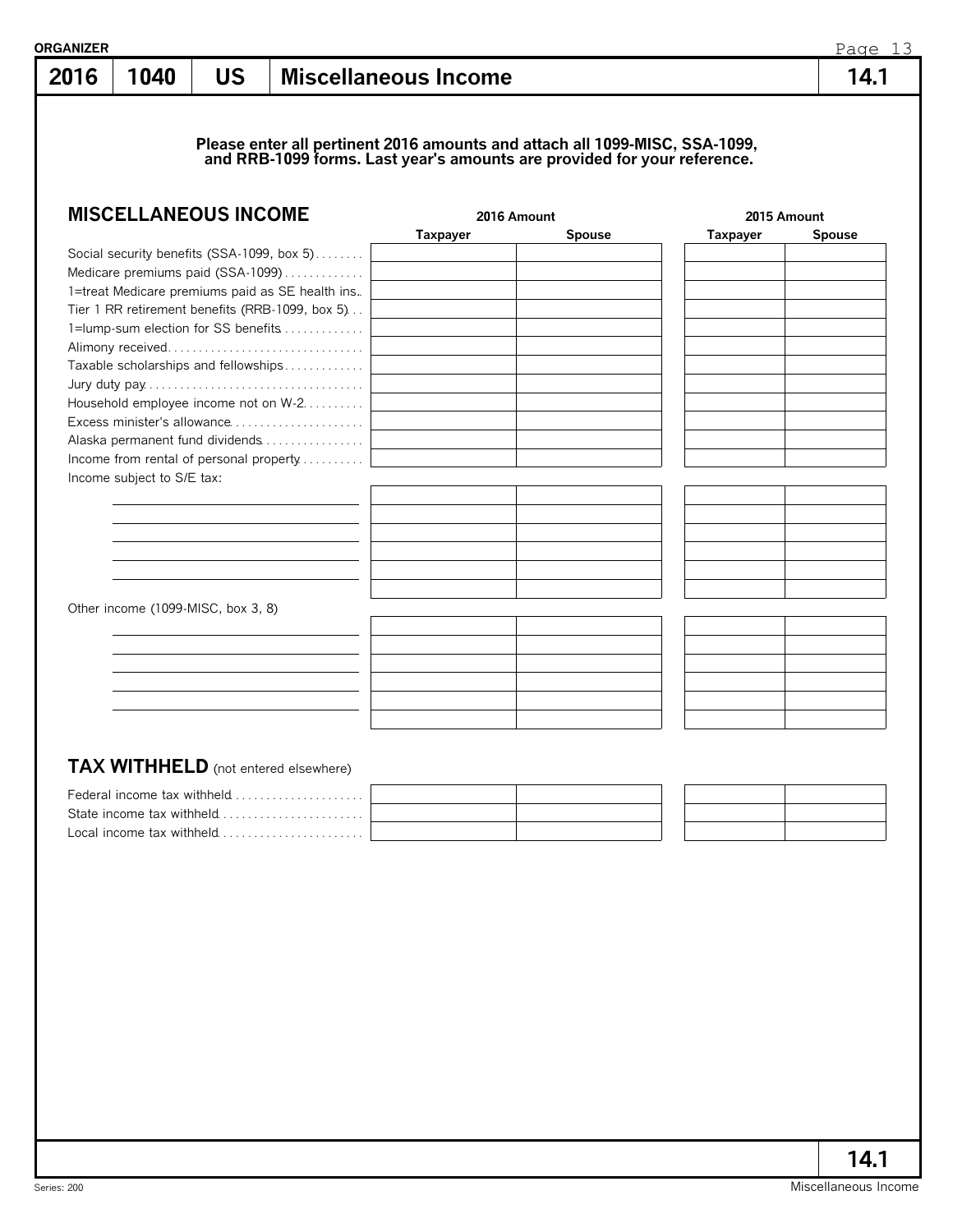| 2016 | 1040 | <b>US</b>                                                    |                                                                                                                                                                                                                                                       | <b>State &amp; Local Tax Refunds / Unemployment Compensation</b> | Page 14<br>14.2 |
|------|------|--------------------------------------------------------------|-------------------------------------------------------------------------------------------------------------------------------------------------------------------------------------------------------------------------------------------------------|------------------------------------------------------------------|-----------------|
|      |      |                                                              |                                                                                                                                                                                                                                                       |                                                                  |                 |
|      |      |                                                              | Please add, change or delete 2016 information as appropriate.<br>Be sure to attach all 1099-G forms.                                                                                                                                                  |                                                                  |                 |
|      |      |                                                              | <b>STATE AND LOCAL TAX REFUNDS /</b><br><b>UNEMPLOYMENT COMPENSATION (Form 1099-G)</b>                                                                                                                                                                | 2016 1099-G Amount                                               |                 |
| No.  |      | State and local refunds:<br>Taxable grants:<br>Farm amounts: | Unemployment compensation:<br>State and local income tax refund, credit or offsets (Box 2)<br>1=agriculture payments are from conservation reserve program<br>$1 = box 2$ is trade or business income $(Box 8)$<br>State income tax withheld (Box 11) |                                                                  |                 |
| No.  |      | State and local refunds:<br>Taxable grants:<br>Farm amounts: | Unemployment compensation:<br>State and local income tax refund, credit or offsets (Box 2)<br>1=agriculture payments are from conservation reserve program                                                                                            |                                                                  |                 |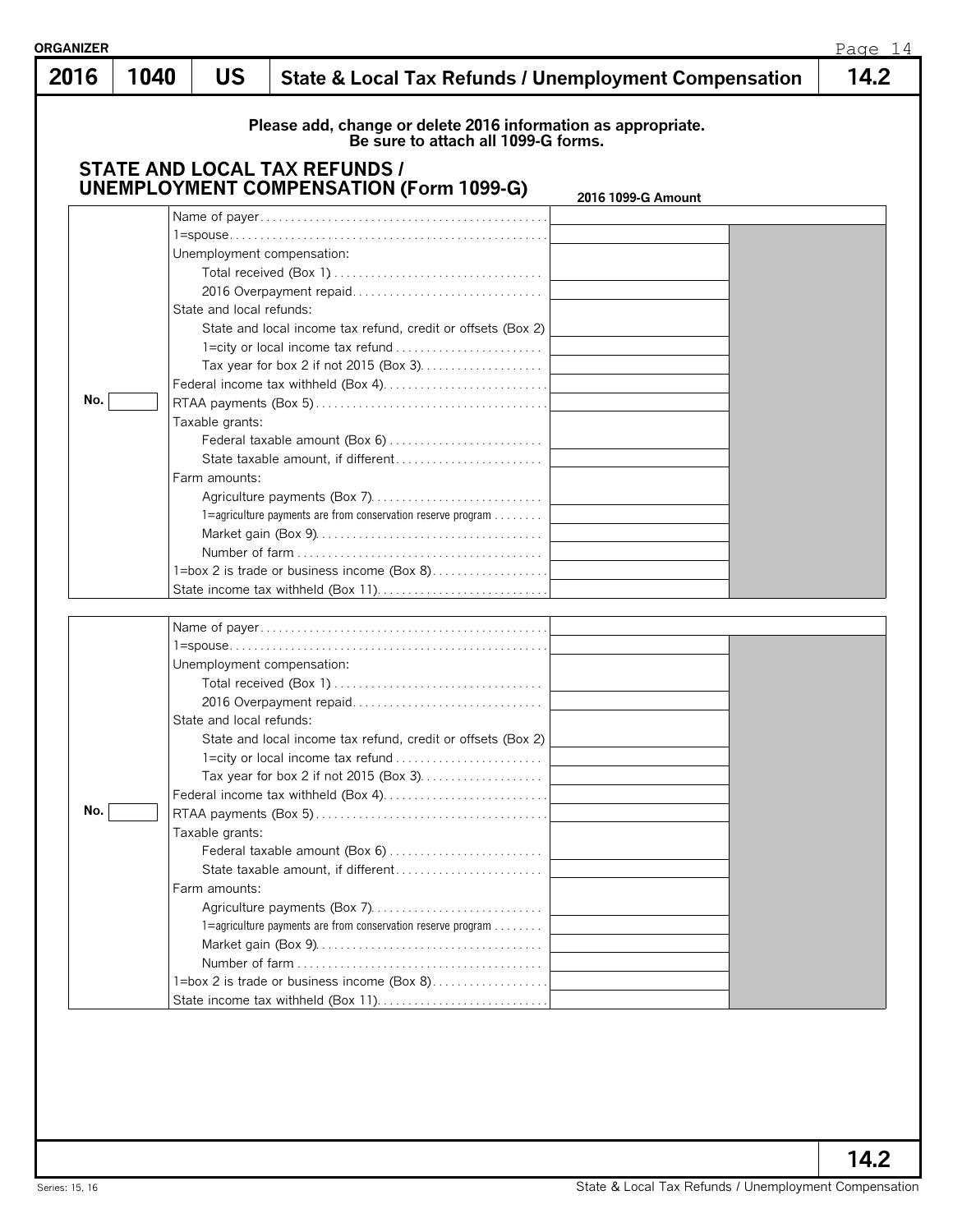| 2016 | <b>US</b><br><b>Education Distributions (ESA's and QTP's)</b><br>1040<br>Please enter all pertinent 2016 amounts and attach all 1099-Q forms.<br>Enter qualified education expenses below that are not entered elsewhere.<br>Last year's amounts are provided for your reference. |             | 14.3        |
|------|-----------------------------------------------------------------------------------------------------------------------------------------------------------------------------------------------------------------------------------------------------------------------------------|-------------|-------------|
|      | ESA'S AND QTP'S (Form 1099-Q)                                                                                                                                                                                                                                                     |             |             |
|      |                                                                                                                                                                                                                                                                                   | 2016 Amount | 2015 Amount |
|      |                                                                                                                                                                                                                                                                                   |             |             |
|      |                                                                                                                                                                                                                                                                                   |             |             |
|      | Qualified expenses:<br>Higher education (net of nontaxable benefits)                                                                                                                                                                                                              |             |             |
|      | Elementary & secondary education (net of nontaxable benefits).                                                                                                                                                                                                                    |             |             |
|      | Form 1099-Q:                                                                                                                                                                                                                                                                      |             |             |
|      |                                                                                                                                                                                                                                                                                   |             |             |
| No.  |                                                                                                                                                                                                                                                                                   |             |             |
|      |                                                                                                                                                                                                                                                                                   |             |             |
|      | Rollover: 1=nontaxable, 2=taxable (Box 4)                                                                                                                                                                                                                                         |             |             |
|      | Distribution type: 1=private 529, 2=state 529, 3=Coverdell ESA (Box 5).                                                                                                                                                                                                           |             |             |
|      | ESA's only:                                                                                                                                                                                                                                                                       |             |             |
|      |                                                                                                                                                                                                                                                                                   |             |             |
|      | Value of this account at 12/31/16 (plus outstanding rollovers)                                                                                                                                                                                                                    |             |             |
|      |                                                                                                                                                                                                                                                                                   |             |             |
|      |                                                                                                                                                                                                                                                                                   |             |             |
|      |                                                                                                                                                                                                                                                                                   |             |             |
|      | Qualified expenses:                                                                                                                                                                                                                                                               |             |             |
|      | Higher education (net of nontaxable benefits)                                                                                                                                                                                                                                     |             |             |
|      | Elementary & secondary education (net of nontaxable benefits).                                                                                                                                                                                                                    |             |             |
|      | Form 1099-Q:                                                                                                                                                                                                                                                                      |             |             |
|      |                                                                                                                                                                                                                                                                                   |             |             |
| No.  |                                                                                                                                                                                                                                                                                   |             |             |
|      |                                                                                                                                                                                                                                                                                   |             |             |
|      | Rollover: 1=nontaxable, 2=taxable (Box 4)<br>Distribution type: 1=private 529, 2=state 529, 3=Coverdell ESA (Box 5).                                                                                                                                                              |             |             |
|      | ESA's only:                                                                                                                                                                                                                                                                       |             |             |
|      |                                                                                                                                                                                                                                                                                   |             |             |
|      | Value of this account at 12/31/16 (plus outstanding rollovers)                                                                                                                                                                                                                    |             |             |
|      |                                                                                                                                                                                                                                                                                   |             |             |
|      |                                                                                                                                                                                                                                                                                   |             |             |
|      |                                                                                                                                                                                                                                                                                   |             |             |
|      |                                                                                                                                                                                                                                                                                   |             |             |
|      | Qualified expenses:                                                                                                                                                                                                                                                               |             |             |
|      | Higher education (net of nontaxable benefits)                                                                                                                                                                                                                                     |             |             |
|      | Elementary & secondary education (net of nontaxable benefits).<br>Form 1099-Q:                                                                                                                                                                                                    |             |             |
|      |                                                                                                                                                                                                                                                                                   |             |             |
| No.  |                                                                                                                                                                                                                                                                                   |             |             |
|      |                                                                                                                                                                                                                                                                                   |             |             |
|      | Rollover: 1=nontaxable, 2=taxable (Box 4)                                                                                                                                                                                                                                         |             |             |
|      | Distribution type: 1=private 529, 2=state 529, 3=Coverdell ESA (Box 5).                                                                                                                                                                                                           |             |             |
|      | ESA's only:                                                                                                                                                                                                                                                                       |             |             |
|      |                                                                                                                                                                                                                                                                                   |             |             |
|      | Value of this account at 12/31/16 (plus outstanding rollovers)                                                                                                                                                                                                                    |             |             |
|      |                                                                                                                                                                                                                                                                                   |             |             |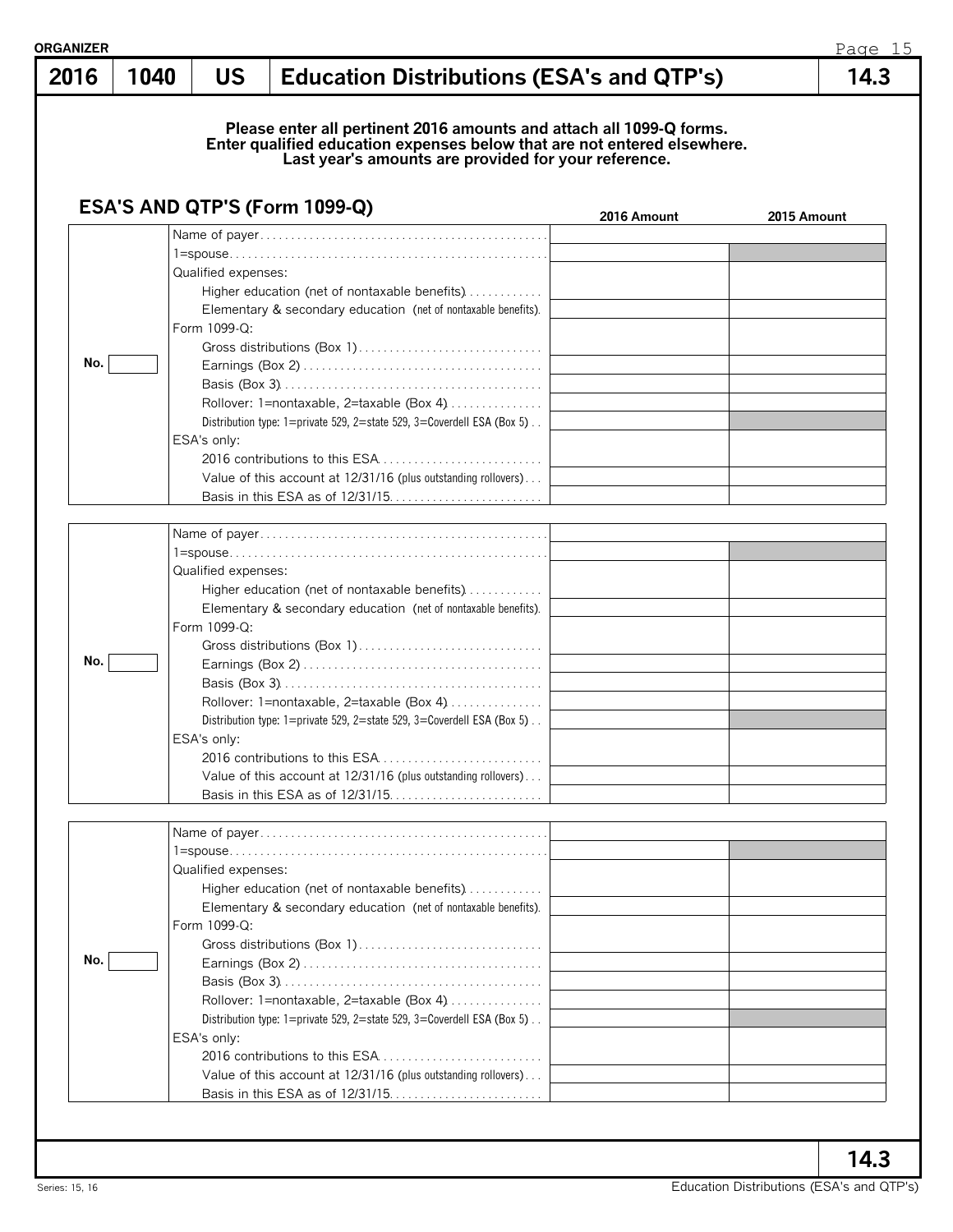| 2016 | 1040                       | <b>US</b> | <b>Business Income (Schedule C)</b>                                                                  |             | 16<br>No.   |
|------|----------------------------|-----------|------------------------------------------------------------------------------------------------------|-------------|-------------|
|      |                            |           | Please enter all pertinent 2016 amounts. Last year's amounts are provided for your reference.        |             |             |
|      | <b>GENERAL INFORMATION</b> |           |                                                                                                      |             |             |
|      |                            |           | Principal business/profession                                                                        |             |             |
|      |                            |           | Principal business code                                                                              |             |             |
|      |                            |           | Business name, if different from Form 1040                                                           |             |             |
|      |                            |           | Business address, if different from Form 1040                                                        |             |             |
|      |                            |           | City, if different from Form 1040<br>State, if different from Form 1040                              |             |             |
|      |                            |           | ZIP code, if different from Form 1040                                                                |             |             |
|      |                            |           |                                                                                                      |             |             |
|      |                            |           | Foreign postal code                                                                                  |             |             |
|      |                            |           |                                                                                                      |             |             |
|      |                            |           | Employer identification number                                                                       |             |             |
|      |                            |           |                                                                                                      |             |             |
|      |                            |           |                                                                                                      |             |             |
|      |                            |           | Inventory method: 1=cost, 2=lower cost/market, 3=other                                               |             |             |
|      |                            |           |                                                                                                      |             |             |
|      |                            |           |                                                                                                      |             |             |
|      |                            |           |                                                                                                      |             |             |
|      |                            |           | If required to file Form(s) 1099, did you or will you file all required Form(s) 1099: 1=yes, 2=no. . |             |             |
|      |                            |           |                                                                                                      |             |             |
|      |                            |           | 1=personal services is not a material income producing factor                                        |             |             |
|      |                            |           |                                                                                                      |             |             |
|      |                            |           |                                                                                                      |             |             |
|      |                            |           |                                                                                                      |             |             |
|      |                            |           | 1-trader in financial instruments or commodities                                                     |             |             |
|      | <b>INCOME</b>              |           |                                                                                                      | 2016 Amount | 2015 Amount |
|      |                            |           | Gross receipts or sales (Form 1099-MISC, box 7)                                                      |             |             |
|      |                            |           |                                                                                                      |             |             |
|      | Other income:              |           |                                                                                                      |             |             |
|      |                            |           |                                                                                                      |             |             |
|      |                            |           |                                                                                                      |             |             |
|      |                            |           |                                                                                                      |             |             |
|      | <b>COST OF GOODS SOLD</b>  |           |                                                                                                      |             |             |
|      |                            |           |                                                                                                      |             |             |
|      |                            |           |                                                                                                      |             |             |
|      |                            |           |                                                                                                      |             |             |
|      |                            |           |                                                                                                      |             |             |
|      | Other costs:               |           |                                                                                                      |             |             |
|      |                            |           |                                                                                                      |             |             |
|      |                            |           |                                                                                                      |             |             |
|      |                            |           |                                                                                                      |             |             |
|      |                            |           |                                                                                                      |             |             |
|      |                            |           |                                                                                                      |             |             |
|      |                            |           |                                                                                                      |             |             |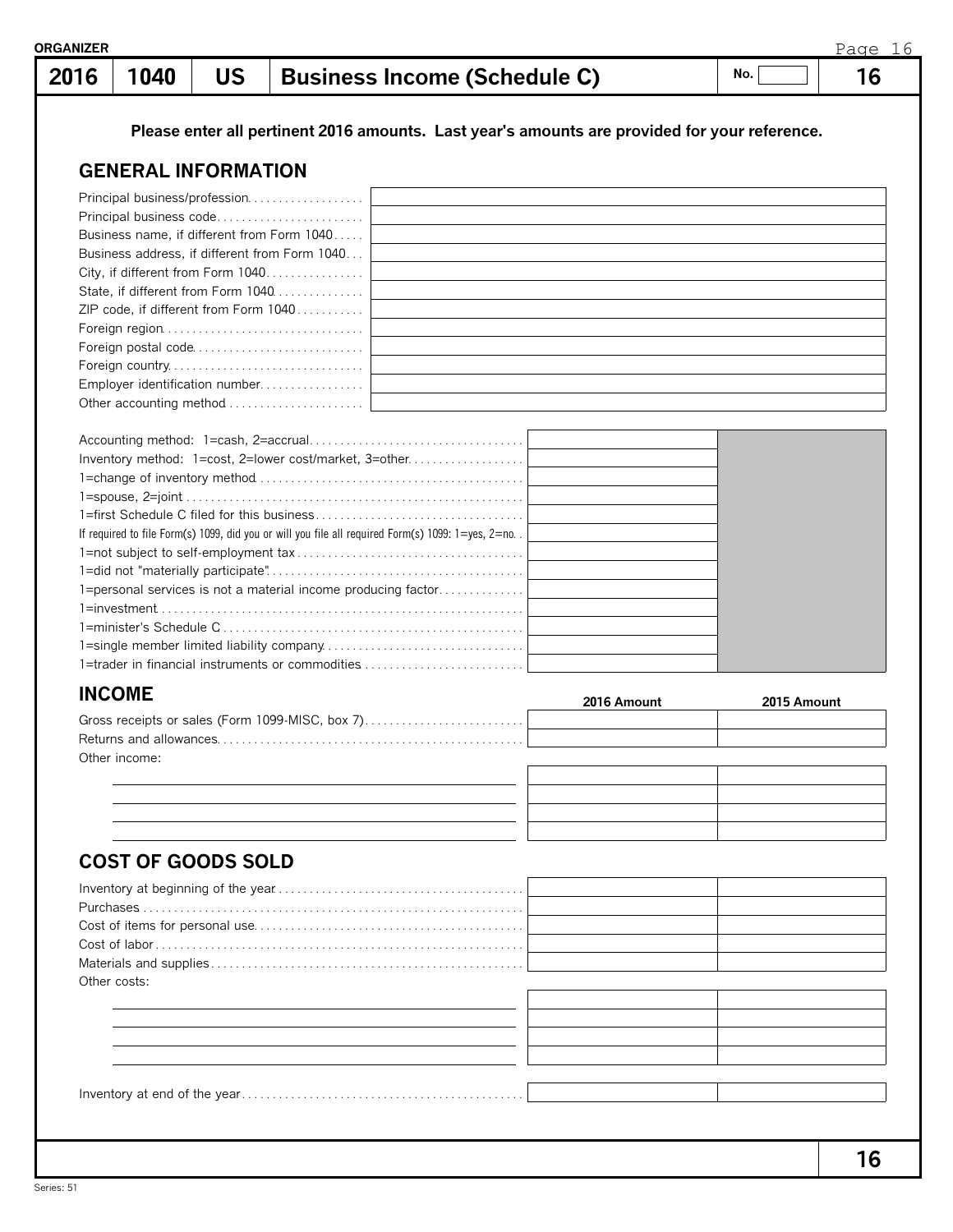| (GANIZER |                 |           |                                                                                               |             |             | raqe ı |
|----------|-----------------|-----------|-----------------------------------------------------------------------------------------------|-------------|-------------|--------|
| 2016     | 1040            | <b>US</b> | <b>Business Income (Schedule C) (cont.)</b>                                                   |             | No.         | 16p2   |
|          |                 |           | Please enter all pertinent 2016 amounts. Last year's amounts are provided for your reference. |             |             |        |
|          | <b>EXPENSES</b> |           |                                                                                               | 2016 Amount | 2015 Amount |        |
|          |                 |           |                                                                                               |             |             |        |
|          |                 |           |                                                                                               |             |             |        |
|          |                 |           |                                                                                               |             |             |        |
|          |                 |           |                                                                                               |             |             |        |
|          |                 |           |                                                                                               |             |             |        |
|          |                 |           | Car and truck expenses (not entered elsewhere)                                                |             |             |        |
|          |                 |           |                                                                                               |             |             |        |
|          |                 |           |                                                                                               |             |             |        |
|          |                 |           |                                                                                               |             |             |        |
|          |                 |           |                                                                                               |             |             |        |
|          |                 |           |                                                                                               |             |             |        |
|          |                 |           |                                                                                               |             |             |        |
|          |                 |           |                                                                                               |             |             |        |
|          |                 |           |                                                                                               |             |             |        |
|          |                 |           |                                                                                               |             |             |        |
|          |                 |           |                                                                                               |             |             |        |
|          |                 |           |                                                                                               |             |             |        |
|          |                 |           |                                                                                               |             |             |        |
|          |                 |           |                                                                                               |             |             |        |
|          |                 |           |                                                                                               |             |             |        |
|          |                 |           |                                                                                               |             |             |        |
|          |                 |           | Pension and profit sharing plans - contributions                                              |             |             |        |
|          |                 |           | Pension and profit sharing plans - admin. and education costs                                 |             |             |        |
|          |                 |           |                                                                                               |             |             |        |
|          |                 |           |                                                                                               |             |             |        |
|          |                 |           | Rent - vehicles, machinery, & equipment (not entered elsewhere)                               |             |             |        |
|          |                 |           |                                                                                               |             |             |        |
|          |                 |           |                                                                                               |             |             |        |
|          |                 |           |                                                                                               |             |             |        |
|          |                 |           |                                                                                               |             |             |        |
|          |                 |           |                                                                                               |             |             |        |
|          |                 |           |                                                                                               |             |             |        |
|          |                 |           |                                                                                               |             |             |        |
|          |                 |           |                                                                                               |             |             |        |
|          |                 |           |                                                                                               |             |             |        |
|          |                 |           |                                                                                               |             |             |        |
|          |                 |           |                                                                                               |             |             |        |
|          |                 |           |                                                                                               |             |             |        |
|          |                 |           | Department of Transportation meals in full (80%)                                              |             |             |        |
|          |                 |           |                                                                                               |             |             |        |
|          |                 |           |                                                                                               |             |             |        |
|          |                 |           |                                                                                               |             |             |        |
|          |                 |           |                                                                                               |             |             |        |

Other expenses:

| _____ |  |
|-------|--|
|       |  |
|       |  |
|       |  |
|       |  |
|       |  |

NOTE: If you purchased or disposed of any business assets, please complete Sheet 22.

**16 p2**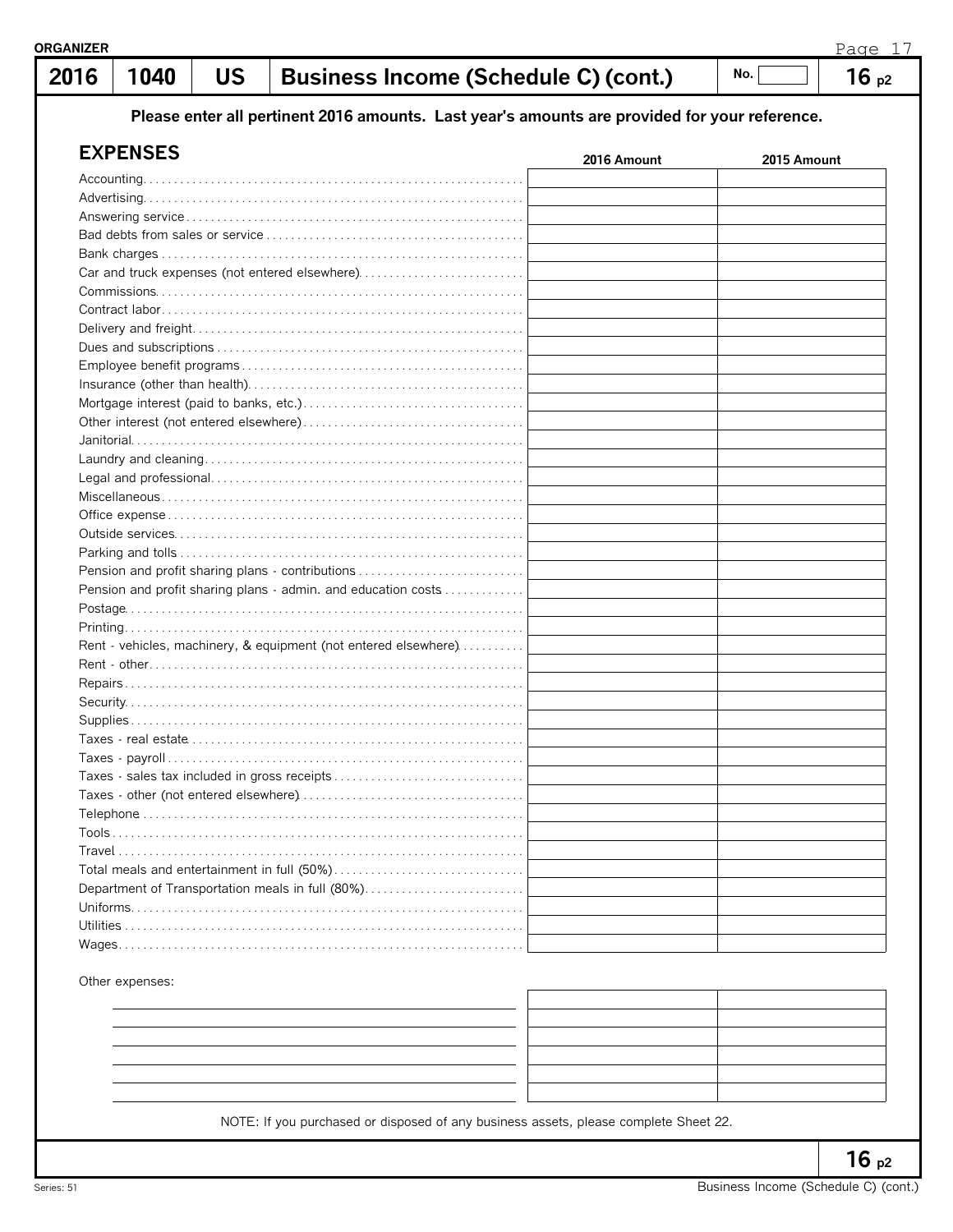| <b>ORGANIZER</b> |                                                                                                                                                                                                                                      |      |                                     |  |                              | Page 18               |                                                |                           |                                                              |                                                       |                                           |
|------------------|--------------------------------------------------------------------------------------------------------------------------------------------------------------------------------------------------------------------------------------|------|-------------------------------------|--|------------------------------|-----------------------|------------------------------------------------|---------------------------|--------------------------------------------------------------|-------------------------------------------------------|-------------------------------------------|
| 2016             |                                                                                                                                                                                                                                      | 1040 | <b>US</b>                           |  |                              |                       | <b>Capital Gains &amp; Losses (Schedule D)</b> |                           |                                                              |                                                       | 17                                        |
|                  | If you sold any stocks, bonds, or other investment property in 2016, please list the pertinent<br>information for each sale below or provide a spreadsheet file with this information.<br>Be sure to attach all 1099-B forms and bro |      |                                     |  |                              |                       |                                                |                           |                                                              |                                                       |                                           |
| No.              | Quantity                                                                                                                                                                                                                             |      | Description of Property<br>(Box 1a) |  | Date<br>Acquired<br>(Box 1b) | Date Sold<br>(Box 1c) | Sales Price<br>(gross or net)<br>(Box 1d)      | Cost or Basis<br>(Box 1e) | Blank=basis rep.<br>to IRS, 1=nonrec.<br>security (Box 3, 5) | Expenses of Sale<br>(if gross sales<br>price entered) | Federal Income<br>Tax Withheld<br>(Box 4) |
|                  |                                                                                                                                                                                                                                      |      |                                     |  |                              |                       |                                                |                           |                                                              |                                                       |                                           |
|                  |                                                                                                                                                                                                                                      |      |                                     |  |                              |                       |                                                |                           |                                                              |                                                       |                                           |
|                  |                                                                                                                                                                                                                                      |      |                                     |  |                              |                       |                                                |                           |                                                              |                                                       |                                           |
|                  |                                                                                                                                                                                                                                      |      |                                     |  |                              |                       |                                                |                           |                                                              |                                                       |                                           |
|                  |                                                                                                                                                                                                                                      |      |                                     |  |                              |                       |                                                |                           |                                                              |                                                       |                                           |
|                  |                                                                                                                                                                                                                                      |      |                                     |  |                              |                       |                                                |                           |                                                              |                                                       |                                           |
|                  |                                                                                                                                                                                                                                      |      |                                     |  |                              |                       |                                                |                           |                                                              |                                                       |                                           |
|                  |                                                                                                                                                                                                                                      |      |                                     |  |                              |                       |                                                |                           |                                                              |                                                       |                                           |
|                  |                                                                                                                                                                                                                                      |      |                                     |  |                              |                       |                                                |                           |                                                              |                                                       |                                           |
|                  |                                                                                                                                                                                                                                      |      |                                     |  |                              |                       |                                                |                           |                                                              |                                                       |                                           |
|                  |                                                                                                                                                                                                                                      |      |                                     |  |                              |                       |                                                |                           |                                                              |                                                       |                                           |
|                  |                                                                                                                                                                                                                                      |      |                                     |  |                              |                       |                                                |                           |                                                              |                                                       |                                           |
|                  |                                                                                                                                                                                                                                      |      |                                     |  |                              |                       |                                                |                           |                                                              |                                                       |                                           |
|                  |                                                                                                                                                                                                                                      |      |                                     |  |                              |                       |                                                |                           |                                                              |                                                       |                                           |
|                  |                                                                                                                                                                                                                                      |      |                                     |  |                              |                       |                                                |                           |                                                              |                                                       |                                           |
|                  |                                                                                                                                                                                                                                      |      |                                     |  |                              |                       |                                                |                           |                                                              |                                                       |                                           |
|                  |                                                                                                                                                                                                                                      |      |                                     |  |                              |                       |                                                |                           |                                                              |                                                       |                                           |
|                  |                                                                                                                                                                                                                                      |      |                                     |  |                              |                       |                                                |                           |                                                              |                                                       |                                           |
|                  |                                                                                                                                                                                                                                      |      |                                     |  |                              |                       |                                                |                           |                                                              |                                                       |                                           |
|                  |                                                                                                                                                                                                                                      |      |                                     |  |                              |                       |                                                |                           |                                                              |                                                       |                                           |
|                  |                                                                                                                                                                                                                                      |      |                                     |  |                              |                       |                                                |                           |                                                              |                                                       |                                           |
|                  |                                                                                                                                                                                                                                      |      |                                     |  |                              |                       |                                                |                           |                                                              |                                                       |                                           |
|                  |                                                                                                                                                                                                                                      |      |                                     |  |                              |                       |                                                |                           |                                                              |                                                       |                                           |
|                  |                                                                                                                                                                                                                                      |      |                                     |  |                              |                       |                                                |                           |                                                              |                                                       |                                           |
|                  |                                                                                                                                                                                                                                      |      |                                     |  |                              |                       |                                                |                           |                                                              |                                                       |                                           |
|                  |                                                                                                                                                                                                                                      |      |                                     |  |                              |                       |                                                |                           |                                                              |                                                       | 17                                        |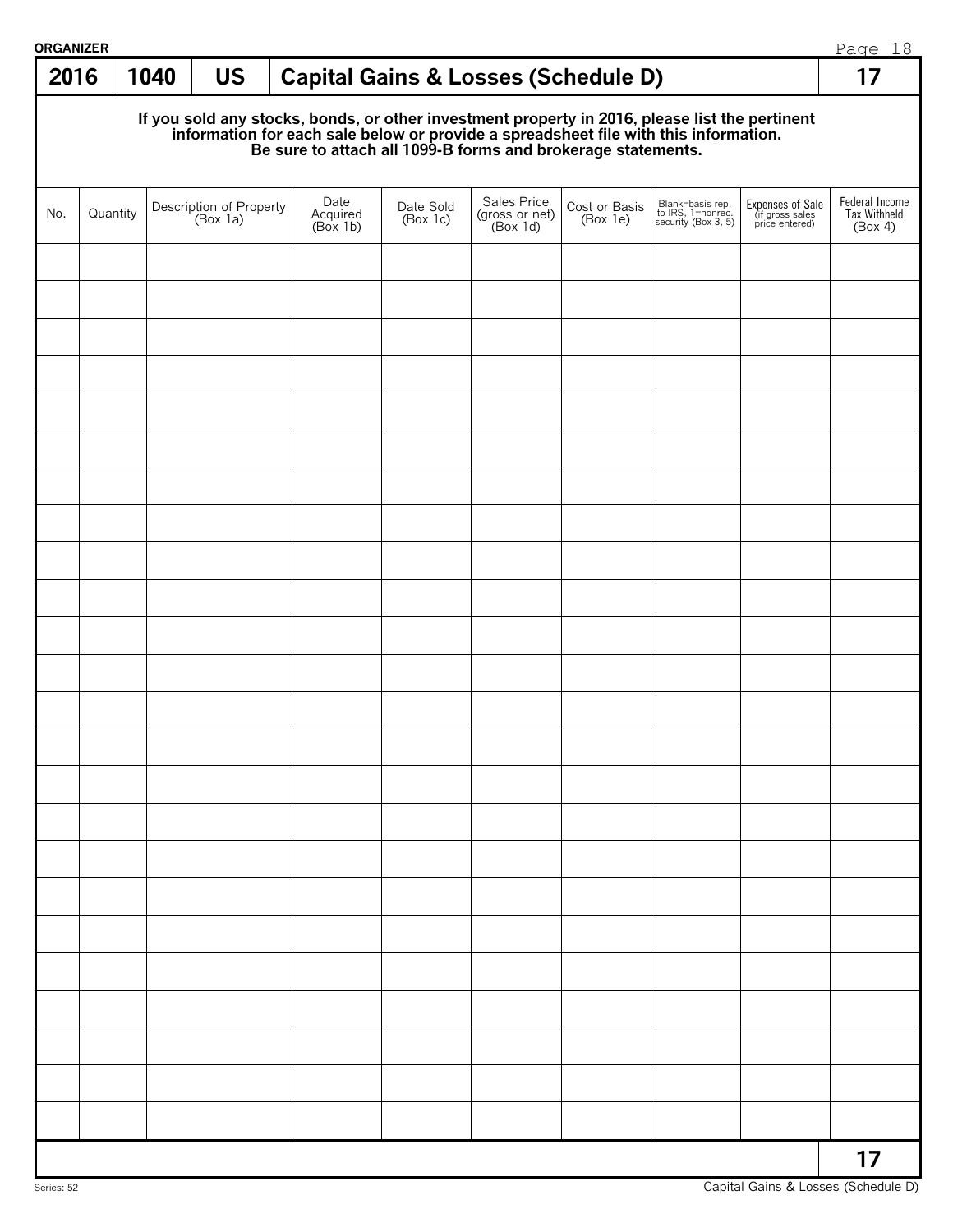| <b>≀GANIZER</b> |                                       |           |                                                                                                                                                                                                                                                                                                                                                                                                                                                      | <u>Paqe l</u> |
|-----------------|---------------------------------------|-----------|------------------------------------------------------------------------------------------------------------------------------------------------------------------------------------------------------------------------------------------------------------------------------------------------------------------------------------------------------------------------------------------------------------------------------------------------------|---------------|
| 2016            | 1040                                  | <b>US</b> | <b>Sale of Home &amp; Moving Expenses</b>                                                                                                                                                                                                                                                                                                                                                                                                            | 17, 27        |
|                 |                                       |           | If you sold your home or moved in 2016, please complete the information below.<br>For the sale of home, please provide Form 1099-S and closing statements from<br>the purchase and sale of your home.                                                                                                                                                                                                                                                |               |
|                 | SALE OF HOME (17)                     |           |                                                                                                                                                                                                                                                                                                                                                                                                                                                      |               |
|                 |                                       |           | 1=owned and used property as main home for at least 2 of 5 years before sale                                                                                                                                                                                                                                                                                                                                                                         |               |
|                 |                                       |           | Number of days after December 31, 2008 that home was not used as principal residence                                                                                                                                                                                                                                                                                                                                                                 |               |
| Improvements:   | <b>Adjusted Basis</b>                 |           |                                                                                                                                                                                                                                                                                                                                                                                                                                                      |               |
|                 |                                       |           | <u> 1989 - Johann Stoff, deutscher Stoffen und der Stoffen und der Stoffen und der Stoffen und der Stoffen und de</u>                                                                                                                                                                                                                                                                                                                                |               |
|                 |                                       |           |                                                                                                                                                                                                                                                                                                                                                                                                                                                      |               |
|                 |                                       |           |                                                                                                                                                                                                                                                                                                                                                                                                                                                      |               |
|                 | <b>Reduced Exclusion</b>              |           |                                                                                                                                                                                                                                                                                                                                                                                                                                                      |               |
|                 |                                       |           | Please complete the following information if due to a change in health, place of employment, or unforeseen circumstances you either:<br>a) Did not meet the ownership and use tests *, or b) Excluded gain on the sale of another home after May 6, 1997.<br>If excl. gain from another home after May 6, 1997 & within 2 yrs. of current sale, enter date of sale (m/d/y)<br>1=sale due to change in health, employment or unforeseen circumstances |               |
|                 |                                       |           | MOVING EXPENSES (27) (If you moved because of a change in the location of your job)                                                                                                                                                                                                                                                                                                                                                                  |               |
|                 | Lodging and travel (excluding meals): |           | Expenses for transportation and storage of household goods and personal effects                                                                                                                                                                                                                                                                                                                                                                      |               |
|                 |                                       |           | (* owned and used property as main home for at least 2 of 5 years before sale)                                                                                                                                                                                                                                                                                                                                                                       |               |

**17, 27**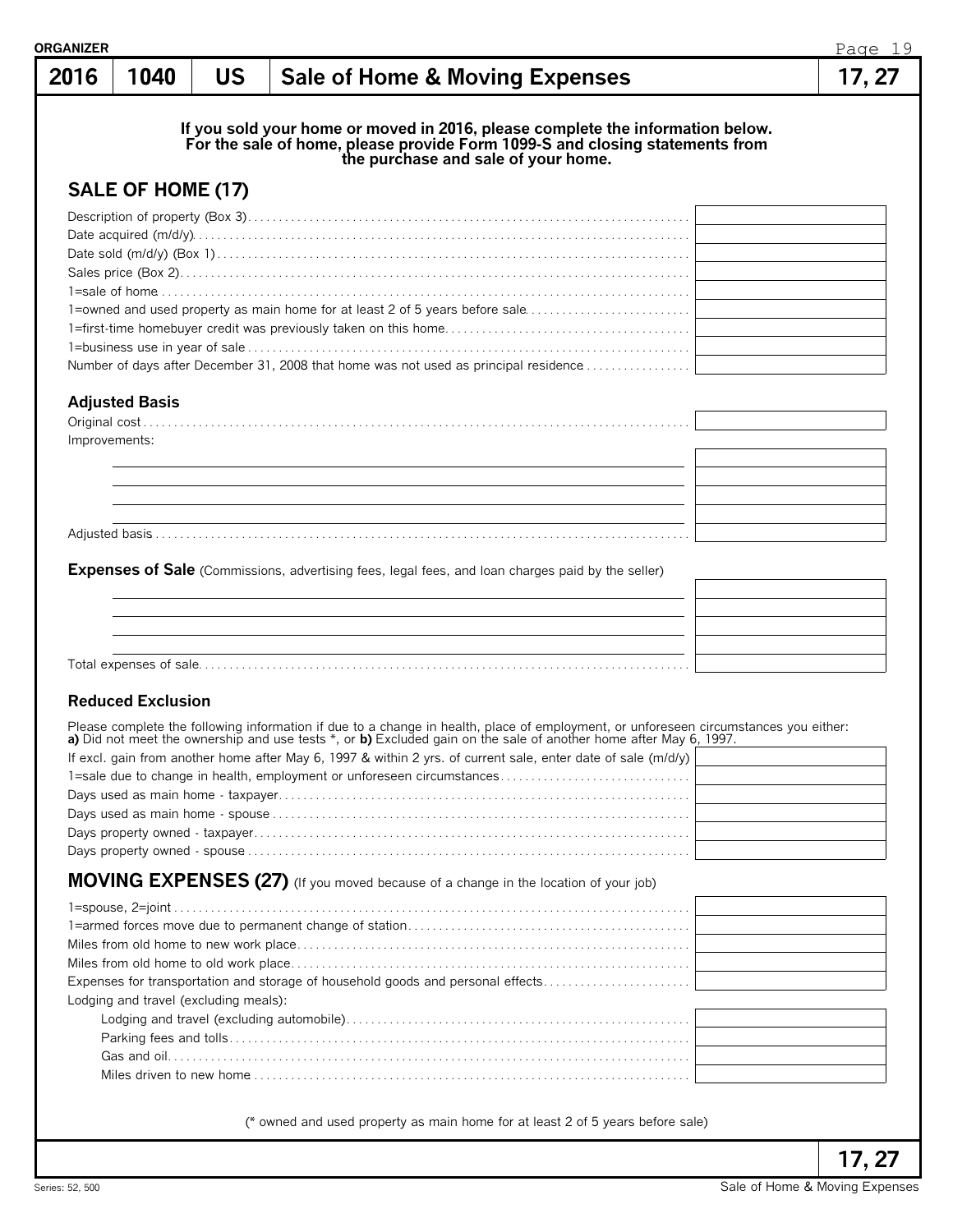| 2016                           | <b>US</b><br>1040                                               |                                                                                                                                                                                                                      | <b>Rental &amp; Royalty Income (Schedule E)</b>                                                                   | 18<br>No.                                          |
|--------------------------------|-----------------------------------------------------------------|----------------------------------------------------------------------------------------------------------------------------------------------------------------------------------------------------------------------|-------------------------------------------------------------------------------------------------------------------|----------------------------------------------------|
|                                |                                                                 |                                                                                                                                                                                                                      | Please enter all pertinent 2016 amounts. Last year's amounts are provided for your reference.                     |                                                    |
|                                | <b>GENERAL INFORMATION</b>                                      |                                                                                                                                                                                                                      | 2016 Amount                                                                                                       | 2015 Amount                                        |
|                                | Description of property                                         |                                                                                                                                                                                                                      |                                                                                                                   | <b>Type of Property</b>                            |
|                                | Street address                                                  |                                                                                                                                                                                                                      |                                                                                                                   | $1 =$ Single Family Residence                      |
|                                | $City. \ldots \ldots \ldots \ldots \ldots \ldots \ldots \ldots$ |                                                                                                                                                                                                                      |                                                                                                                   | $2 =$ Multi-Family Residence                       |
|                                |                                                                 |                                                                                                                                                                                                                      |                                                                                                                   | 3 = Vacation/Short-Term Rental<br>$4 =$ Commercial |
|                                | ZIP code                                                        |                                                                                                                                                                                                                      |                                                                                                                   | $5 =$ Land<br>$6 = \text{Royalties}$               |
|                                | Type of property (see table)                                    |                                                                                                                                                                                                                      |                                                                                                                   | $7 =$ Self-Rental                                  |
|                                |                                                                 | Other type of property    The contract of property in the contract of the contract of the contract of the contract of the contract of the contract of the contract of the contract of the contract of the contract o |                                                                                                                   |                                                    |
|                                |                                                                 |                                                                                                                                                                                                                      |                                                                                                                   |                                                    |
|                                | Percentage of ownership<br>if not 100% (.xxxx)                  |                                                                                                                                                                                                                      |                                                                                                                   |                                                    |
| Percentage of tenant occupancy |                                                                 |                                                                                                                                                                                                                      | 1=did not actively participate<br>1=RE prof., activity is trade or business,<br>2=RE prof., not trade or business |                                                    |
|                                | $1 =$ spouse, $2 =$ joint                                       |                                                                                                                                                                                                                      | 1=rental other than real estate.                                                                                  |                                                    |
| 1=nonpassive activity,         | 1=qualified joint venture $\dots$                               |                                                                                                                                                                                                                      | 1=single member limited                                                                                           |                                                    |
|                                |                                                                 |                                                                                                                                                                                                                      |                                                                                                                   |                                                    |
|                                |                                                                 |                                                                                                                                                                                                                      | If required to file Form(s) 1099, did you or will you file all required Form(s) 1099: 1=yes, 2=no                 |                                                    |
| <b>INCOME</b>                  |                                                                 |                                                                                                                                                                                                                      | 2016 Amount                                                                                                       | 2015 Amount                                        |
|                                |                                                                 |                                                                                                                                                                                                                      |                                                                                                                   |                                                    |
|                                |                                                                 |                                                                                                                                                                                                                      |                                                                                                                   |                                                    |
|                                |                                                                 |                                                                                                                                                                                                                      |                                                                                                                   |                                                    |
|                                |                                                                 |                                                                                                                                                                                                                      |                                                                                                                   |                                                    |
|                                |                                                                 |                                                                                                                                                                                                                      |                                                                                                                   |                                                    |
|                                |                                                                 |                                                                                                                                                                                                                      |                                                                                                                   |                                                    |
|                                |                                                                 |                                                                                                                                                                                                                      |                                                                                                                   |                                                    |
|                                |                                                                 |                                                                                                                                                                                                                      |                                                                                                                   |                                                    |
|                                |                                                                 |                                                                                                                                                                                                                      |                                                                                                                   |                                                    |
|                                |                                                                 |                                                                                                                                                                                                                      |                                                                                                                   |                                                    |
|                                |                                                                 |                                                                                                                                                                                                                      |                                                                                                                   |                                                    |
|                                |                                                                 |                                                                                                                                                                                                                      |                                                                                                                   |                                                    |
|                                |                                                                 |                                                                                                                                                                                                                      |                                                                                                                   |                                                    |
|                                |                                                                 |                                                                                                                                                                                                                      |                                                                                                                   |                                                    |
|                                |                                                                 |                                                                                                                                                                                                                      |                                                                                                                   |                                                    |
|                                |                                                                 |                                                                                                                                                                                                                      |                                                                                                                   |                                                    |
|                                |                                                                 |                                                                                                                                                                                                                      |                                                                                                                   |                                                    |
|                                |                                                                 |                                                                                                                                                                                                                      |                                                                                                                   |                                                    |
|                                |                                                                 |                                                                                                                                                                                                                      |                                                                                                                   |                                                    |
|                                |                                                                 |                                                                                                                                                                                                                      |                                                                                                                   |                                                    |
|                                |                                                                 |                                                                                                                                                                                                                      |                                                                                                                   |                                                    |
|                                |                                                                 |                                                                                                                                                                                                                      |                                                                                                                   |                                                    |
| Other:                         |                                                                 |                                                                                                                                                                                                                      |                                                                                                                   |                                                    |
|                                |                                                                 |                                                                                                                                                                                                                      |                                                                                                                   |                                                    |
|                                |                                                                 |                                                                                                                                                                                                                      |                                                                                                                   |                                                    |
|                                |                                                                 |                                                                                                                                                                                                                      | NOTE: If you purchased or disposed of any business assets, please complete Sheet 22.                              |                                                    |

**ORGANIZER**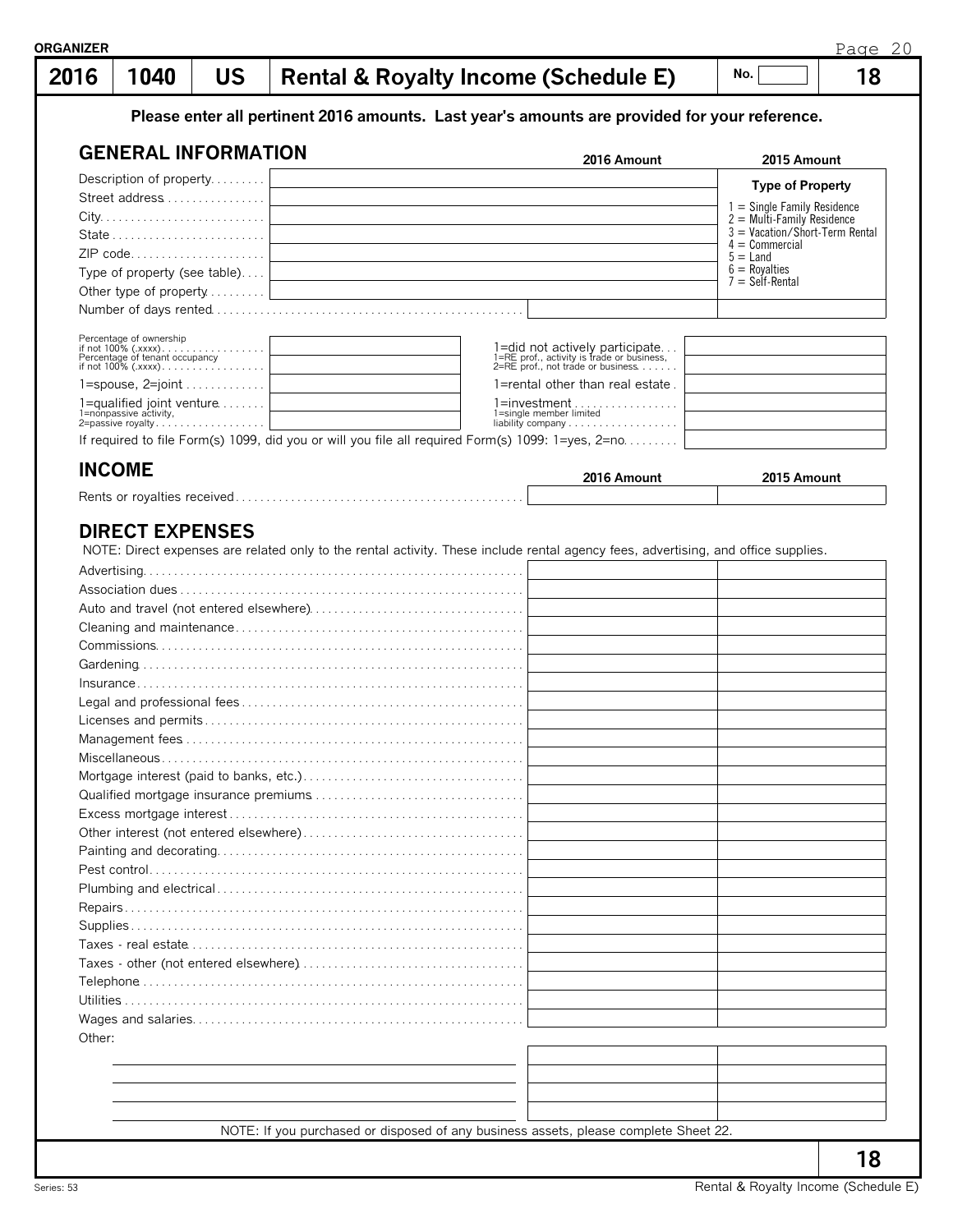#### **1040** | **US** | Rental & Royalty Income (Sch. E) (cont.) | No. 18 p2 **No. 2016**

**Please enter all pertinent 2016 amounts. Last year's amounts are provided for your reference. The indirect expense column should only be used for vacation homes or less than 100% tenant occupied rentals.**

#### **GENERAL INFORMATION**

#### **OIL AND GAS**

| <b>UIL AND GAS</b>                                          | 2016 Amount | 2015 Amount |
|-------------------------------------------------------------|-------------|-------------|
|                                                             |             |             |
|                                                             |             |             |
|                                                             |             |             |
|                                                             |             |             |
| State % depletion rate or amount, if different (-1 if none) |             |             |

#### **VACATION HOME**

| Number of days owned (if optional method elected) |  |
|---------------------------------------------------|--|

#### **INDIRECT EXPENSES**

NOTE:Indirect expenses are related to operating or maintaining the dwelling unit. These include repairs, insurance, and utilities.

| Other: |  |
|--------|--|
|        |  |
|        |  |
|        |  |
|        |  |
|        |  |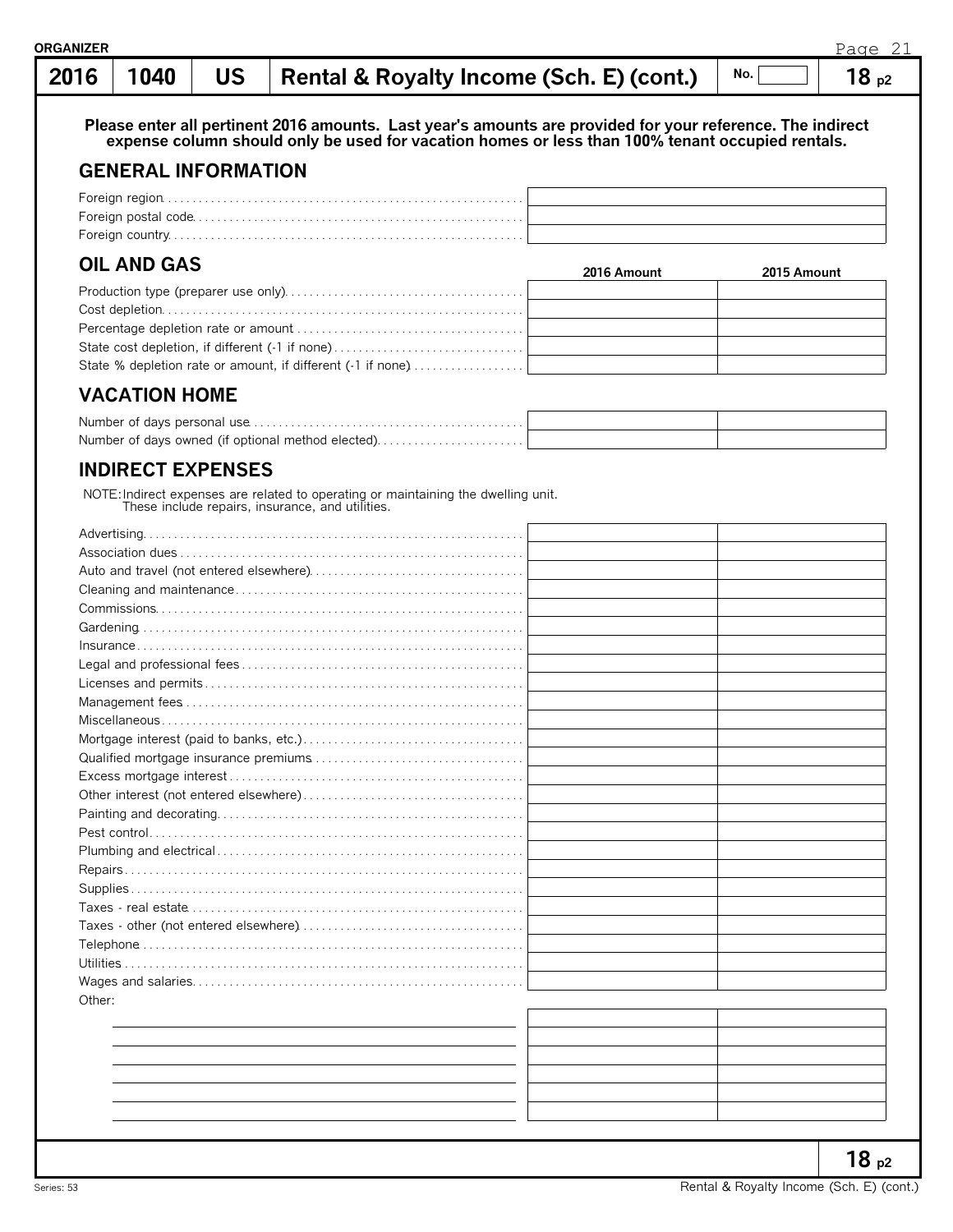# **2016**

| 2016                                                                                               | 20.1,20.2                               |  |                                      |                                       |                                                           |  |  |  |
|----------------------------------------------------------------------------------------------------|-----------------------------------------|--|--------------------------------------|---------------------------------------|-----------------------------------------------------------|--|--|--|
| Please add, change or delete 2016 information as appropriate. Be sure to attach all Schedule K-1s. |                                         |  |                                      |                                       |                                                           |  |  |  |
| <b>PARTNERSHIP INFORMATION (20.1)</b>                                                              |                                         |  |                                      |                                       |                                                           |  |  |  |
| No.                                                                                                | Name of Partnership                     |  | Employer<br>Identification<br>Number | Tax Shelter<br>Registration<br>Number | <b>Additional Amounts</b><br>Invested in<br>Partnership   |  |  |  |
|                                                                                                    |                                         |  |                                      |                                       |                                                           |  |  |  |
|                                                                                                    |                                         |  |                                      |                                       |                                                           |  |  |  |
|                                                                                                    |                                         |  |                                      |                                       |                                                           |  |  |  |
|                                                                                                    |                                         |  |                                      |                                       |                                                           |  |  |  |
|                                                                                                    | <b>S CORPORATION INFORMATION (20.2)</b> |  |                                      |                                       |                                                           |  |  |  |
| No.                                                                                                | Name of S corporation                   |  | Employer<br>Identification<br>Number | Tax Shelter<br>Registration<br>Number | <b>Additional Amounts</b><br>Invested in<br>S corporation |  |  |  |
|                                                                                                    |                                         |  |                                      |                                       |                                                           |  |  |  |
|                                                                                                    |                                         |  |                                      |                                       |                                                           |  |  |  |
|                                                                                                    |                                         |  |                                      |                                       |                                                           |  |  |  |
|                                                                                                    |                                         |  |                                      |                                       |                                                           |  |  |  |
|                                                                                                    |                                         |  |                                      |                                       |                                                           |  |  |  |
|                                                                                                    |                                         |  |                                      |                                       | 20.1,20.2                                                 |  |  |  |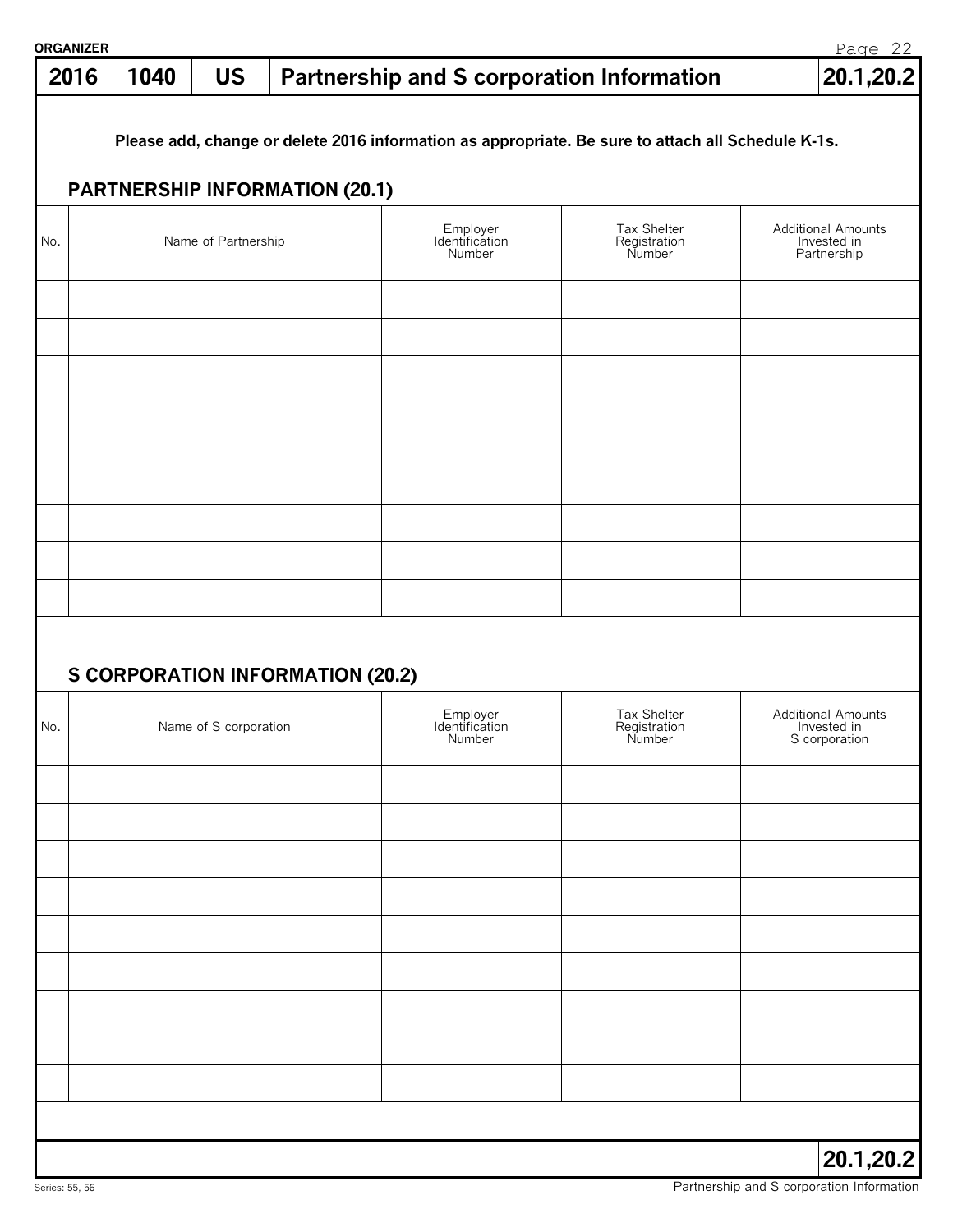| <b>RGANIZER</b> |      |    |                         |     | Page<br>ے تے |
|-----------------|------|----|-------------------------|-----|--------------|
| 2016            | 1040 | US | <b>Vehicle Expenses</b> | No. | nn.<br>D.    |

#### **Please enter all pertinent 2016 amounts. Last year's amounts are provided for your reference.**

#### **GENERAL INFORMATION**

| GENERAL INFORMATION                                                | 2016 Amount | 2015 Amount |
|--------------------------------------------------------------------|-------------|-------------|
|                                                                    |             |             |
|                                                                    |             |             |
| 1=no written evidence to support your deduction                    |             |             |
|                                                                    |             |             |
| 1=no other vehicle is available for personal use                   |             |             |
| 1=vehicle used primarily by more than 5% owner                     |             |             |
| Number of months of business use if changed from 100% personal use |             |             |

#### **AUTOMOBILE MILEAGE**

#### **ACTUAL EXPENSES**

| Auto license (other than personal property taxes)     |  |
|-------------------------------------------------------|--|
| Personal property taxes (based on car's value)        |  |
|                                                       |  |
|                                                       |  |
|                                                       |  |
| Value of employer-provided vehicle on Form W-2 (2106) |  |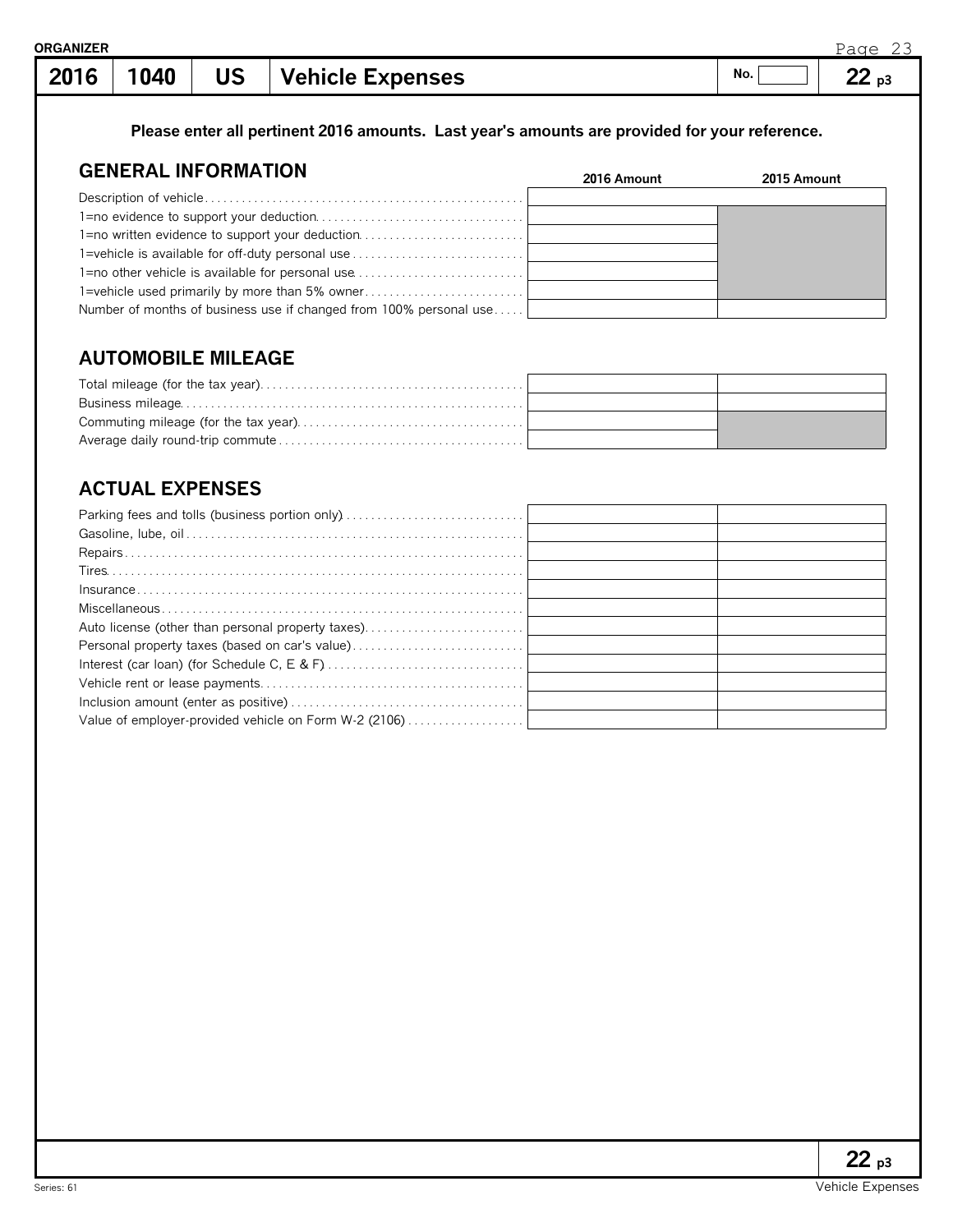| 2016          | 1040                                                                                            | <b>US</b> | <b>Adjustments to Income</b>                                                                                                                                                                                                                                     |                 |                                                                                                   |                                | 24     |
|---------------|-------------------------------------------------------------------------------------------------|-----------|------------------------------------------------------------------------------------------------------------------------------------------------------------------------------------------------------------------------------------------------------------------|-----------------|---------------------------------------------------------------------------------------------------|--------------------------------|--------|
|               |                                                                                                 |           |                                                                                                                                                                                                                                                                  |                 | Please enter all pertinent 2016 information. Last year's amounts are provided for your reference. |                                |        |
|               |                                                                                                 |           | <b>TRADITIONAL IRA CONTRIBUTIONS</b>                                                                                                                                                                                                                             | <b>Taxpayer</b> | 2016 Amount<br><b>Spouse</b>                                                                      | 2015 Amount<br><b>Taxpayer</b> | Spouse |
|               | <b>ROTH IRA CONTRIBUTIONS</b>                                                                   |           | IRA contributions you made or expect to make<br>(1=maximum) (\$5,500/\$6,500 if 50 or older)<br>Contributions made to date<br>1=covered by plan, 2=not covered<br>2016 payments from 1/1/17 to 4/17/17                                                           |                 |                                                                                                   |                                |        |
|               |                                                                                                 |           | Roth IRA contributions you made or expect to<br>make (1=maximum) (\$5,500/\$6,500 if 50 or older).<br>Contributions made to date<br>SEP, SIMPLE AND QUALIFIED PLANS (KEOGH)                                                                                      |                 |                                                                                                   |                                |        |
|               |                                                                                                 |           |                                                                                                                                                                                                                                                                  |                 |                                                                                                   |                                |        |
|               |                                                                                                 |           | Profit-sharing (25%/1.25) contributions you<br>made or expect to make (1=maximum)<br>Money purchase (25%/1.25) contributions you<br>made or expect to make (1=maximum)<br>Defined benefit contributions you expect to make                                       |                 |                                                                                                   |                                |        |
|               | SIMPLE contributions:                                                                           |           | Self-employed SEP (25%/1.25) contributions you<br>made or expect to make (1=maximum)<br>Plan contribution rate if not .25 (.xxxx)<br>Individual 401k: SE elective deferrals (except Roth) (1=max.)<br>Individual 401k: SE designated Roth contributions (1=max.) |                 |                                                                                                   |                                |        |
|               | Self-employed SIMPLE contributions you                                                          |           | made or expect to make (1=maximum)<br>Employer matching rate if not .03 $(xxxx)$<br>1=nonelective contributions $(2\%)$<br>Contributions made to date                                                                                                            |                 |                                                                                                   |                                |        |
|               | <b>ADJUSTMENTS TO INCOME</b><br>Self-employed health insurance:<br>Other adjustments to income: |           | Total premiums (excluding long-term care)<br>Long-term care premiums<br>Student Ioan interest paid (1098-E, box 1)<br>Educator expenses (kindergarten thru grade 12)<br>Jury duty pay given to employer<br>Expenses from rental of personal property             |                 |                                                                                                   |                                |        |
| Alimony paid: |                                                                                                 |           | <b>Taxpayer</b>                                                                                                                                                                                                                                                  |                 | <b>Spouse</b>                                                                                     |                                |        |
|               | Recipient's first name<br>Recipient's last name<br>Recipient's SSN<br>Amount paid               |           |                                                                                                                                                                                                                                                                  | 2015 amt:       |                                                                                                   | 2015 amt:                      |        |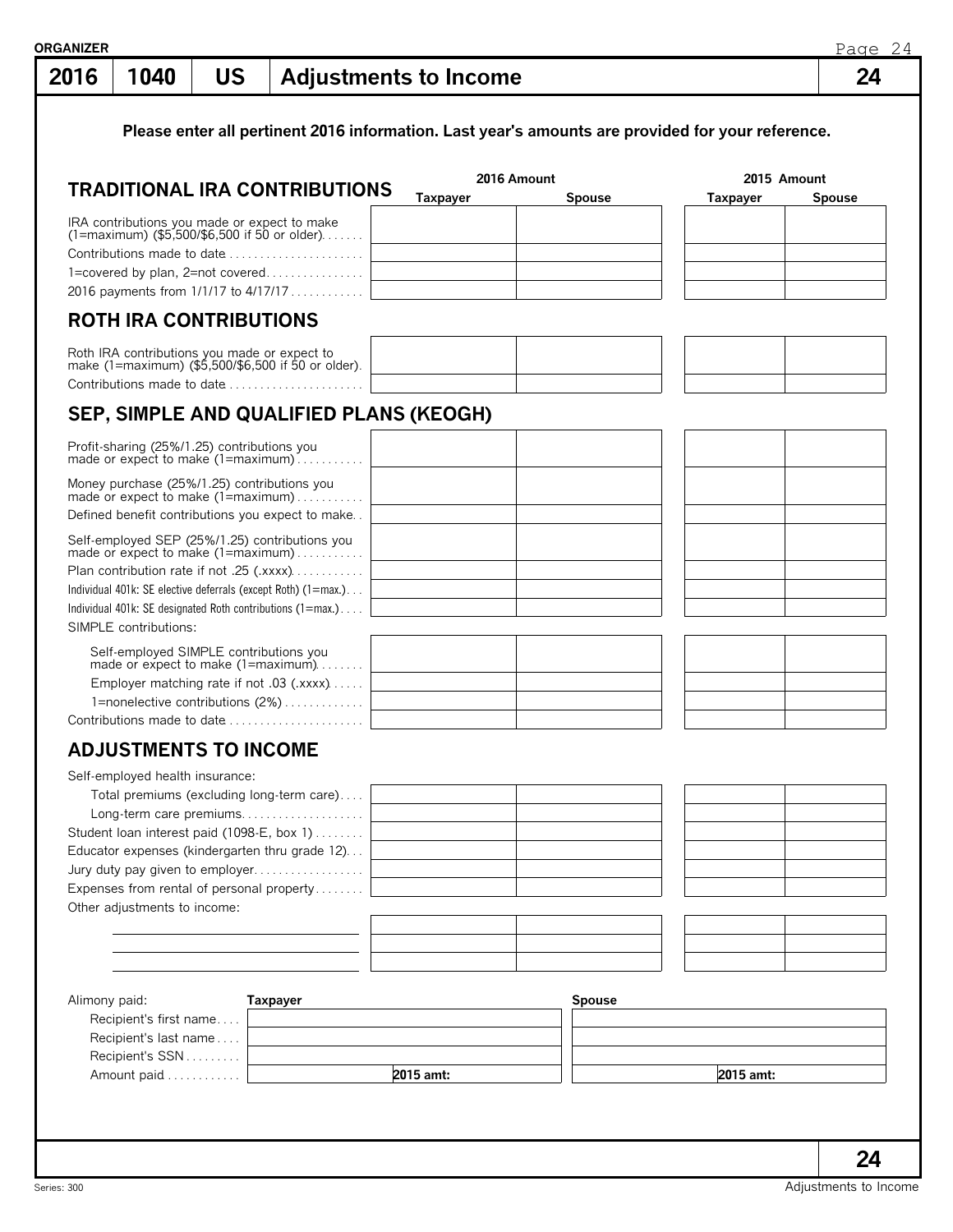| 2016 | 1040                        | <b>US</b>                                | <b>Itemized Deductions</b>                                                                                                  |             |    | 25          |
|------|-----------------------------|------------------------------------------|-----------------------------------------------------------------------------------------------------------------------------|-------------|----|-------------|
|      |                             |                                          | Please enter all pertinent 2016 amounts and attach all 1098 forms.<br>Last year's amounts are provided for your reference.  |             |    |             |
|      |                             |                                          | <b>MEDICAL AND DENTAL EXPENSES</b>                                                                                          |             |    |             |
|      |                             |                                          | NOTE: Enter self-employed health insurance premiums on Sheet 24 and<br>Medicare insurance premiums on Sheet 14.             | 2016 Amount | ΤS | 2015 Amount |
|      |                             |                                          |                                                                                                                             |             |    |             |
|      |                             |                                          |                                                                                                                             |             |    |             |
|      |                             |                                          |                                                                                                                             |             |    |             |
|      |                             |                                          | Insurance premiums not entered elsewhere (excl. LT care & amts. paid w/pre-tax dollars). .                                  |             |    |             |
|      |                             |                                          |                                                                                                                             |             |    |             |
|      |                             |                                          | Insurance reimbursement (enter as a positive number)                                                                        |             |    |             |
|      | Lodging and transportation: |                                          |                                                                                                                             |             |    |             |
|      |                             |                                          |                                                                                                                             |             |    |             |
|      |                             |                                          |                                                                                                                             |             |    |             |
|      |                             | Other medical and dental expenses:       |                                                                                                                             |             |    |             |
|      |                             |                                          |                                                                                                                             |             |    |             |
|      |                             |                                          |                                                                                                                             |             |    |             |
|      |                             |                                          |                                                                                                                             |             |    |             |
|      |                             |                                          | TAXES PAID (State and local withholding and 2016 estimates are automatic.)                                                  |             |    |             |
|      |                             |                                          | State income taxes - 1/16 payment on 2015 state estimate                                                                    |             |    |             |
|      |                             |                                          | State income taxes - paid with 2015 state return extension                                                                  |             |    |             |
|      |                             |                                          |                                                                                                                             |             |    |             |
|      |                             |                                          | State income taxes - paid for prior years and/or to other state                                                             |             |    |             |
|      |                             |                                          | City/local income taxes - 1/16 payment on 2015 city/local estimate                                                          |             |    |             |
|      |                             |                                          | City/local income taxes - paid with 2015 city/local extension<br>City/local income taxes - paid with 2015 city/local return |             |    |             |
|      |                             |                                          | <b>SALES AND USE TAXES PAID</b>                                                                                             |             |    |             |
|      |                             |                                          |                                                                                                                             |             |    |             |
|      |                             |                                          | State and local sales taxes (except autos and special items)                                                                |             |    |             |
|      |                             |                                          |                                                                                                                             |             |    |             |
|      |                             |                                          |                                                                                                                             |             |    |             |
|      |                             |                                          | Sales tax on boats, aircraft, other special items                                                                           |             |    |             |
|      | <b>OTHER TAXES PAID</b>     |                                          |                                                                                                                             |             |    |             |
|      |                             | Real estate taxes - principal residence: |                                                                                                                             |             |    |             |
|      |                             |                                          |                                                                                                                             |             |    |             |
|      |                             |                                          |                                                                                                                             |             |    |             |
|      |                             |                                          |                                                                                                                             |             |    |             |
|      |                             |                                          |                                                                                                                             |             |    |             |
|      |                             |                                          | Real estate taxes - property held for investment                                                                            |             |    |             |
|      |                             |                                          | Personal property taxes (including auto fees in some states. Provide a copy of tax notice)                                  |             |    |             |

Other taxes: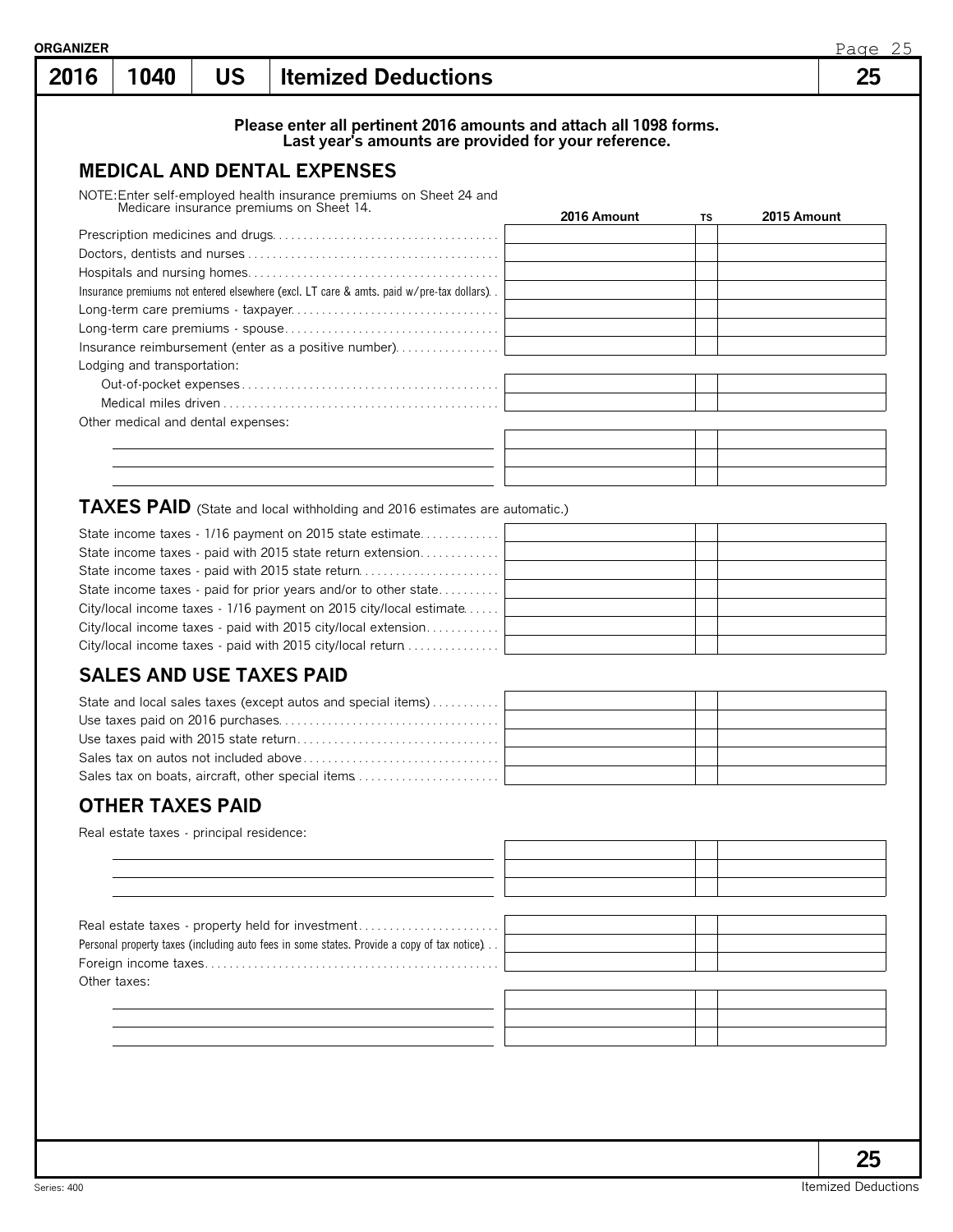| Please enter all pertinent 2016 amounts. Last year's amounts are provided for your reference.<br><b>INTEREST PAID</b><br>Home mortgage int. (Box 1) and points (Box 2) reported on Form 1098:<br>2016 Amount<br>Home mortgage interest not reported on Form 1098:<br>Payee's name<br>and the control of the control of the control of the control of the control of the control of the control of the<br>Payee's SSN or FEIN<br>Payee's street address.<br>Payee's city<br><u> 1989 - Johann Stoff, amerikansk politiker (d. 1989)</u><br>Payee's state<br><u> 1989 - Johann Harry Barn, mars ar brenin beskriuwer yn de ferfinning yn de ferfinning yn de ferfinning yn de</u><br>Payee's ZIP code<br><u> 1989 - Johann Barn, mars ar breithinn ar chwaraeth a bhaile ann an t-an an t-an an t-an ann an t-an an t-an a</u><br>Payee's region.<br><u> 1989 - Johann Stoff, deutscher Stoffen und der Stoffen und der Stoffen und der Stoffen und der Stoffen und der</u><br>Payee's postal code<br>Points not reported on Form 1098:<br>Mortgage insurance premiums on post 12/31/06 contracts (Box 4)<br>Investment interest (interest on margin accounts):<br>Certain home mortgage interest included above (6251)<br>NOTE: Points paid on loans other than to buy, build, or improve your main home are deductible over the life of the mortgage.<br>For these types of loans also provide the dates and lives of the loans.<br><b>CASH CONTRIBUTIONS</b><br>NOTE: No deduction is allowed for cash or check contributions unless the donor maintains a bank record, or a written communication<br>from the donee, showing the name of the organization, contribution date(s), and contribution amount(s).<br>Churches, schools, hospitals, and other charitable organizations (50% limitation):<br>Contributions by cash or check: | <b>TS</b> | 2015 Amount |
|-----------------------------------------------------------------------------------------------------------------------------------------------------------------------------------------------------------------------------------------------------------------------------------------------------------------------------------------------------------------------------------------------------------------------------------------------------------------------------------------------------------------------------------------------------------------------------------------------------------------------------------------------------------------------------------------------------------------------------------------------------------------------------------------------------------------------------------------------------------------------------------------------------------------------------------------------------------------------------------------------------------------------------------------------------------------------------------------------------------------------------------------------------------------------------------------------------------------------------------------------------------------------------------------------------------------------------------------------------------------------------------------------------------------------------------------------------------------------------------------------------------------------------------------------------------------------------------------------------------------------------------------------------------------------------------------------------------------------------------------------------------------------------------------------------------------------------------------|-----------|-------------|
|                                                                                                                                                                                                                                                                                                                                                                                                                                                                                                                                                                                                                                                                                                                                                                                                                                                                                                                                                                                                                                                                                                                                                                                                                                                                                                                                                                                                                                                                                                                                                                                                                                                                                                                                                                                                                                         |           |             |
|                                                                                                                                                                                                                                                                                                                                                                                                                                                                                                                                                                                                                                                                                                                                                                                                                                                                                                                                                                                                                                                                                                                                                                                                                                                                                                                                                                                                                                                                                                                                                                                                                                                                                                                                                                                                                                         |           |             |
|                                                                                                                                                                                                                                                                                                                                                                                                                                                                                                                                                                                                                                                                                                                                                                                                                                                                                                                                                                                                                                                                                                                                                                                                                                                                                                                                                                                                                                                                                                                                                                                                                                                                                                                                                                                                                                         |           |             |
|                                                                                                                                                                                                                                                                                                                                                                                                                                                                                                                                                                                                                                                                                                                                                                                                                                                                                                                                                                                                                                                                                                                                                                                                                                                                                                                                                                                                                                                                                                                                                                                                                                                                                                                                                                                                                                         |           |             |
|                                                                                                                                                                                                                                                                                                                                                                                                                                                                                                                                                                                                                                                                                                                                                                                                                                                                                                                                                                                                                                                                                                                                                                                                                                                                                                                                                                                                                                                                                                                                                                                                                                                                                                                                                                                                                                         |           |             |
|                                                                                                                                                                                                                                                                                                                                                                                                                                                                                                                                                                                                                                                                                                                                                                                                                                                                                                                                                                                                                                                                                                                                                                                                                                                                                                                                                                                                                                                                                                                                                                                                                                                                                                                                                                                                                                         |           |             |
|                                                                                                                                                                                                                                                                                                                                                                                                                                                                                                                                                                                                                                                                                                                                                                                                                                                                                                                                                                                                                                                                                                                                                                                                                                                                                                                                                                                                                                                                                                                                                                                                                                                                                                                                                                                                                                         |           |             |
|                                                                                                                                                                                                                                                                                                                                                                                                                                                                                                                                                                                                                                                                                                                                                                                                                                                                                                                                                                                                                                                                                                                                                                                                                                                                                                                                                                                                                                                                                                                                                                                                                                                                                                                                                                                                                                         |           |             |
|                                                                                                                                                                                                                                                                                                                                                                                                                                                                                                                                                                                                                                                                                                                                                                                                                                                                                                                                                                                                                                                                                                                                                                                                                                                                                                                                                                                                                                                                                                                                                                                                                                                                                                                                                                                                                                         |           |             |
|                                                                                                                                                                                                                                                                                                                                                                                                                                                                                                                                                                                                                                                                                                                                                                                                                                                                                                                                                                                                                                                                                                                                                                                                                                                                                                                                                                                                                                                                                                                                                                                                                                                                                                                                                                                                                                         |           |             |
|                                                                                                                                                                                                                                                                                                                                                                                                                                                                                                                                                                                                                                                                                                                                                                                                                                                                                                                                                                                                                                                                                                                                                                                                                                                                                                                                                                                                                                                                                                                                                                                                                                                                                                                                                                                                                                         |           |             |
|                                                                                                                                                                                                                                                                                                                                                                                                                                                                                                                                                                                                                                                                                                                                                                                                                                                                                                                                                                                                                                                                                                                                                                                                                                                                                                                                                                                                                                                                                                                                                                                                                                                                                                                                                                                                                                         |           |             |
|                                                                                                                                                                                                                                                                                                                                                                                                                                                                                                                                                                                                                                                                                                                                                                                                                                                                                                                                                                                                                                                                                                                                                                                                                                                                                                                                                                                                                                                                                                                                                                                                                                                                                                                                                                                                                                         |           |             |
|                                                                                                                                                                                                                                                                                                                                                                                                                                                                                                                                                                                                                                                                                                                                                                                                                                                                                                                                                                                                                                                                                                                                                                                                                                                                                                                                                                                                                                                                                                                                                                                                                                                                                                                                                                                                                                         |           |             |
|                                                                                                                                                                                                                                                                                                                                                                                                                                                                                                                                                                                                                                                                                                                                                                                                                                                                                                                                                                                                                                                                                                                                                                                                                                                                                                                                                                                                                                                                                                                                                                                                                                                                                                                                                                                                                                         |           |             |
|                                                                                                                                                                                                                                                                                                                                                                                                                                                                                                                                                                                                                                                                                                                                                                                                                                                                                                                                                                                                                                                                                                                                                                                                                                                                                                                                                                                                                                                                                                                                                                                                                                                                                                                                                                                                                                         |           |             |
|                                                                                                                                                                                                                                                                                                                                                                                                                                                                                                                                                                                                                                                                                                                                                                                                                                                                                                                                                                                                                                                                                                                                                                                                                                                                                                                                                                                                                                                                                                                                                                                                                                                                                                                                                                                                                                         |           |             |
|                                                                                                                                                                                                                                                                                                                                                                                                                                                                                                                                                                                                                                                                                                                                                                                                                                                                                                                                                                                                                                                                                                                                                                                                                                                                                                                                                                                                                                                                                                                                                                                                                                                                                                                                                                                                                                         |           |             |
|                                                                                                                                                                                                                                                                                                                                                                                                                                                                                                                                                                                                                                                                                                                                                                                                                                                                                                                                                                                                                                                                                                                                                                                                                                                                                                                                                                                                                                                                                                                                                                                                                                                                                                                                                                                                                                         |           |             |
|                                                                                                                                                                                                                                                                                                                                                                                                                                                                                                                                                                                                                                                                                                                                                                                                                                                                                                                                                                                                                                                                                                                                                                                                                                                                                                                                                                                                                                                                                                                                                                                                                                                                                                                                                                                                                                         |           |             |
|                                                                                                                                                                                                                                                                                                                                                                                                                                                                                                                                                                                                                                                                                                                                                                                                                                                                                                                                                                                                                                                                                                                                                                                                                                                                                                                                                                                                                                                                                                                                                                                                                                                                                                                                                                                                                                         |           |             |
|                                                                                                                                                                                                                                                                                                                                                                                                                                                                                                                                                                                                                                                                                                                                                                                                                                                                                                                                                                                                                                                                                                                                                                                                                                                                                                                                                                                                                                                                                                                                                                                                                                                                                                                                                                                                                                         |           |             |
|                                                                                                                                                                                                                                                                                                                                                                                                                                                                                                                                                                                                                                                                                                                                                                                                                                                                                                                                                                                                                                                                                                                                                                                                                                                                                                                                                                                                                                                                                                                                                                                                                                                                                                                                                                                                                                         |           |             |
|                                                                                                                                                                                                                                                                                                                                                                                                                                                                                                                                                                                                                                                                                                                                                                                                                                                                                                                                                                                                                                                                                                                                                                                                                                                                                                                                                                                                                                                                                                                                                                                                                                                                                                                                                                                                                                         |           |             |
|                                                                                                                                                                                                                                                                                                                                                                                                                                                                                                                                                                                                                                                                                                                                                                                                                                                                                                                                                                                                                                                                                                                                                                                                                                                                                                                                                                                                                                                                                                                                                                                                                                                                                                                                                                                                                                         |           |             |
|                                                                                                                                                                                                                                                                                                                                                                                                                                                                                                                                                                                                                                                                                                                                                                                                                                                                                                                                                                                                                                                                                                                                                                                                                                                                                                                                                                                                                                                                                                                                                                                                                                                                                                                                                                                                                                         |           |             |
|                                                                                                                                                                                                                                                                                                                                                                                                                                                                                                                                                                                                                                                                                                                                                                                                                                                                                                                                                                                                                                                                                                                                                                                                                                                                                                                                                                                                                                                                                                                                                                                                                                                                                                                                                                                                                                         |           |             |
|                                                                                                                                                                                                                                                                                                                                                                                                                                                                                                                                                                                                                                                                                                                                                                                                                                                                                                                                                                                                                                                                                                                                                                                                                                                                                                                                                                                                                                                                                                                                                                                                                                                                                                                                                                                                                                         |           |             |
|                                                                                                                                                                                                                                                                                                                                                                                                                                                                                                                                                                                                                                                                                                                                                                                                                                                                                                                                                                                                                                                                                                                                                                                                                                                                                                                                                                                                                                                                                                                                                                                                                                                                                                                                                                                                                                         |           |             |
|                                                                                                                                                                                                                                                                                                                                                                                                                                                                                                                                                                                                                                                                                                                                                                                                                                                                                                                                                                                                                                                                                                                                                                                                                                                                                                                                                                                                                                                                                                                                                                                                                                                                                                                                                                                                                                         |           |             |
|                                                                                                                                                                                                                                                                                                                                                                                                                                                                                                                                                                                                                                                                                                                                                                                                                                                                                                                                                                                                                                                                                                                                                                                                                                                                                                                                                                                                                                                                                                                                                                                                                                                                                                                                                                                                                                         |           |             |
|                                                                                                                                                                                                                                                                                                                                                                                                                                                                                                                                                                                                                                                                                                                                                                                                                                                                                                                                                                                                                                                                                                                                                                                                                                                                                                                                                                                                                                                                                                                                                                                                                                                                                                                                                                                                                                         |           |             |
|                                                                                                                                                                                                                                                                                                                                                                                                                                                                                                                                                                                                                                                                                                                                                                                                                                                                                                                                                                                                                                                                                                                                                                                                                                                                                                                                                                                                                                                                                                                                                                                                                                                                                                                                                                                                                                         |           |             |
|                                                                                                                                                                                                                                                                                                                                                                                                                                                                                                                                                                                                                                                                                                                                                                                                                                                                                                                                                                                                                                                                                                                                                                                                                                                                                                                                                                                                                                                                                                                                                                                                                                                                                                                                                                                                                                         |           |             |
|                                                                                                                                                                                                                                                                                                                                                                                                                                                                                                                                                                                                                                                                                                                                                                                                                                                                                                                                                                                                                                                                                                                                                                                                                                                                                                                                                                                                                                                                                                                                                                                                                                                                                                                                                                                                                                         |           |             |
| Veterans' organizations, fraternal societies, nonprofit cemeteries, and certain private nonoperating foundations (30% limitation):                                                                                                                                                                                                                                                                                                                                                                                                                                                                                                                                                                                                                                                                                                                                                                                                                                                                                                                                                                                                                                                                                                                                                                                                                                                                                                                                                                                                                                                                                                                                                                                                                                                                                                      |           |             |
| Contributions by cash or check:                                                                                                                                                                                                                                                                                                                                                                                                                                                                                                                                                                                                                                                                                                                                                                                                                                                                                                                                                                                                                                                                                                                                                                                                                                                                                                                                                                                                                                                                                                                                                                                                                                                                                                                                                                                                         |           |             |
|                                                                                                                                                                                                                                                                                                                                                                                                                                                                                                                                                                                                                                                                                                                                                                                                                                                                                                                                                                                                                                                                                                                                                                                                                                                                                                                                                                                                                                                                                                                                                                                                                                                                                                                                                                                                                                         |           |             |
|                                                                                                                                                                                                                                                                                                                                                                                                                                                                                                                                                                                                                                                                                                                                                                                                                                                                                                                                                                                                                                                                                                                                                                                                                                                                                                                                                                                                                                                                                                                                                                                                                                                                                                                                                                                                                                         |           |             |
|                                                                                                                                                                                                                                                                                                                                                                                                                                                                                                                                                                                                                                                                                                                                                                                                                                                                                                                                                                                                                                                                                                                                                                                                                                                                                                                                                                                                                                                                                                                                                                                                                                                                                                                                                                                                                                         |           |             |
|                                                                                                                                                                                                                                                                                                                                                                                                                                                                                                                                                                                                                                                                                                                                                                                                                                                                                                                                                                                                                                                                                                                                                                                                                                                                                                                                                                                                                                                                                                                                                                                                                                                                                                                                                                                                                                         |           |             |
|                                                                                                                                                                                                                                                                                                                                                                                                                                                                                                                                                                                                                                                                                                                                                                                                                                                                                                                                                                                                                                                                                                                                                                                                                                                                                                                                                                                                                                                                                                                                                                                                                                                                                                                                                                                                                                         |           |             |

**25 p2**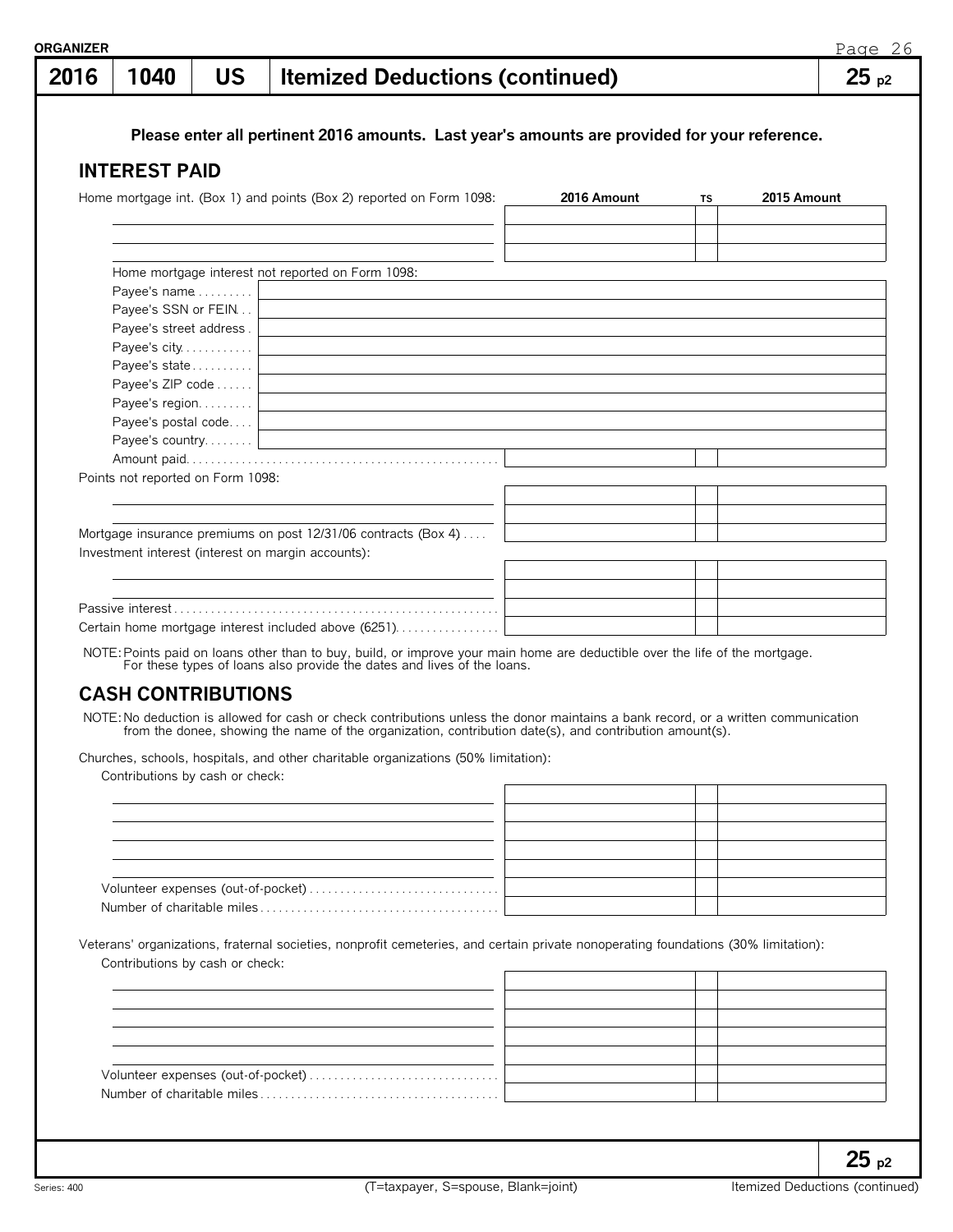# Tax return preparation fee. . . . . . . . . . . . . . . . . . . . . . . . . . . . . . . . . . . . . . . . . . . . . . Safe deposit box rental . . . . . . . . . . . . . . . . . . . . . . . . . . . . . . . . . . . . . . . . . . . . . . . . . . Investment expense: **MISCELLANEOUS DEDUCTIONS** (subject to 2% AGI limit) Union and professional dues. 50% limitation (see above): 30% limitation (see above): 30% capital gain property (gifts of capital gain property to 50% limit orgs.): 20% capital gain property (gifts of capital gain property to non-50% limit orgs.): **Please enter all pertinent 2016 amounts. Last year's amounts are provided for your reference. NONCASH CONTRIBUTIONS TS** Other unreimbursed employee expenses (uniforms and protective clothing, professional subscriptions, employment agency fees, and certain edu. expenses): Miscellaneous deductions (2% AGI) (certain legal and accounting fees, and custodial fees): **1040 US Itemized Deductions (continued) 25 p3** NOTE:Use Sheet 26 if total noncash contributions are over \$500. No deduction is allowed for contributions of clothing and household items that are not in *good* used condition or better. In addition, a deduction for any item with minimal monetary value may be denied. **2016 2016 Amount 2015 Amount** Page

**25 p3**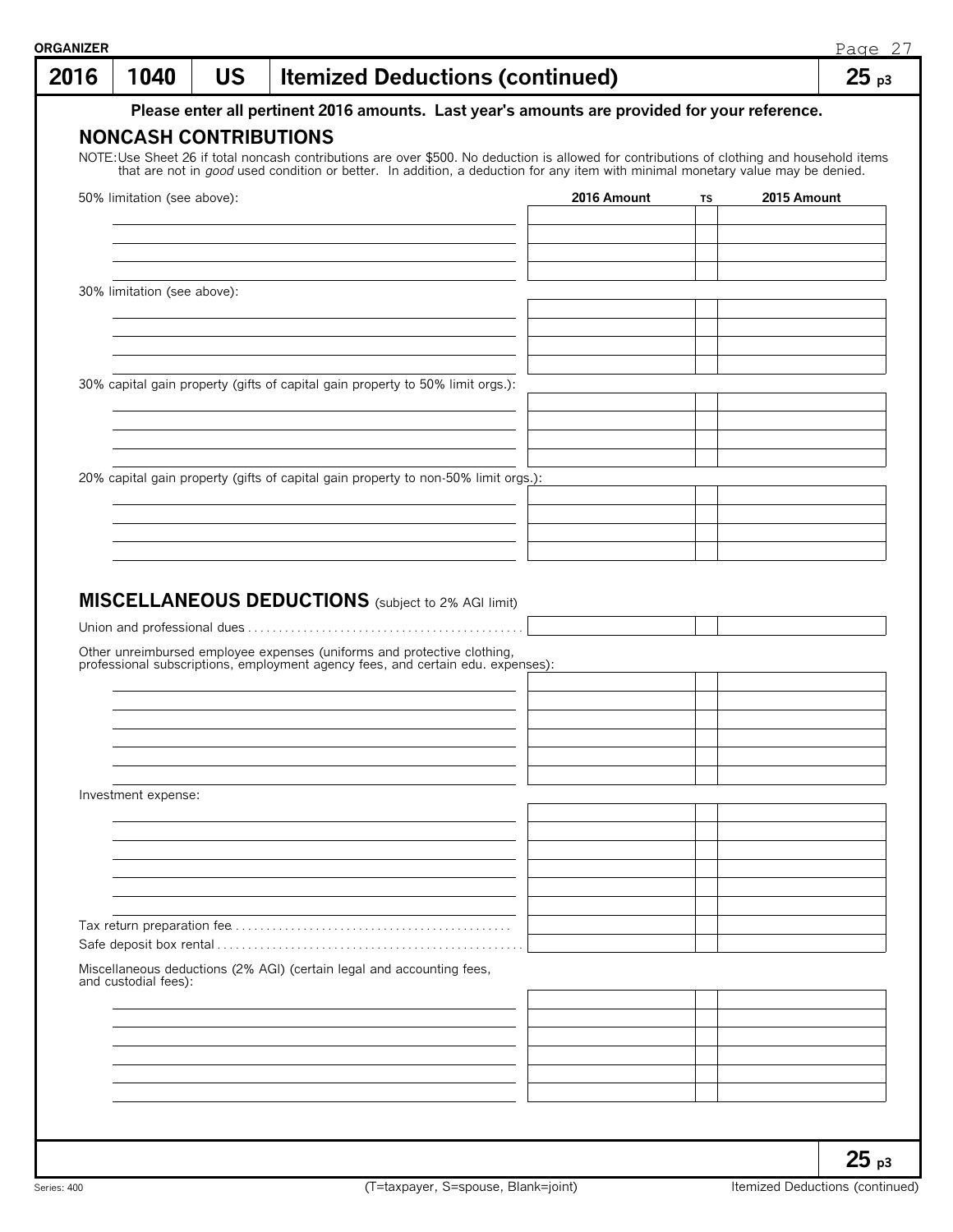| 2016 | 1040                            | <b>US</b> | <b>Itemized Deductions (continued)</b>                                                        |             |           | 25p4        |
|------|---------------------------------|-----------|-----------------------------------------------------------------------------------------------|-------------|-----------|-------------|
|      |                                 |           | Please enter all pertinent 2016 amounts. Last year's amounts are provided for your reference. |             |           |             |
|      |                                 |           | OTHER MISCELLANEOUS DEDUCTIONS                                                                | 2016 Amount | <b>TS</b> | 2015 Amount |
|      | Other miscellaneous deductions: |           |                                                                                               |             |           |             |
|      |                                 |           |                                                                                               |             |           |             |
|      |                                 |           |                                                                                               |             |           |             |
|      |                                 |           |                                                                                               |             |           |             |
|      |                                 |           |                                                                                               |             |           |             |
|      |                                 |           |                                                                                               |             |           |             |
|      |                                 |           |                                                                                               |             |           |             |
|      |                                 |           |                                                                                               |             |           |             |
|      |                                 |           |                                                                                               |             |           |             |
|      |                                 |           |                                                                                               |             |           |             |
|      |                                 |           |                                                                                               |             |           |             |
|      |                                 |           |                                                                                               |             |           |             |
|      |                                 |           |                                                                                               |             |           |             |
|      |                                 |           |                                                                                               |             |           |             |
|      |                                 |           |                                                                                               |             |           |             |
|      |                                 |           |                                                                                               |             |           |             |
|      |                                 |           |                                                                                               |             |           |             |
|      |                                 |           |                                                                                               |             |           |             |
|      |                                 |           |                                                                                               |             |           |             |
|      |                                 |           |                                                                                               |             |           |             |
|      |                                 |           |                                                                                               |             |           |             |
|      |                                 |           |                                                                                               |             |           |             |
|      |                                 |           |                                                                                               |             |           |             |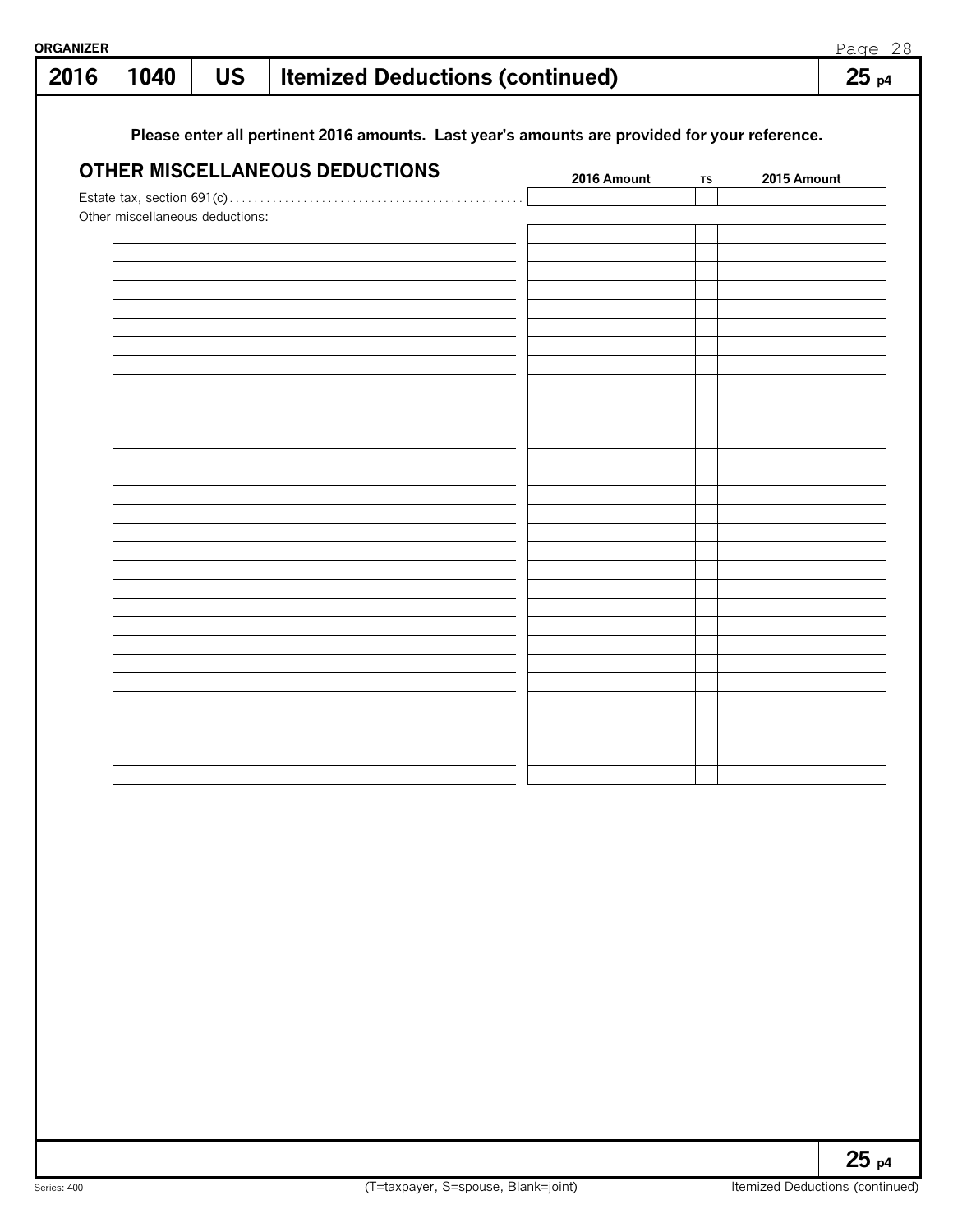#### **If either of the following conditions below apply to you, your home mortgage interest deduction may need to be limited and the input section provided below should be completed. If neither condition applies, enter home mortgage interest amounts on organizer sheet 25 p2.**

- 1. Total home equity debt exceeded \$100,000 at any time during 2016 (\$50,000 if married filing separate). For this purpose, home equity debt is defined as any mortgages taken out after October 13, 1987 in which the proceeds were used for purposes other than to buy, build,<br>or improve your home. An example of this type of mortgage is a home equity loan use t
- 2. Total home acquisition debt exceeded \$1,000,000 at any time during 2016 (\$500,000 if married filing separate). For this purpose, home acquisition debt is defined as any mortgages taken out after October 13, 1987 in which the proceeds were used to buy, build, or improve your home.

NOTE: When completing the input section below, grandfather debt represents loans taken out prior to October 14, 1987.

#### **Please enter all pertinent 2016 amounts and attach all 1098 forms. Last year's amounts are provided for your reference.**

|                                                                                                         | 2016 Amount | TS | 2015 Amount |
|---------------------------------------------------------------------------------------------------------|-------------|----|-------------|
| Fair market value of the property on the date that the last debt was secured                            |             |    |             |
| Home acquisition and grandfather debt on the date that the last debt was secured $\ldots \ldots \ldots$ |             |    |             |

#### **LOAN INFORMATION**

| Loan #1                                           |  |
|---------------------------------------------------|--|
|                                                   |  |
|                                                   |  |
|                                                   |  |
|                                                   |  |
|                                                   |  |
|                                                   |  |
|                                                   |  |
|                                                   |  |
|                                                   |  |
| Home acquisition debt balance - beginning of year |  |
|                                                   |  |
|                                                   |  |
|                                                   |  |
| Grandfather debt balance - beginning of year      |  |
| Loan #2                                           |  |
|                                                   |  |
|                                                   |  |
|                                                   |  |
|                                                   |  |
|                                                   |  |
|                                                   |  |
|                                                   |  |
|                                                   |  |
|                                                   |  |
| Home acquisition debt balance - beginning of year |  |
|                                                   |  |
|                                                   |  |
|                                                   |  |
|                                                   |  |
|                                                   |  |
| <u>п.</u>                                         |  |

#### **Form**

- $1 =$  Schedule A (default)
- 2 = Business use of home  $\overline{3}$  = Schedule E
	-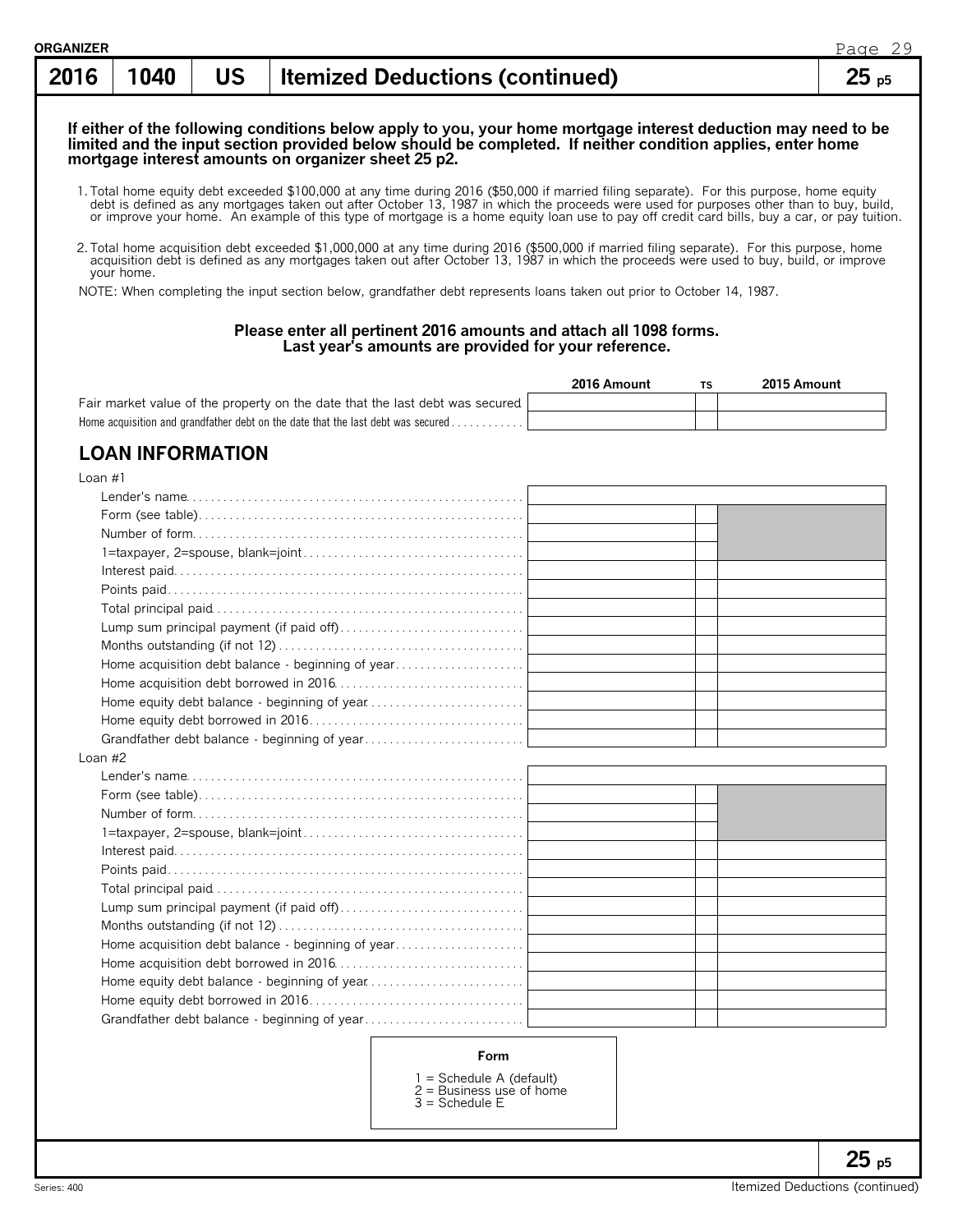| If your total noncash contributions are in excess of \$500 in 2016, please complete the information below for<br>each donee using the following guidelines:<br>* If you contributed a motor vehicle, boat, or airplane with a claimed value of more than \$500, attach Form 1098-C or other written acknowledgement received from the donee organization.<br>* A deduction for contributions of clothing or other household items that are not in good used condition or better is not allowed. In addition, a deduction for any item with minimal monetary value may be denied. However, t<br>DONATED PROPERTY INFORMATION<br>No.<br>Vehicle<br>Method used to determine FMV (Table 2 or describe) <br>No.<br>Vehicle<br>How acquired by donor (Table 1 or describe) | 2016 | 1040 | <b>US</b> | <b>Noncash Contributions (Form 8283)</b> | 26 |  |
|-----------------------------------------------------------------------------------------------------------------------------------------------------------------------------------------------------------------------------------------------------------------------------------------------------------------------------------------------------------------------------------------------------------------------------------------------------------------------------------------------------------------------------------------------------------------------------------------------------------------------------------------------------------------------------------------------------------------------------------------------------------------------|------|------|-----------|------------------------------------------|----|--|
|                                                                                                                                                                                                                                                                                                                                                                                                                                                                                                                                                                                                                                                                                                                                                                       |      |      |           |                                          |    |  |
|                                                                                                                                                                                                                                                                                                                                                                                                                                                                                                                                                                                                                                                                                                                                                                       |      |      |           |                                          |    |  |
|                                                                                                                                                                                                                                                                                                                                                                                                                                                                                                                                                                                                                                                                                                                                                                       |      |      |           |                                          |    |  |
|                                                                                                                                                                                                                                                                                                                                                                                                                                                                                                                                                                                                                                                                                                                                                                       |      |      |           |                                          |    |  |
|                                                                                                                                                                                                                                                                                                                                                                                                                                                                                                                                                                                                                                                                                                                                                                       |      |      |           |                                          |    |  |
|                                                                                                                                                                                                                                                                                                                                                                                                                                                                                                                                                                                                                                                                                                                                                                       |      |      |           |                                          |    |  |
|                                                                                                                                                                                                                                                                                                                                                                                                                                                                                                                                                                                                                                                                                                                                                                       |      |      |           |                                          |    |  |
|                                                                                                                                                                                                                                                                                                                                                                                                                                                                                                                                                                                                                                                                                                                                                                       |      |      |           |                                          |    |  |
|                                                                                                                                                                                                                                                                                                                                                                                                                                                                                                                                                                                                                                                                                                                                                                       |      |      |           |                                          |    |  |
|                                                                                                                                                                                                                                                                                                                                                                                                                                                                                                                                                                                                                                                                                                                                                                       |      |      |           |                                          |    |  |
|                                                                                                                                                                                                                                                                                                                                                                                                                                                                                                                                                                                                                                                                                                                                                                       |      |      |           |                                          |    |  |
|                                                                                                                                                                                                                                                                                                                                                                                                                                                                                                                                                                                                                                                                                                                                                                       |      |      |           |                                          |    |  |
|                                                                                                                                                                                                                                                                                                                                                                                                                                                                                                                                                                                                                                                                                                                                                                       |      |      |           |                                          |    |  |
|                                                                                                                                                                                                                                                                                                                                                                                                                                                                                                                                                                                                                                                                                                                                                                       |      |      |           |                                          |    |  |
|                                                                                                                                                                                                                                                                                                                                                                                                                                                                                                                                                                                                                                                                                                                                                                       |      |      |           |                                          |    |  |
|                                                                                                                                                                                                                                                                                                                                                                                                                                                                                                                                                                                                                                                                                                                                                                       |      |      |           |                                          |    |  |
|                                                                                                                                                                                                                                                                                                                                                                                                                                                                                                                                                                                                                                                                                                                                                                       |      |      |           |                                          |    |  |
|                                                                                                                                                                                                                                                                                                                                                                                                                                                                                                                                                                                                                                                                                                                                                                       |      |      |           |                                          |    |  |
|                                                                                                                                                                                                                                                                                                                                                                                                                                                                                                                                                                                                                                                                                                                                                                       |      |      |           |                                          |    |  |
|                                                                                                                                                                                                                                                                                                                                                                                                                                                                                                                                                                                                                                                                                                                                                                       |      |      |           |                                          |    |  |
|                                                                                                                                                                                                                                                                                                                                                                                                                                                                                                                                                                                                                                                                                                                                                                       |      |      |           |                                          |    |  |
|                                                                                                                                                                                                                                                                                                                                                                                                                                                                                                                                                                                                                                                                                                                                                                       |      |      |           |                                          |    |  |
|                                                                                                                                                                                                                                                                                                                                                                                                                                                                                                                                                                                                                                                                                                                                                                       |      |      |           |                                          |    |  |
|                                                                                                                                                                                                                                                                                                                                                                                                                                                                                                                                                                                                                                                                                                                                                                       |      |      |           |                                          |    |  |
|                                                                                                                                                                                                                                                                                                                                                                                                                                                                                                                                                                                                                                                                                                                                                                       |      |      |           |                                          |    |  |
|                                                                                                                                                                                                                                                                                                                                                                                                                                                                                                                                                                                                                                                                                                                                                                       |      |      |           |                                          |    |  |
|                                                                                                                                                                                                                                                                                                                                                                                                                                                                                                                                                                                                                                                                                                                                                                       |      |      |           |                                          |    |  |
|                                                                                                                                                                                                                                                                                                                                                                                                                                                                                                                                                                                                                                                                                                                                                                       |      |      |           |                                          |    |  |
|                                                                                                                                                                                                                                                                                                                                                                                                                                                                                                                                                                                                                                                                                                                                                                       |      |      |           |                                          |    |  |
|                                                                                                                                                                                                                                                                                                                                                                                                                                                                                                                                                                                                                                                                                                                                                                       |      |      |           |                                          |    |  |
|                                                                                                                                                                                                                                                                                                                                                                                                                                                                                                                                                                                                                                                                                                                                                                       |      |      |           |                                          |    |  |
|                                                                                                                                                                                                                                                                                                                                                                                                                                                                                                                                                                                                                                                                                                                                                                       |      |      |           |                                          |    |  |
|                                                                                                                                                                                                                                                                                                                                                                                                                                                                                                                                                                                                                                                                                                                                                                       |      |      |           |                                          |    |  |
|                                                                                                                                                                                                                                                                                                                                                                                                                                                                                                                                                                                                                                                                                                                                                                       |      |      |           |                                          |    |  |
|                                                                                                                                                                                                                                                                                                                                                                                                                                                                                                                                                                                                                                                                                                                                                                       |      |      |           |                                          |    |  |
|                                                                                                                                                                                                                                                                                                                                                                                                                                                                                                                                                                                                                                                                                                                                                                       |      |      |           |                                          |    |  |
| Method used to determine FMV (Table 2 or describe)                                                                                                                                                                                                                                                                                                                                                                                                                                                                                                                                                                                                                                                                                                                    |      |      |           |                                          |    |  |

**1 How Property was Acquired**

- $1$  = Purchase
- $2 =$  Gift

3 = Inheritance

- 
- 4 = Exchange

## **2 Method Used to Determine FMV**

1 = Appraisal

3 = Catalog 4 = Comparable sales

- $2 =$ Thrift shop value
	- For other methods, see IRS Pub. 561.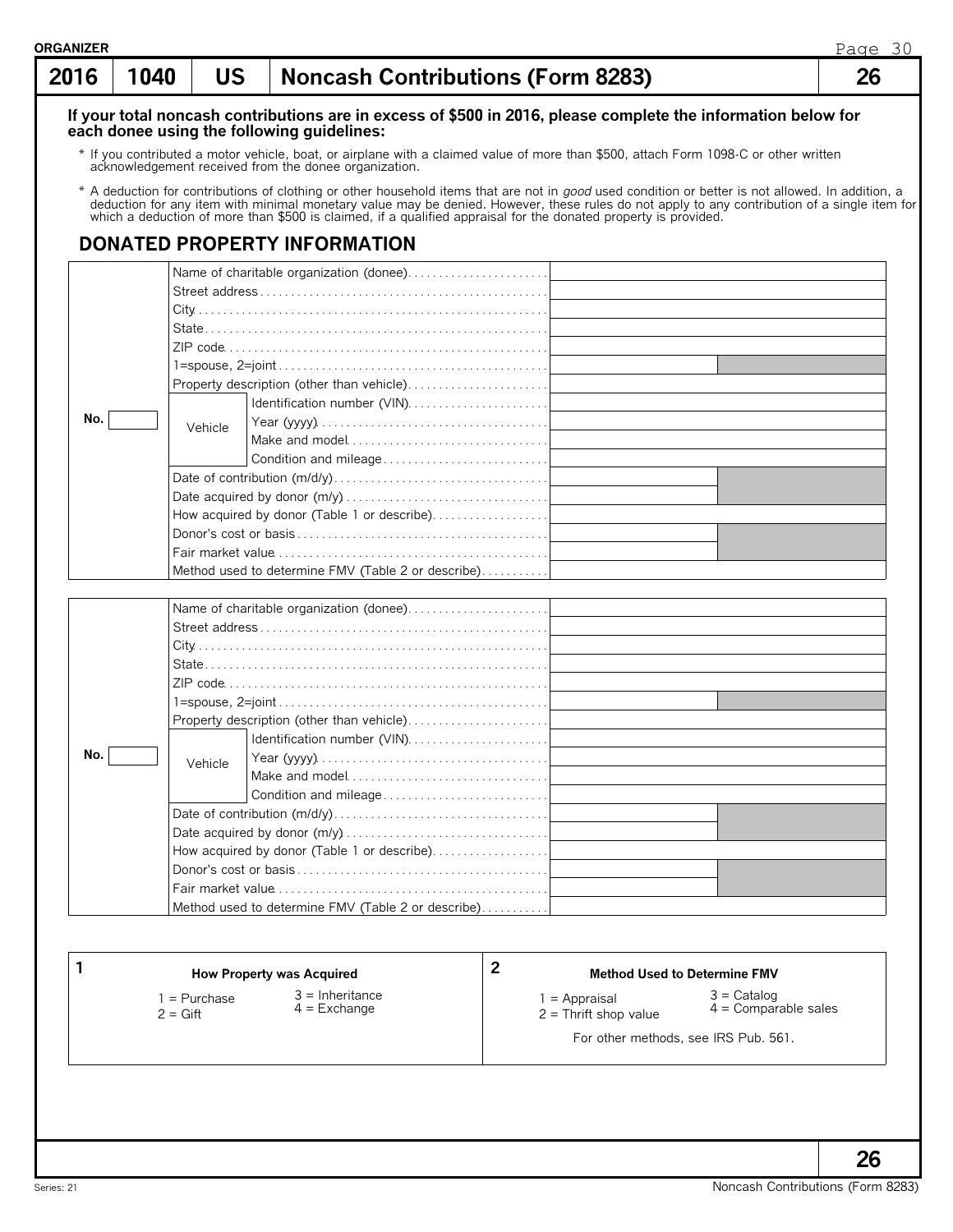| 2016 | 1040                        | <b>US</b> | <b>Business Use of Home (Form 8829)</b>                                                    |             | No.         | 29 |
|------|-----------------------------|-----------|--------------------------------------------------------------------------------------------|-------------|-------------|----|
|      |                             |           |                                                                                            |             |             |    |
|      |                             |           | Please enter 2016 indirect expenses in full. Nonbusiness portion will carry to Schedule A. |             |             |    |
|      |                             |           | Business percentage will be applied to indirect expenses only.                             |             |             |    |
|      | <b>BUSINESS USE OF HOME</b> |           |                                                                                            | 2016 Amount | 2015 Amount |    |
|      |                             |           |                                                                                            |             |             |    |
|      |                             |           | Number of form (e.g., enter 2 for Schedule C number 2)                                     |             |             |    |
|      |                             |           |                                                                                            |             |             |    |
|      |                             |           |                                                                                            |             |             |    |
|      |                             |           |                                                                                            |             |             |    |
|      |                             |           | Total hours facility used (for daycare facilities only)                                    |             |             |    |
|      |                             |           |                                                                                            |             |             |    |

#### **INDIRECT EXPENSES**

NOTE: Indirect expenses are for keeping up and running your entire home. They benefit both the business and personal parts of your home.

% (.xx) or amount of expenses from home if not 100% (-1 if none) . . . . . . . . .

| Other indirect expenses: |  |
|--------------------------|--|
|                          |  |

#### **DIRECT EXPENSES**

NOTE: Direct expenses benefit only the business part of your home. They include painting or repairs made to specific areas or rooms used for business.

| Other direct expenses: |  |
|------------------------|--|
|                        |  |
|                        |  |
|                        |  |
|                        |  |

**29**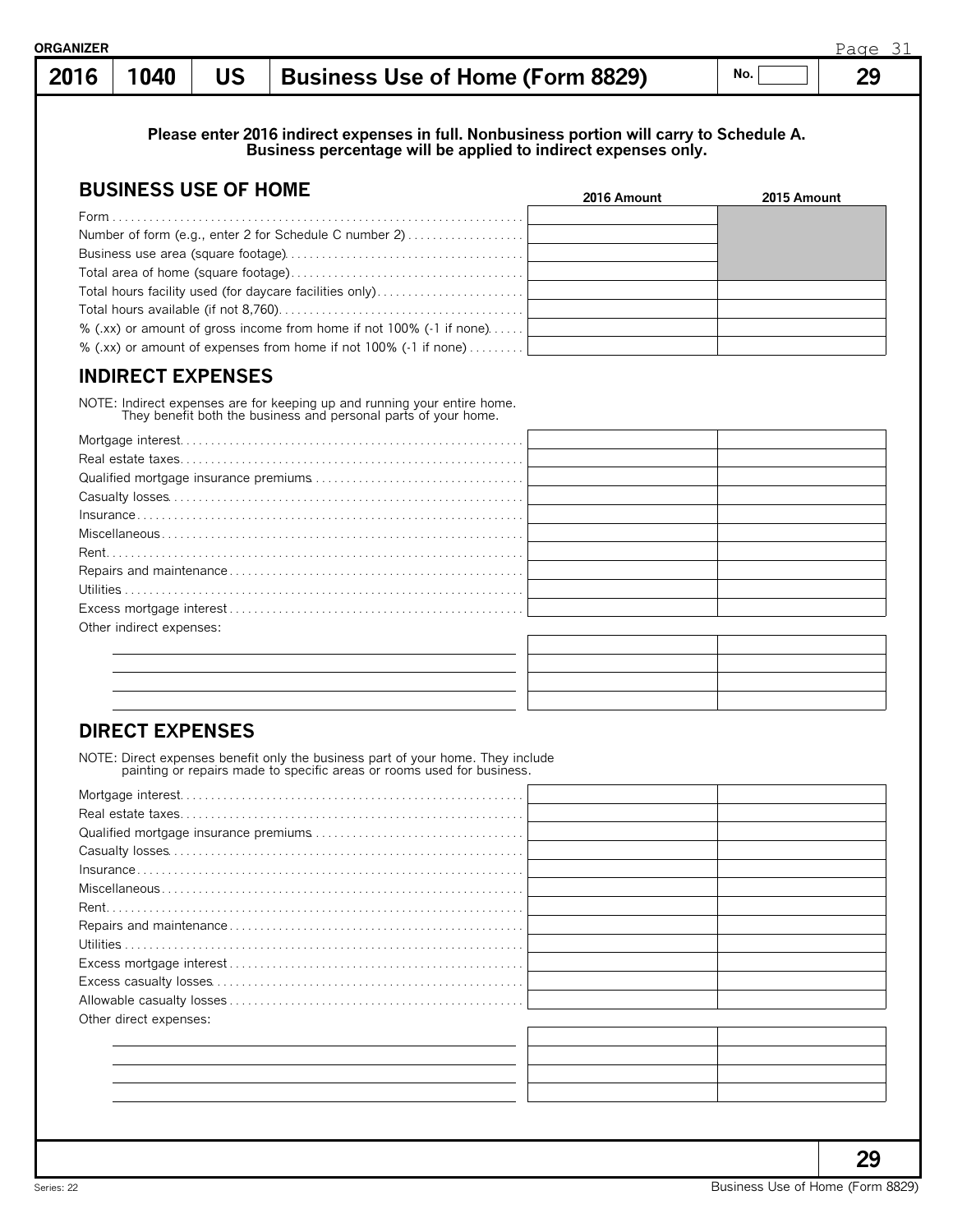| . |  |                                                                                              | $-000$ |
|---|--|----------------------------------------------------------------------------------------------|--------|
|   |  | 2016 │ 1040 │  US  │ Employee/Vehicle Bus. Exp. (Form 2106) │ <sup>No.</sup> $\Box$ │     30 |        |

**Please enter all pertinent 2016 amounts. Last year's amounts are provided for your reference.**

#### **GENERAL INFORMATION**

| Number of form (1=first Schedule C, 2=second, etc.)<br>1=performance artist, 2=handicapped, 3=fee-basis government official |  |
|-----------------------------------------------------------------------------------------------------------------------------|--|

#### **EMPLOYEE BUSINESS EXPENSES**

| EMPLUTEE BUSINESS EXPENSES                                   | 2016 Amount | 2015 Amount |
|--------------------------------------------------------------|-------------|-------------|
|                                                              |             |             |
| Reimbursements for meals and entertainment not on W-2, box 1 |             |             |
| 1=Department of Transportation (80% meal allowance)          |             |             |
|                                                              |             |             |
| Travel expenses while away from home overnight               |             |             |
| Reimbursements not included on Form W-2, box 1               |             |             |
| Other business expenses:                                     |             |             |
|                                                              |             |             |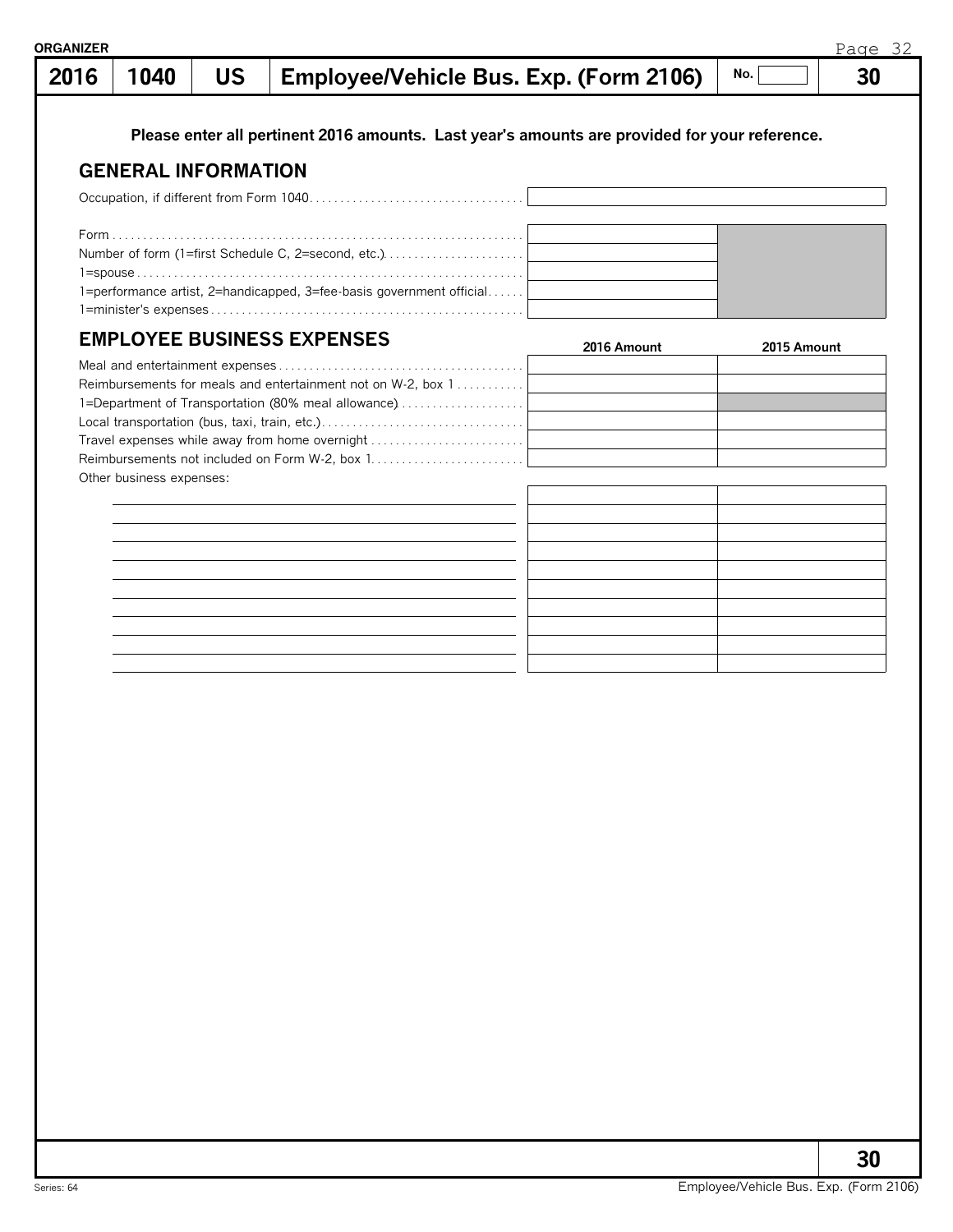### **Please enter all pertinent 2016 amounts. Last year's amounts are provided for your reference. VEHICLE INFORMATION 1040 US Vehicle Expenses (Form 2106) (cont.) 30 p2 No. 2016 2016 Amount 2015 Amount**

| 1=vehicle used primarily by more than 5% owner   |  |
|--------------------------------------------------|--|
|                                                  |  |
| 1=no other vehicle is available for personal use |  |
|                                                  |  |
| 1=no written evidence to support your deduction  |  |

#### **VEHICLE 1**

| Number of months of business use if changed from 100% personal use |  |
|--------------------------------------------------------------------|--|
| Parking fees and tolls (business portion only)                     |  |
| Actual expenses:                                                   |  |
|                                                                    |  |
|                                                                    |  |
|                                                                    |  |
|                                                                    |  |
|                                                                    |  |
| Auto license (other than personal property taxes)                  |  |
| Personal property taxes (based on car's value)                     |  |
|                                                                    |  |
|                                                                    |  |
|                                                                    |  |
| Value of employer-provided vehicle on Form W-2 (2106).             |  |

#### **VEHICLE 2**

| Number of months of business use if changed from 100% personal use |
|--------------------------------------------------------------------|
| Parking fees and tolls (business portion only)                     |
| Actual expenses:                                                   |
|                                                                    |
|                                                                    |
|                                                                    |
|                                                                    |
|                                                                    |
| Auto license (other than personal property taxes)                  |
| Personal property taxes (based on car's value)                     |
|                                                                    |
|                                                                    |
|                                                                    |
| Value of employer-provided vehicle on Form W-2 (2106)              |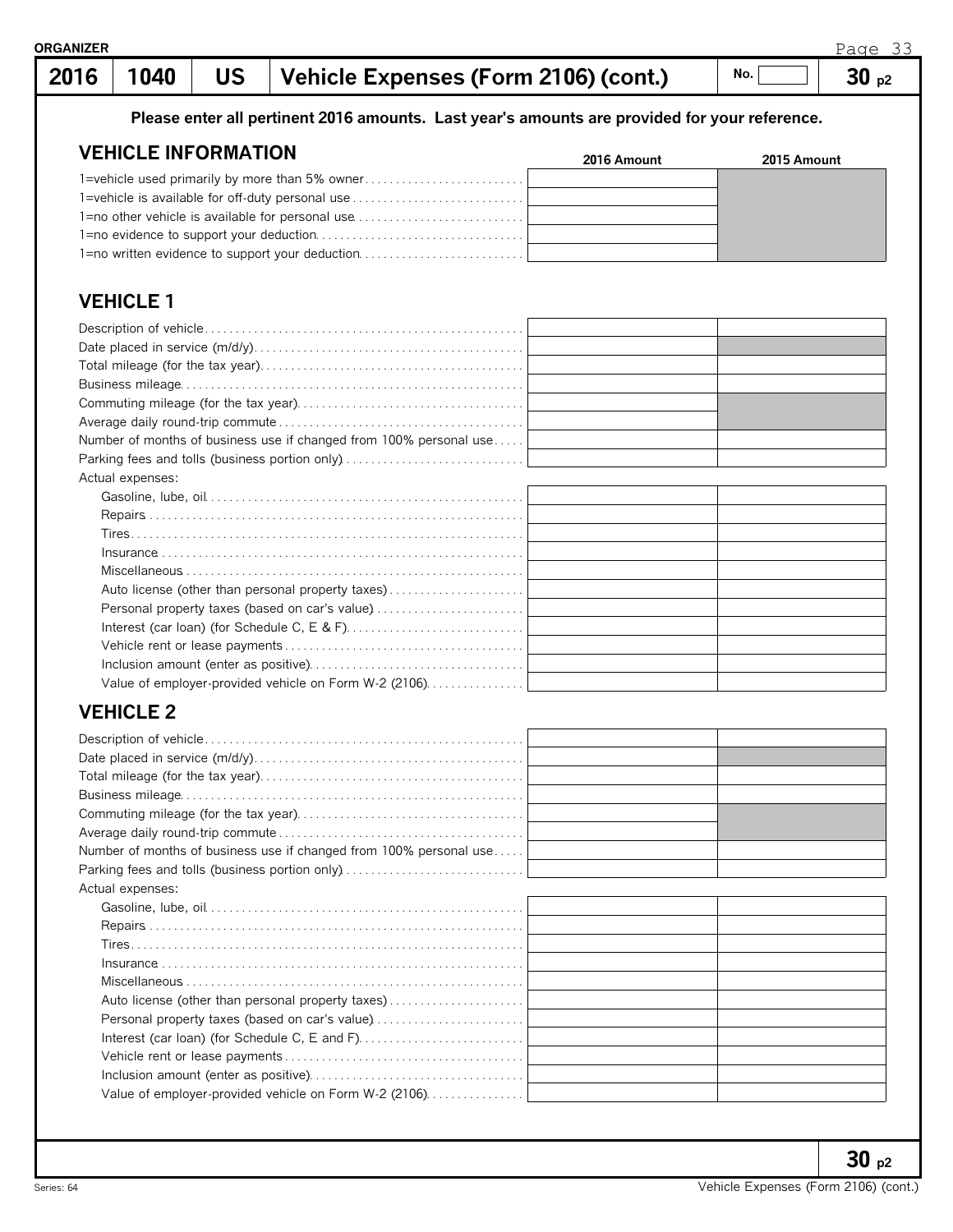|                                                                                                                             |                          |                                                                                                                                                                                                                                                                                                                                                                                                                               |                                       |               |             | Page 34       |  |
|-----------------------------------------------------------------------------------------------------------------------------|--------------------------|-------------------------------------------------------------------------------------------------------------------------------------------------------------------------------------------------------------------------------------------------------------------------------------------------------------------------------------------------------------------------------------------------------------------------------|---------------------------------------|---------------|-------------|---------------|--|
| 2016                                                                                                                        | 1040<br><b>US</b>        |                                                                                                                                                                                                                                                                                                                                                                                                                               | <b>Health Savings Accounts (8889)</b> |               |             | 32.1          |  |
| Please enter all pertinent 2016 amounts & attach all 1099-SA forms.<br>Last year's amounts are provided for your reference. |                          |                                                                                                                                                                                                                                                                                                                                                                                                                               |                                       |               |             |               |  |
|                                                                                                                             | <b>HSA CONTRIBUTIONS</b> |                                                                                                                                                                                                                                                                                                                                                                                                                               |                                       |               |             |               |  |
|                                                                                                                             |                          | NOTE: Contributions to an HSA are only eligible to persons covered under a high deductible health plan. For tax year 2016, a high deductible<br>health plan is one with an annual deductible that is not less than \$1,300 for self-only coverage or \$2,600 for family coverage, and the annual out-of-pocket expenses (deductibles, co-payments, and other amounts, but not pr<br>coverage or \$12,900 for family coverage. | 2016 Amount                           |               | 2015 Amount |               |  |
|                                                                                                                             |                          |                                                                                                                                                                                                                                                                                                                                                                                                                               | Taxpayer                              | <b>Spouse</b> | Taxpayer    | <b>Spouse</b> |  |
|                                                                                                                             |                          | $1 = self-only coverage, 2 = family coverage, \ldots \ldots$                                                                                                                                                                                                                                                                                                                                                                  |                                       |               |             |               |  |
|                                                                                                                             |                          |                                                                                                                                                                                                                                                                                                                                                                                                                               |                                       |               |             |               |  |
|                                                                                                                             |                          | HSA contributions you made or expect to make,<br>except rollovers, employer contributions, and<br>contributions made to an employee account<br>through a cafeteria plan $(1 = maximum)$                                                                                                                                                                                                                                       |                                       |               |             |               |  |
|                                                                                                                             |                          | Contributions included above that were made after<br>you became eligible for Medicare                                                                                                                                                                                                                                                                                                                                         |                                       |               |             |               |  |

| Total HSA distribution received (1099-SA, box 1).                                                                         |  |  |  |
|---------------------------------------------------------------------------------------------------------------------------|--|--|--|
| Distributions included above that were rolled over<br>to another HSA $\ldots$ , $\ldots$ , $\ldots$ , $\ldots$ , $\ldots$ |  |  |  |
| Total unreimbursed qualified medical expenses                                                                             |  |  |  |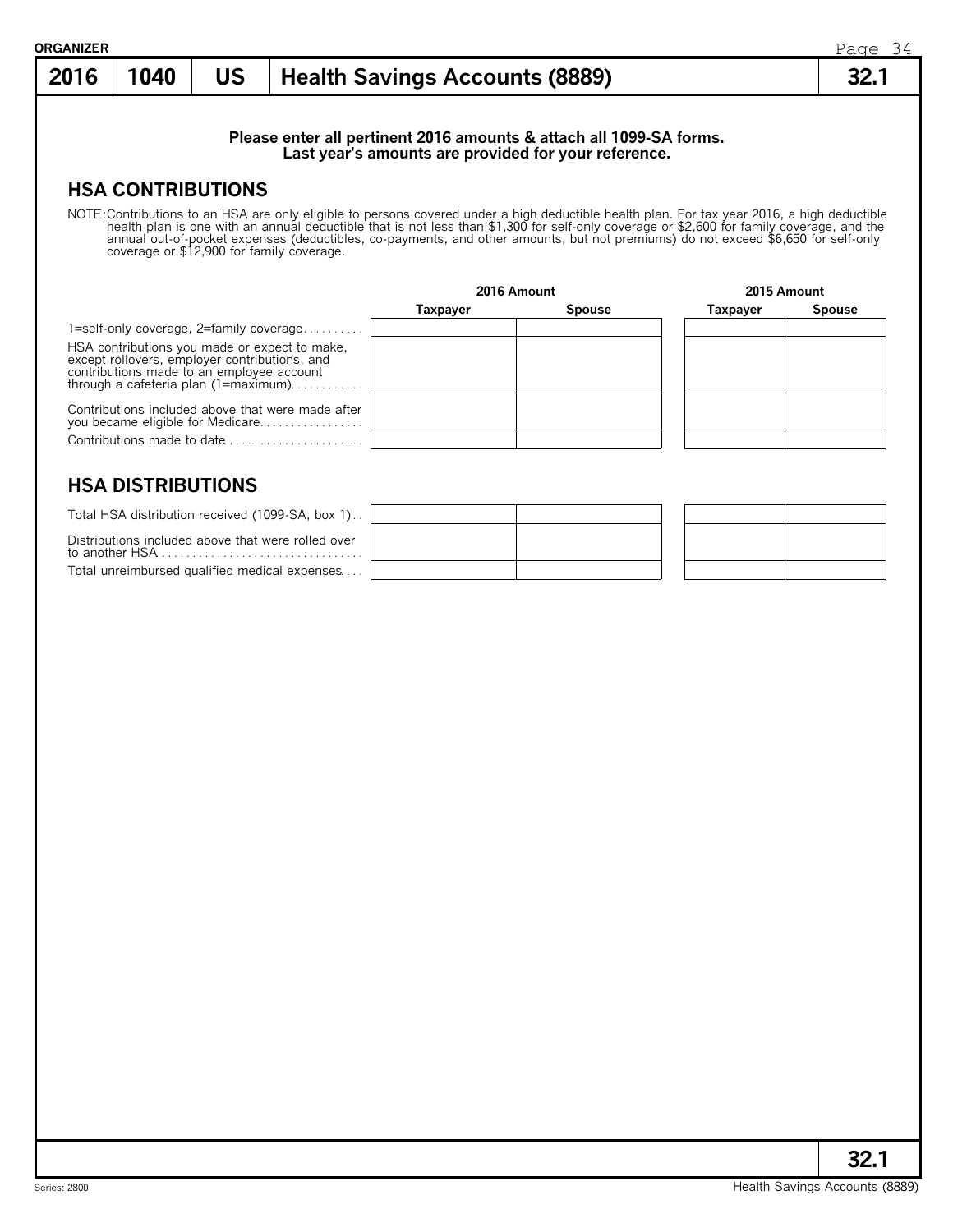|     |  |                                                                                                       |          | 2016 Amount   | 2015 Amount     |               |
|-----|--|-------------------------------------------------------------------------------------------------------|----------|---------------|-----------------|---------------|
|     |  | <b>DEPENDENT CARE EXPENSES (33.1)</b>                                                                 | Taxpayer | <b>Spouse</b> | <b>Taxpayer</b> | <b>Spouse</b> |
|     |  | Dependent care expenses incurred but not paid in 2016<br>Employer-provided benefits forfeited in 2016 |          |               |                 |               |
|     |  | PERSONS AND EXPENSES QUALIFYING FOR DEPENDENT CARE CREDIT                                             |          |               |                 |               |
|     |  | First name                                                                                            |          |               |                 |               |
|     |  | Last name                                                                                             |          |               |                 |               |
|     |  | Title or suffix                                                                                       |          |               |                 |               |
| No. |  | Social security number                                                                                |          |               |                 |               |
|     |  |                                                                                                       |          |               |                 |               |
|     |  | Qualified dependent care expenses<br>incurred and paid in 2016                                        |          |               | 2015 amt:       |               |
|     |  | 1=disabled                                                                                            |          |               |                 |               |
|     |  |                                                                                                       |          |               |                 |               |
|     |  | First name                                                                                            |          |               |                 |               |
|     |  | Last name                                                                                             |          |               |                 |               |
|     |  | Title or suffix                                                                                       |          |               |                 |               |
|     |  |                                                                                                       |          |               |                 |               |
| No. |  | Social security number                                                                                |          |               |                 |               |
|     |  | Qualified dependent care expenses<br>incurred and paid in 2016                                        |          |               |                 |               |
|     |  | 1=disabled                                                                                            |          |               | 2015 amt:       |               |
|     |  |                                                                                                       |          |               |                 |               |
|     |  | PERSONS OR ORGANIZATIONS PROVIDING CARE (33.2)                                                        |          |               |                 |               |
|     |  | Name of provider                                                                                      |          |               |                 |               |
|     |  | Street address                                                                                        |          |               |                 |               |
|     |  |                                                                                                       |          |               |                 |               |
|     |  |                                                                                                       |          |               |                 |               |
| No. |  |                                                                                                       |          |               |                 |               |
|     |  |                                                                                                       |          |               |                 |               |
|     |  |                                                                                                       |          |               |                 |               |
|     |  | Identification number (SSN or EIN)                                                                    |          |               |                 |               |
|     |  | Amount paid to care provider in 2016. [                                                               |          |               | 2015 amt:       |               |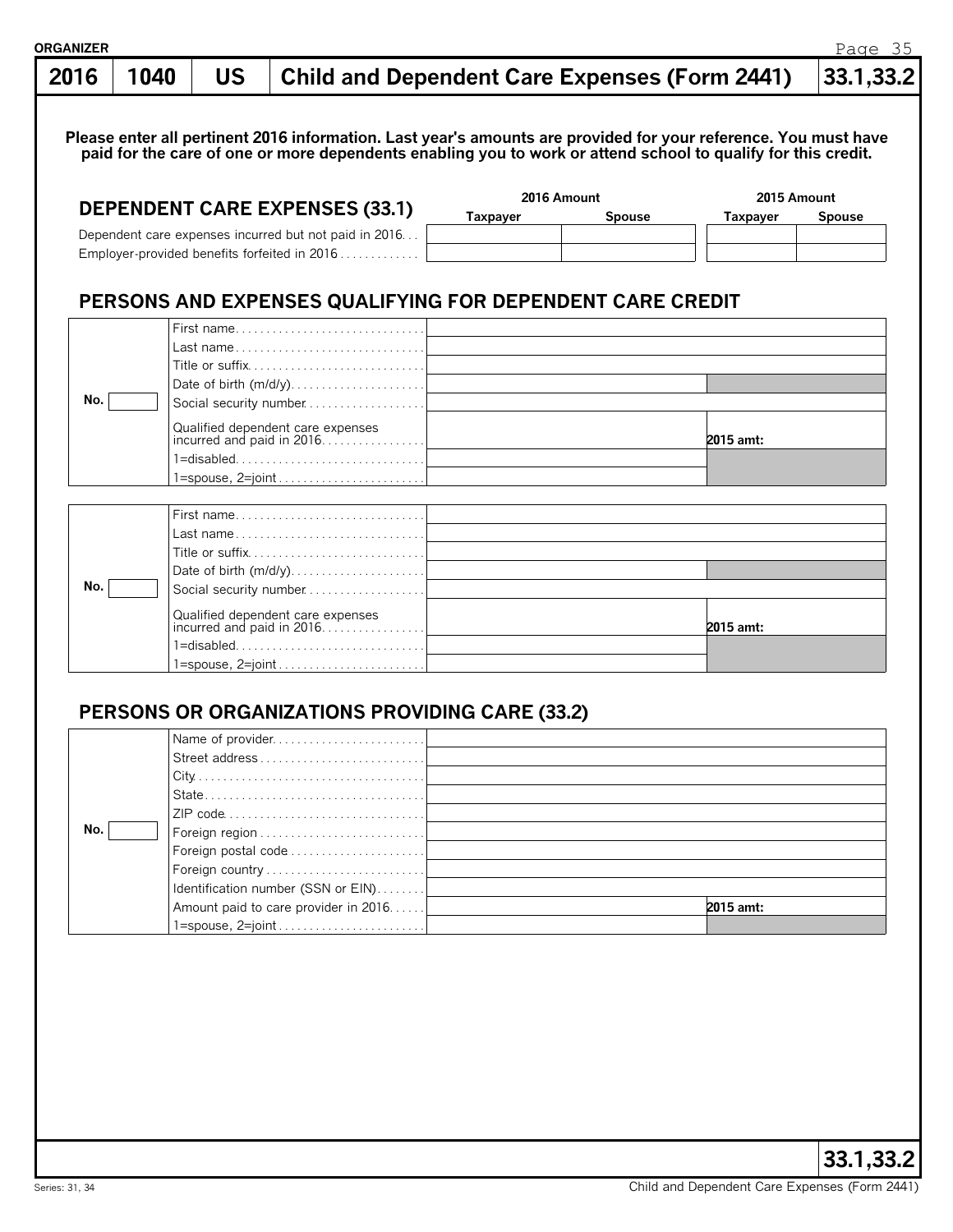| 2016 | 1040                                                                                                                                                                                                                                 | <b>US</b> | <b>Education Credits / Tuition Deduction</b>                                                                                                                                                                                                                                                                                                                                                                                                                                                                                                                                                                                                                                                                                                                                                                                                                                                                                                                                                                                                                                                                                  | No.         | 38 |  |  |
|------|--------------------------------------------------------------------------------------------------------------------------------------------------------------------------------------------------------------------------------------|-----------|-------------------------------------------------------------------------------------------------------------------------------------------------------------------------------------------------------------------------------------------------------------------------------------------------------------------------------------------------------------------------------------------------------------------------------------------------------------------------------------------------------------------------------------------------------------------------------------------------------------------------------------------------------------------------------------------------------------------------------------------------------------------------------------------------------------------------------------------------------------------------------------------------------------------------------------------------------------------------------------------------------------------------------------------------------------------------------------------------------------------------------|-------------|----|--|--|
|      | Please complete the information below if you paid qualified education expenses in 2016 for you,<br>your spouse, or your dependents enrolled in an accredited postsecondary institution.<br>Last year's amounts are provided for your |           |                                                                                                                                                                                                                                                                                                                                                                                                                                                                                                                                                                                                                                                                                                                                                                                                                                                                                                                                                                                                                                                                                                                               |             |    |  |  |
|      | <b>STUDENT INFORMATION</b>                                                                                                                                                                                                           |           |                                                                                                                                                                                                                                                                                                                                                                                                                                                                                                                                                                                                                                                                                                                                                                                                                                                                                                                                                                                                                                                                                                                               |             |    |  |  |
|      |                                                                                                                                                                                                                                      |           | 1=student was NOT enrolled at least half-time for at least one academic period that began in 2016 (or the first 3 months of 2017 if the qualified expenses were made in 2016)<br>at an eligible institution in a qualified progra<br>1=student completed first four years of post-secondary education before 2016<br>1=student was convicted, before the end of 2016, of a felony for possession or distribution<br><b>EDUCATIONAL INSTITUTION ATTENDED (#1)</b><br>1=2016 Form 1098-T received with Box 2 & 7 completed<br>1=2015 Form 1098-T received with Box 2 & 7 completed<br><b>EDUCATIONAL INSTITUTION ATTENDED (#2)</b><br>1=2016 Form 1098-T received with Box 2 & 7 completed<br>1=2015 Form 1098-T received with Box 2 & 7 completed<br><b>QUALIFIED EDUCATION EXPENSES</b><br>2016 Amount<br>Qualified tuition & fees paid in 2016 (net of refund or assistance, & not entered elsewhere).<br>Books & supplies required to be purchased from institution<br>* Refund of qualified expenses and tax-free educational assistance received after you file your return for the year in which the expenses were paid. | 2015 Amount |    |  |  |
|      |                                                                                                                                                                                                                                      |           |                                                                                                                                                                                                                                                                                                                                                                                                                                                                                                                                                                                                                                                                                                                                                                                                                                                                                                                                                                                                                                                                                                                               |             |    |  |  |
|      |                                                                                                                                                                                                                                      |           |                                                                                                                                                                                                                                                                                                                                                                                                                                                                                                                                                                                                                                                                                                                                                                                                                                                                                                                                                                                                                                                                                                                               |             |    |  |  |
|      |                                                                                                                                                                                                                                      |           |                                                                                                                                                                                                                                                                                                                                                                                                                                                                                                                                                                                                                                                                                                                                                                                                                                                                                                                                                                                                                                                                                                                               |             | 38 |  |  |

**ORGANIZER**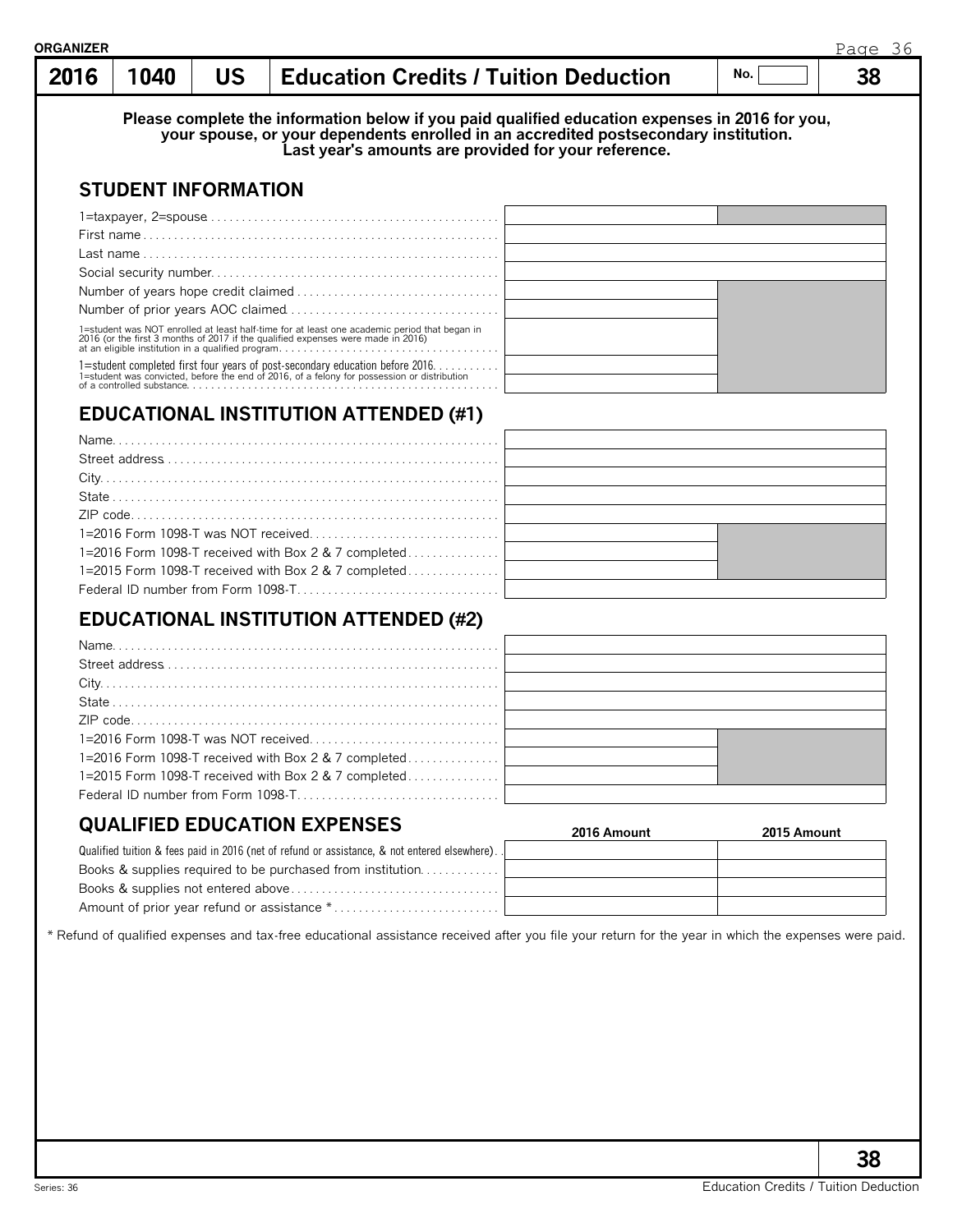**Please do not complete this information if coverage is indicated on Form 1095-A, 1095-B or 1095-C. Attach the document with this organizer if you have it.**

#### **COVERED INDIVIDUAL (#1)**

**ORGANIZER**

| (a) First name $\ldots$                        |               |                                                                                                                             |
|------------------------------------------------|---------------|-----------------------------------------------------------------------------------------------------------------------------|
|                                                | (a) Last name |                                                                                                                             |
| (b) ID number (SSN or TIN)                     |               |                                                                                                                             |
| (d) 1=covered all 12 months $\dots$            |               |                                                                                                                             |
| (e) Months of coverage:                        |               |                                                                                                                             |
| $1 =$ November 2015                            |               | 1=November 2015                                                                                                             |
| $1 =$ December 2015                            |               | $1 =$ December 2015                                                                                                         |
| $1 =$ January                                  |               | 1=January                                                                                                                   |
| $1 = February. \ldots \ldots \ldots \ldots$    |               | 1=February                                                                                                                  |
| $1 = March 1, 1, 1, 1, 1, 1, 1, 1, 1, 1$       |               | $1 = March \dots \dots \dots \dots \dots \dots$                                                                             |
|                                                |               |                                                                                                                             |
|                                                |               | $1=May$                                                                                                                     |
| $1 = June \dots \dots \dots \dots \dots \dots$ |               |                                                                                                                             |
|                                                |               | $1 = July \dots  \dots  \dots $                                                                                             |
| $1 = August \dots \dots \dots \dots \dots$     |               | $1 = August \dots \dots \dots \dots \dots$                                                                                  |
| 1=September                                    |               | 1=September                                                                                                                 |
|                                                |               | $1 = October \dots \dots \dots \dots \dots$                                                                                 |
| $1 = \text{November} \dots \dots \dots \dots$  |               | $1 = \text{November} \dots \dots \dots \dots$                                                                               |
| $1 = December \ldots \ldots \ldots$            |               | $1 = December \ldots \ldots \ldots$                                                                                         |
|                                                |               | (a) First name $\therefore$<br>(b) ID number (SSN or TIN)<br>(d) 1=covered all 12 months $\dots$<br>(e) Months of coverage: |

### **COVERED INDIVIDUAL (#3) COVERED INDIVIDUAL (#4)**

| (a) First name $\ldots$             |                                               |  |
|-------------------------------------|-----------------------------------------------|--|
| (a) Last name                       |                                               |  |
| (b) ID number (SSN or TIN)          |                                               |  |
| (d) 1=covered all 12 months $\dots$ |                                               |  |
| (e) Months of coverage:             |                                               |  |
|                                     | $1 =$ November 2015                           |  |
|                                     | 1=December 2015                               |  |
|                                     | $1 =$ January                                 |  |
|                                     | $1 =$ February                                |  |
|                                     | 1=March                                       |  |
|                                     |                                               |  |
|                                     | 1=May                                         |  |
|                                     |                                               |  |
|                                     |                                               |  |
|                                     | $1 =$ August                                  |  |
|                                     | $1 = September. \ldots \ldots \ldots$         |  |
|                                     | $1 = October. \ldots \ldots \ldots \ldots$    |  |
|                                     | $1 = \text{November} \dots \dots \dots \dots$ |  |
|                                     | 1=December                                    |  |

#### **COVERED INDIVIDUAL (#2)**

| (a) First name $\ldots$             |                                            |  |
|-------------------------------------|--------------------------------------------|--|
| (a) Last name                       |                                            |  |
| (b) ID number (SSN or TIN)          |                                            |  |
| (d) 1=covered all 12 months $\dots$ |                                            |  |
| (e) Months of coverage:             |                                            |  |
|                                     | 1=November 2015                            |  |
|                                     | 1=December $2015$                          |  |
|                                     | $1 =$ January                              |  |
|                                     | 1=February                                 |  |
|                                     | 1=March                                    |  |
|                                     |                                            |  |
|                                     | $1=May$                                    |  |
|                                     |                                            |  |
|                                     | 1=July                                     |  |
|                                     | $1 = August \dots \dots \dots \dots \dots$ |  |
|                                     | $1 = September. \ldots \ldots \ldots$      |  |
|                                     | 1=October                                  |  |
| $1 =$ November                      |                                            |  |
| 1=December                          |                                            |  |

| (a) First name                                |  |
|-----------------------------------------------|--|
| (a) Last name                                 |  |
| (b) ID number (SSN or TIN)                    |  |
| (d) 1=covered all 12 months $\dots$           |  |
| (e) Months of coverage:                       |  |
| 1=November 2015                               |  |
| $1 =$ December 2015                           |  |
| $1 =$ January                                 |  |
| 1=February                                    |  |
| 1=March                                       |  |
|                                               |  |
|                                               |  |
|                                               |  |
| 1=July                                        |  |
| 1=August                                      |  |
| $1 = September. \ldots. \ldots.$              |  |
| $1 = October \dots \dots \dots \dots \dots$   |  |
| $1 = \text{November} \dots \dots \dots \dots$ |  |
| $1 = December \ldots \ldots \ldots \ldots$    |  |
|                                               |  |

Series: 4100